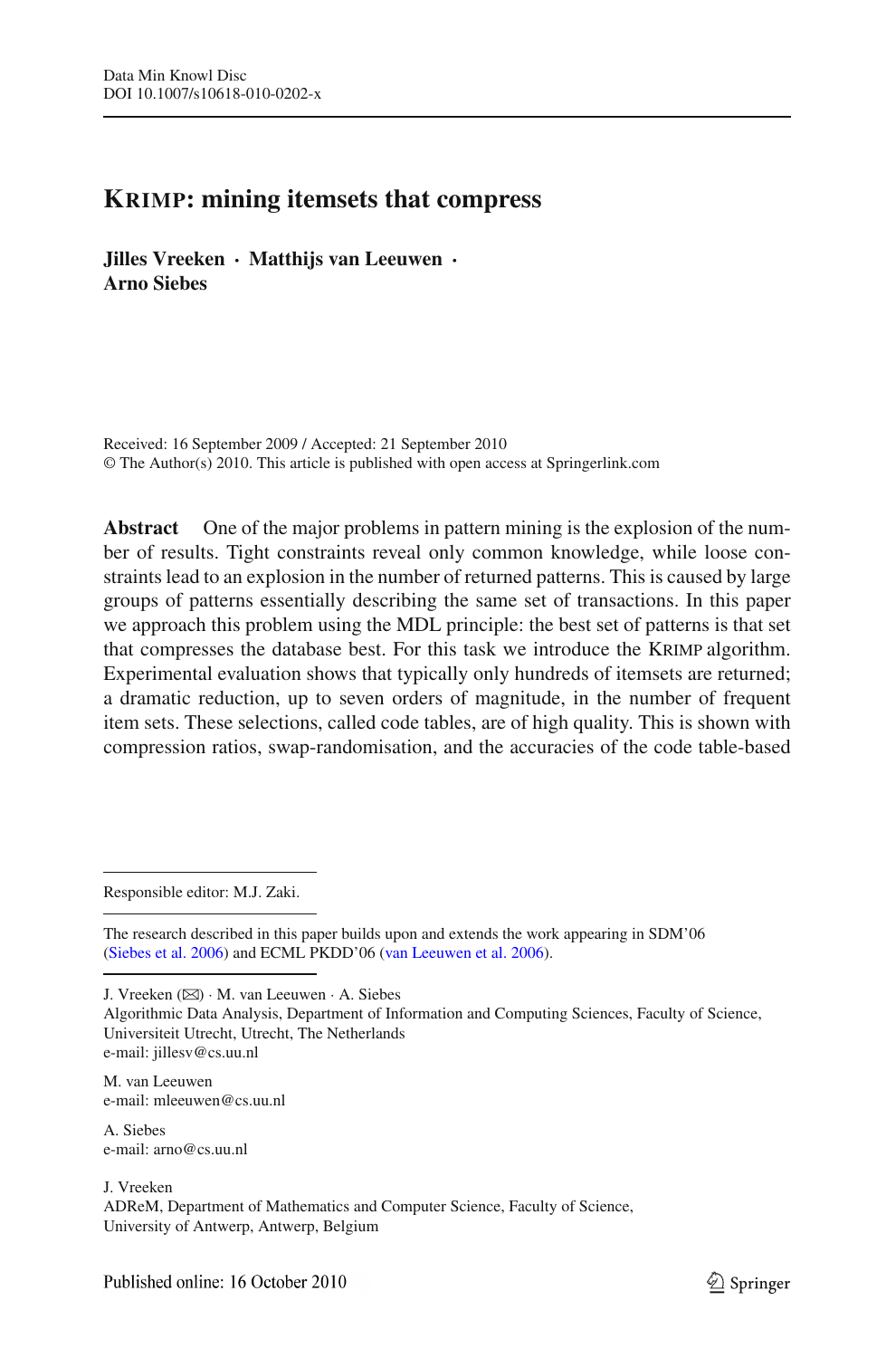Krimp classifier, all obtained on a wide range of datasets. Further, we extensively evaluate the heuristic choices made in the design of the algorithm.

**Keywords** MDL · Pattern mining · Pattern selection · Itemsets

### **1 Introduction**

### 1.1 Patterns

Without a doubt, *pattern mining* is one of the most important concepts in data mining. In contrast to *models*, patterns describe only part of the data (see e.g. [Hand et al. 2002](#page-44-1); [Morik et al. 2005](#page-44-2)). In this paper, we consider one class of pattern mining problems, viz., *theory mining* [\(Mannila and Toivonen 1997\)](#page-44-3). In this case, the patterns describe interesting subsets of the database.

Formally, this task has been described by [Mannila and Toivonen](#page-44-4) [\(1996](#page-44-4)) as follows. Given a database *D*, a language *L* defining subsets of the data and a selection predicate *q* that determines whether an element  $\phi \in \mathcal{L}$  describes an interesting subset of *D* or not, the task is to find

$$
\mathcal{T}(\mathcal{L}, \mathcal{D}, q) = \{ \phi \in \mathcal{L} \mid q(\mathcal{D}, \phi) \text{ is true } \}.
$$

That is, the task is to find *all* interesting subsets.

The best known instance of theory mining is *frequent set mining* [\(Agrawal et al.](#page-43-0) [1996\)](#page-43-0); this is the problem we will consider throughout this paper. The standard example for this is the analysis of shopping baskets in a supermarket. Let *I* be the set of items the store sells. The database *D* consists of a set of *transactions* in which each transaction *t* is a subset of  $I$ . The pattern language  $L$  consists of *itemsets*, i.e. again sets of items. The *support* of an itemset *X* in  $D$  is defined as the number of transactions that contain *X*, i.e.

$$
supp_{\mathcal{D}}(X) = |\{t \in \mathcal{D} \mid X \subseteq t\}|.
$$

The 'interestingness' predicate is a threshold on the support of the itemsets, the *minimal support: minsup*. In other words, the task in frequent set mining is to compute

$$
\{X \in \mathcal{L} \mid \text{supp}_{\mathcal{D}}(X) \ge \text{minsup}\}.
$$

The itemsets in the result are called *frequent* itemsets. Since the support of an itemset decreases w.r.t. set inclusion, the *A Priori* property,

$$
X \subseteq Y \Rightarrow supp_{\mathcal{D}}(Y) \leq supp_{\mathcal{D}}(X),
$$

a simple level-wise search algorithm suffices to compute all the frequent itemsets. Many efficient algorithms for this task are known, see, e.g. [Goethals and Zaki](#page-43-1) [\(2003](#page-43-1)). Note, however, that since the size of the output can be exponential in the number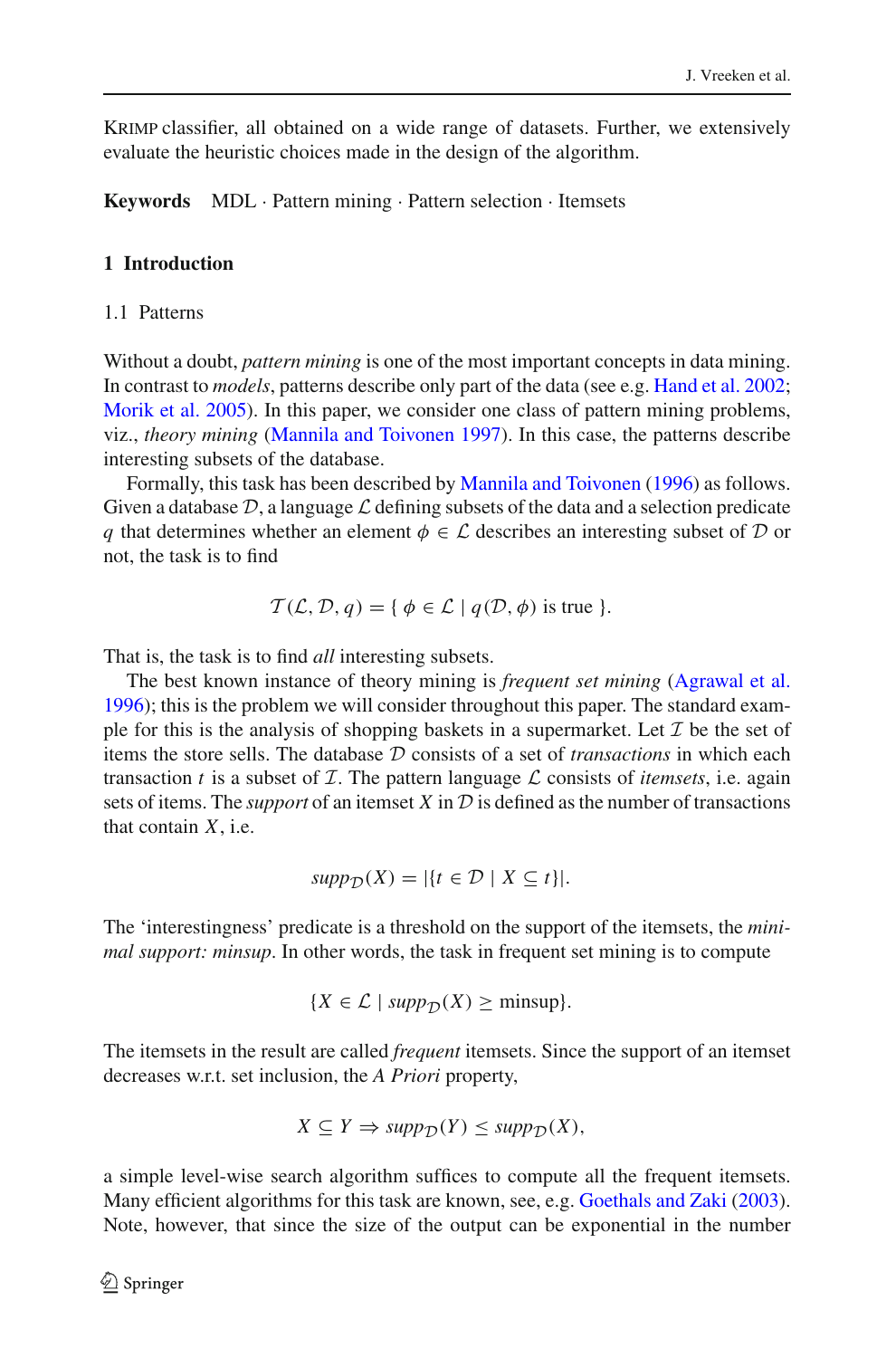of items, the term efficient is used w.r.t. the size of the output. Moreover, note that whenever  $\mathcal L$  and  $q$  satisfy an A Priori like property, similarly efficient algorithms exist [\(Mannila and Toivonen 1996\)](#page-44-4).

### 1.2 Sets of patterns

A major problem in frequent itemset mining, and pattern mining in general, is the so-called *pattern explosion*. For tight interestingness constraints, e.g. high minsup thresholds, only few, but well-known, patterns are returned. However, when the constraints are loosened, pattern discovery methods quickly return humongous amounts of patterns; the number of frequent itemsets is often many orders of magnitude larger than the number of transactions in the dataset.

This pattern explosion is caused by the locality of the minimal support constraint; each individual itemset that satisfies the constraint is added to the result set, independent of the already returned sets. Hence, we end up with a rather redundant set of patterns, in which many patterns essentially describe the same part of the database. One could impose additional constraints on the individual itemsets to reduce their number, such as closed frequent itemsets [\(Pasquier et al. 1999](#page-44-5)). While this somewhat alleviates the problem, redundancy remains an issue.

We take a different approach: rather than focusing on the individual frequent itemsets, we focus on the resulting set of itemsets. That is, we want to find the *best set* of (frequent) itemsets. The question is, of course, what is the best set? Clearly, there is no single answer to this question. For example, one could search for small sets of patterns that yield good classifiers, or show maximal variety [\(Knobbe and Ho 2006a](#page-44-6)[,b](#page-44-7)).

One of the main reasons for mining a dataset is to gain insight in the data. Hence, for us, the best set of patterns is the set of patterns that *describes the data best.* Clearly, "describing the data best" is still an ill-defined concept. To make it precise, we use the *Minimal Description Length Principle* (MDL) [\(Rissanen 1978](#page-44-8); [Grünwald 2005,](#page-44-9) [2007\)](#page-44-10).

One could summarize this approach by the slogan: *the best model compresses the data best*. By taking this approach we do not try to compress the set of frequent itemsets, rather, we want to find that set of frequent itemsets that yields the best lossless compression of the *database*.

The MDL principle provides us a fair way to balance the complexities of the compressed database and the encoding. Note that both need to be considered in the case of lossless compression. Intuitively, we can say that if the encoding is too simple, i.e. it consists of too few itemsets, the database will hardly be compressed. On the other hand, if we use too many, the code table for coding/decoding the database will become too complex.

Considering the combination of the complexities of the compressed data and the encoding is the cornerstone of the MDL principle; it ensures that the model will not be overly elaborate or simplistic w.r.t. the complexity of the data.

While MDL removes the need for user defined parameters, it comes with its own problems: only heuristics, no guaranteed algorithms. However, our experiments show that these heuristics give a dramatic reduction in the number of itemsets. Moreover, the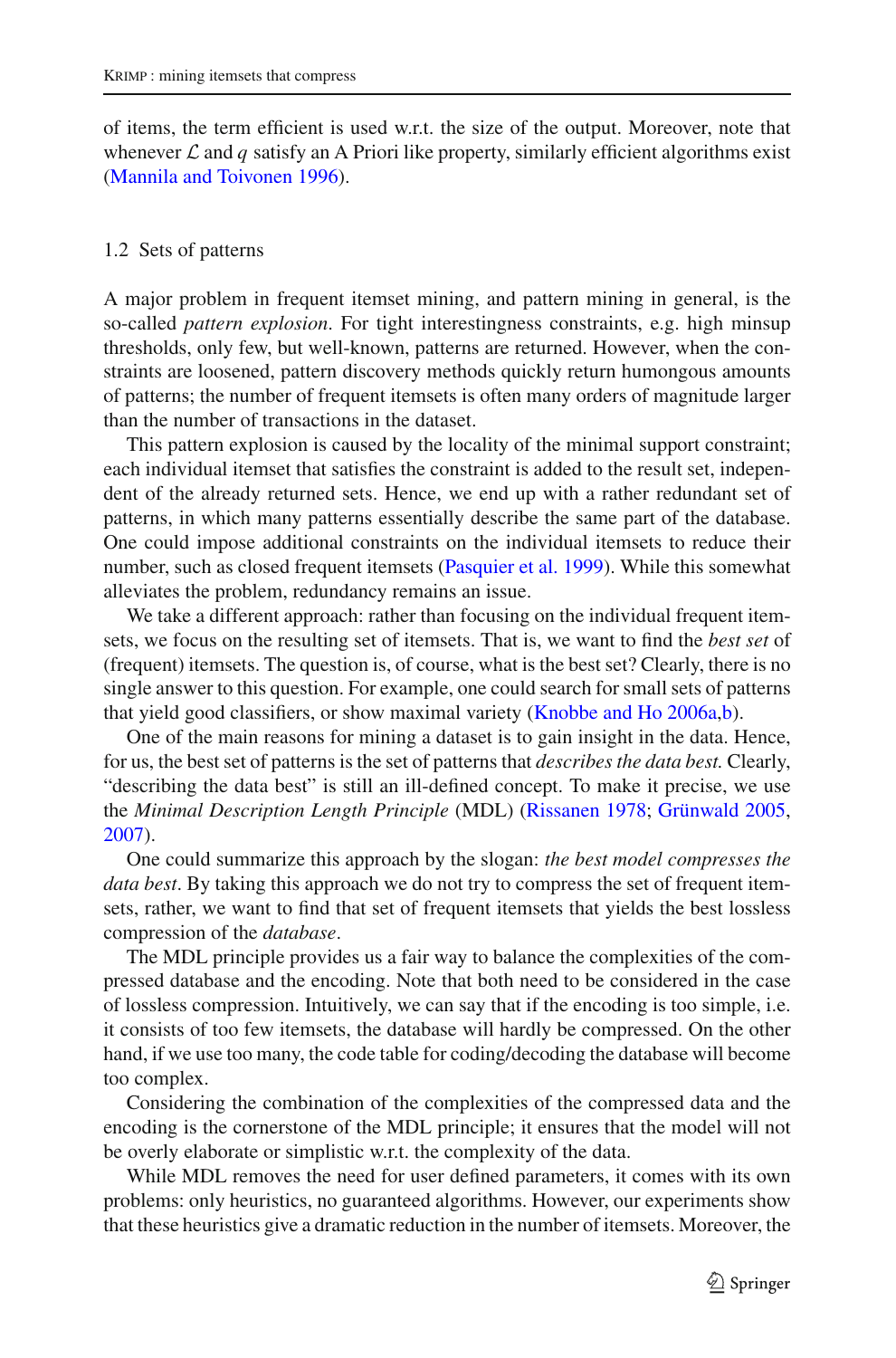set of patterns discovered is characteristic of the database as independent experiments verify; see Sect. [7.](#page-23-0)

We are not the first to address the pattern explosion, nor are we the first to use MDL. We are the first, however, to employ the MDL principle to select the best pattern set. For a discussion of related work, see Sect. [2.](#page-3-0)

A primary version of the Krimp algorithm (although not yet under that name) was published as [Siebes et al.](#page-44-0) [\(2006](#page-44-0)[\)](#page-45-0) [and](#page-45-0) [a](#page-45-0) [primary](#page-45-0) [version](#page-45-0) [of](#page-45-0) [the](#page-45-0) Krimp classifier as van Leeuwen et al. [\(2006](#page-45-0)). Here, we thoroughly discuss the theory and choices, as well as providing extensive experimental validation of the methods on 27 datasets. In particular, we further evaluate the heuristic choices made in the Krimp algorithm, show that the selected itemsets model relevant structure in the data and that the method is robust w.r.t. noise.

The paper is organised as follows. First, we discuss related work in Sect. [2.](#page-3-0) Next, we cover the theory of using MDL for selecting itemsets, after which we define our problem formally and analyse its complexity. We introduce the heuristic Krimp algorithm for solving the problem in Sect. [4.](#page-13-0) In a brief interlude we provide a small sample of the results. We continue with theory on using MDL for classification, and introduce the Krimp classifier in Sect. [6.](#page-21-0) Section [7](#page-23-0) provides extensive experimental validation of our method, as well as an evaluation of the heuristic choices made in the design of the Krimp algorithm. We round up with discussion in Sect. [8](#page-40-0) and conclude in Sect. [9.](#page-41-0)

# <span id="page-3-0"></span>**2 Related work**

### 2.1 MDL in data mining

MDL was introduced by [Rissanen](#page-44-8) [\(1978\)](#page-44-8) as a noise-robust model selection technique. In the limit, refined MDL is asymptotically the same as the Bayes Information Criterion (BIC), but the two may differ (strongly) on finite data samples [\(Grünwald 2007\)](#page-44-10). We are not the first to use MDL, nor are we the first to use MDL in data mining or machine learning. Many, if not all, data mining problems can be related to Kolmogorov Complexity, which means t[hey](#page-43-2) [can](#page-43-2) [be](#page-43-2) [practically](#page-43-2) [solved](#page-43-2) [through](#page-43-2) [compression](#page-43-2) [\(](#page-43-2)Faloutsos and Megalooikonomou [2007\)](#page-43-2), e.g. clustering (unsupervised learning), classification (supervised learning), distance measurement. Other examples include feature selection [\(Pfahringer 1995](#page-44-11)), finding temporally surprising patterns [\(Chakrabarti et al. 1998](#page-43-3)), defining a parameter-free distance measure on sequential data [\(Keogh et al. 2004,](#page-44-12) [2007\)](#page-44-13), discovering communities in matrices [\(Chakrabarti et al. 2004](#page-43-4)), and evolving graphs [\(Sun et al. 2007\)](#page-44-14).

# 2.2 Summarizing frequent itemsets

Most, if not all pattern mining approaches suffer from the pattern explosion. As discussed before, its cause lies primarily in the large redundancy in the returned pattern sets. This has long since been recognised as a problem and has received ample attention.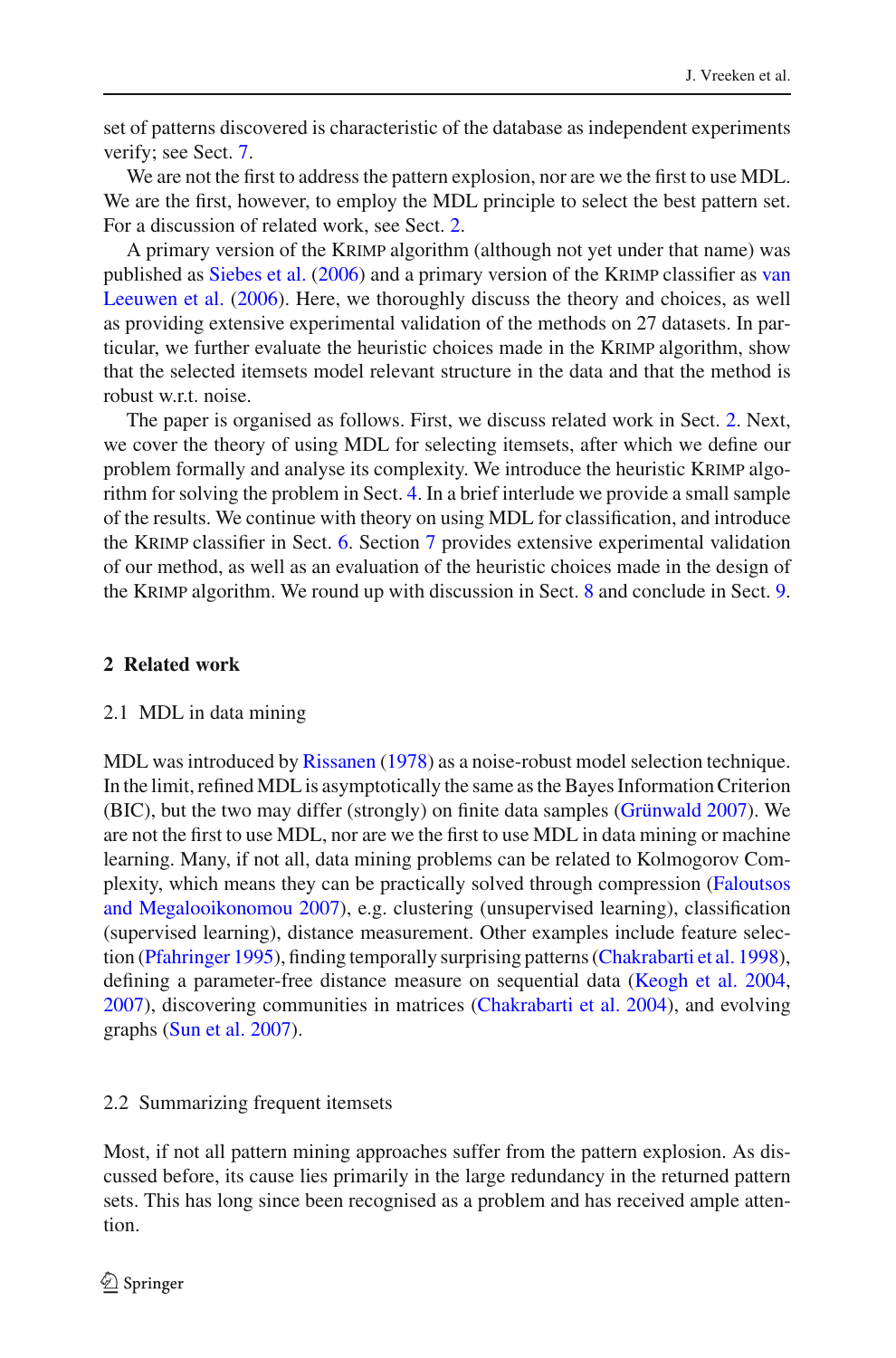To addres[s this problem, closed](#page-43-5) [\(Pasquier et al. 1999](#page-44-5)[\) and non-derivable \(](#page-43-5)Calders and Goethals [2002\)](#page-43-5) itemsets have been proposed, which both provide concise lossless representations of the original collection of frequent itemsets. That is, the frequencies of all itemsets in the original collection can be reconstructed from the reduced collection. However, the reduction provided by these exact methods deteriorates even under small amounts of noise. Similar in goal, but providing a partial (i.e. lossy) representati[on,](#page-43-7) [are](#page-43-7) [maximal](#page-43-7) [itemsets](#page-43-7) [\(Bayardo 1998](#page-43-6)[\)](#page-43-7) [and](#page-43-7) δ-free sets (Crémilleux and Boulicaut [2002\)](#page-43-7). Along these lines, [Yan et al.](#page-45-1) [\(2005\)](#page-45-1) proposed a method that selects *k* representative patterns that together summarize the frequent pattern set. To the same end, [Wang and Parthasarathy](#page-45-2) [\(2006](#page-45-2)) propose to use Markov Random Fields to select those itemsets of which the frequencies cannot be reconstructed within a specified accuracy threshold. The problem is approached similarly by [Xin et al.](#page-45-3) [\(2005](#page-45-3)), albeit by clustering the itemsets and using the 'centroids' itemsets as representatives for calculating frequencies.

### 2.3 Summarizing data

Recently, the approach of finding small subsets of informative patterns that describe the database has attracted a significant amount of research [\(Mielikäinen and Mannila](#page-44-15) [2003;](#page-44-15) [Knobbe and Ho 2006a](#page-44-6); [Bringmann and Zimmermann 2007\)](#page-43-8). Krimp clearly also falls in this category.

First, there are the methods that provide a lossy description of the data. These strive to describe just part of the data, and may so by definition overlook interesting or even important patterns. Summarization as proposed by [Chandola and Kumar](#page-43-9) [\(2007\)](#page-43-9) is such a compression-based approach that identifies a group of itemsets such that each transaction is summarized by one itemset with as little loss of information as possible. [Wang and Karypis](#page-45-4) [\(2006](#page-45-4)) find summary sets, sets of itemsets such that each transaction is (partially) covered by the largest itemset that is frequent.

Pattern Teams [\(Knobbe and Ho 2006b\)](#page-44-7) are groups of most-informative length-*k* itemsets [\(Knobbe and Ho 2006a](#page-44-6)). These are exhaustively selected through an external criterion, e.g. joint entropy or classification accuracy. As this approach is computationally int[ensive, the number of team members is typically <10.](#page-43-8) Bringmann and Zimmermann [\(2007\)](#page-43-8) proposed a similar selection method that can consider larger pattern sets. However, it also requires the user to choose a quality measure to which the pattern set has to be optimized, unlike our parameter-free and lossless method.

Second, in the category of lossless data description, we recently [\(Siebes et al. 2006\)](#page-44-0) introduced the MDL-based Krimp algorithm. In this paper we extend the theory, tune the pruning techniques and thoroughly verify the validity of the chosen heuristics, as well as provide extensive experimental evaluation of the quality of the returned code tables.

Tiling [\(Geerts et al. 2004](#page-43-10)) is closely related to our approach. A tiling is a cover of the database by a group of (overlapping) item sets. Itemsets with maximal uncovered area are selected, i.e. as few as possible itemsets cover the data. Unlike our approach, model complexity is not explicitly taken into account. Another major difference in the outcome is that Krimp selects more specific (longer) itemsets. [Xiang et al.](#page-45-5) [\(2008\)](#page-45-5)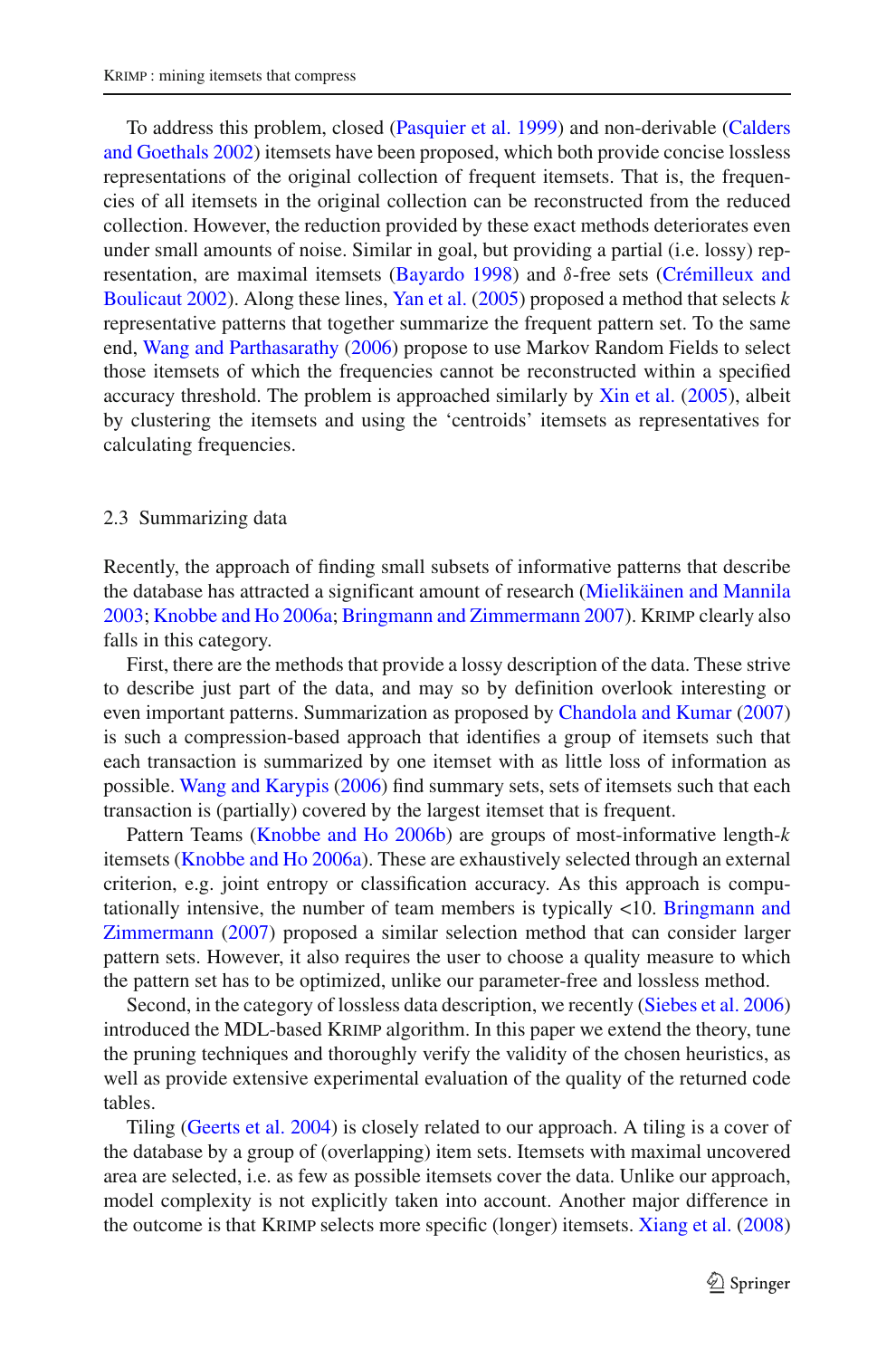proposed a slight reformulation of Tiling that allows tiles to also cover transactions in which not all its items are present.

Two approaches inspired by Krimp are Pack [\(Tatti and Vreeken 2008](#page-44-16)) and LESS [\(Heikinheimo et al. 2009](#page-44-17)). Both approaches consider the data 0/1 symmetric, unlike here, where we only regard items that are present (1s). LESS employs a generalised Krimp encoding to select only tens of low-entropy sets [\(Heikinheimo et al. 2007\)](#page-44-18) as lossless data descriptions, but attains worse compression ratios than Krimp. Pack does provide a significant improvement in that regard. It employs decision trees to succinctly transmit individual attributes, and these models can be built from data or candidate sets. Typically, Pack selects many more itemsets than Krimp.

Our approach seems related to the set cover problem [\(Karp 1972](#page-44-19)), as both try to cover the data with sets. Although NP-complete, fast approximation algorithms exist for set cover. These are not applicable for our setup though, as in set cover the complexity of the model is not taken into account. Another difference is that we do not allow overlap between itemsets. As optimal compression is the goal, it makes intuitive sense that overlapping elements may lead to shorter encodings, as then fewer itemsets may be required to describe the data. However, it is not immediately clear how to achieve this in a fast heuristic, which is why here we do not allow overlap.

# **3 Theory**

In this section we state our problem formally. First we briefly discuss the MDL principle. Next we introduce our models: code tables. We show how we can encode a database using such a code table, and what the total size of the coded database is. With these ingredients, we formally state the problems studied in this paper. Throughout the paper all logarithms have base 2.

# 3.1 MDL

MDL (Minimum Description Length) [\(Rissanen 1978](#page-44-8); [Grünwald 2005\)](#page-44-9), like its close cousin MML (Minimum Message Length) [\(Wallace 2005\)](#page-45-6), is a practical version of Kolmogorov Complexity [\(Li and Vitányi 1993](#page-44-20)). All three embrace the slogan *Induction by Compression*. For MDL, this principle can be roughly described as follows.

Given a set of models<sup>[1](#page-5-0)</sup>  $H$ , the best model  $H \in H$  is the one that minimises

$$
L(H) + L(\mathcal{D} \mid H)
$$

in which

- *L*(*H*) is the length, in bits, of the description of *H*, and
- $-L(D | H)$  is the length, in bits, of the description of the data when encoded with *H*.

<span id="page-5-0"></span><sup>&</sup>lt;sup>1</sup> MDL-theorists tend to talk about *hypothesis* in this context, hence the  $H$ ; see [\(Grünwald 2005\)](#page-44-9) for the details.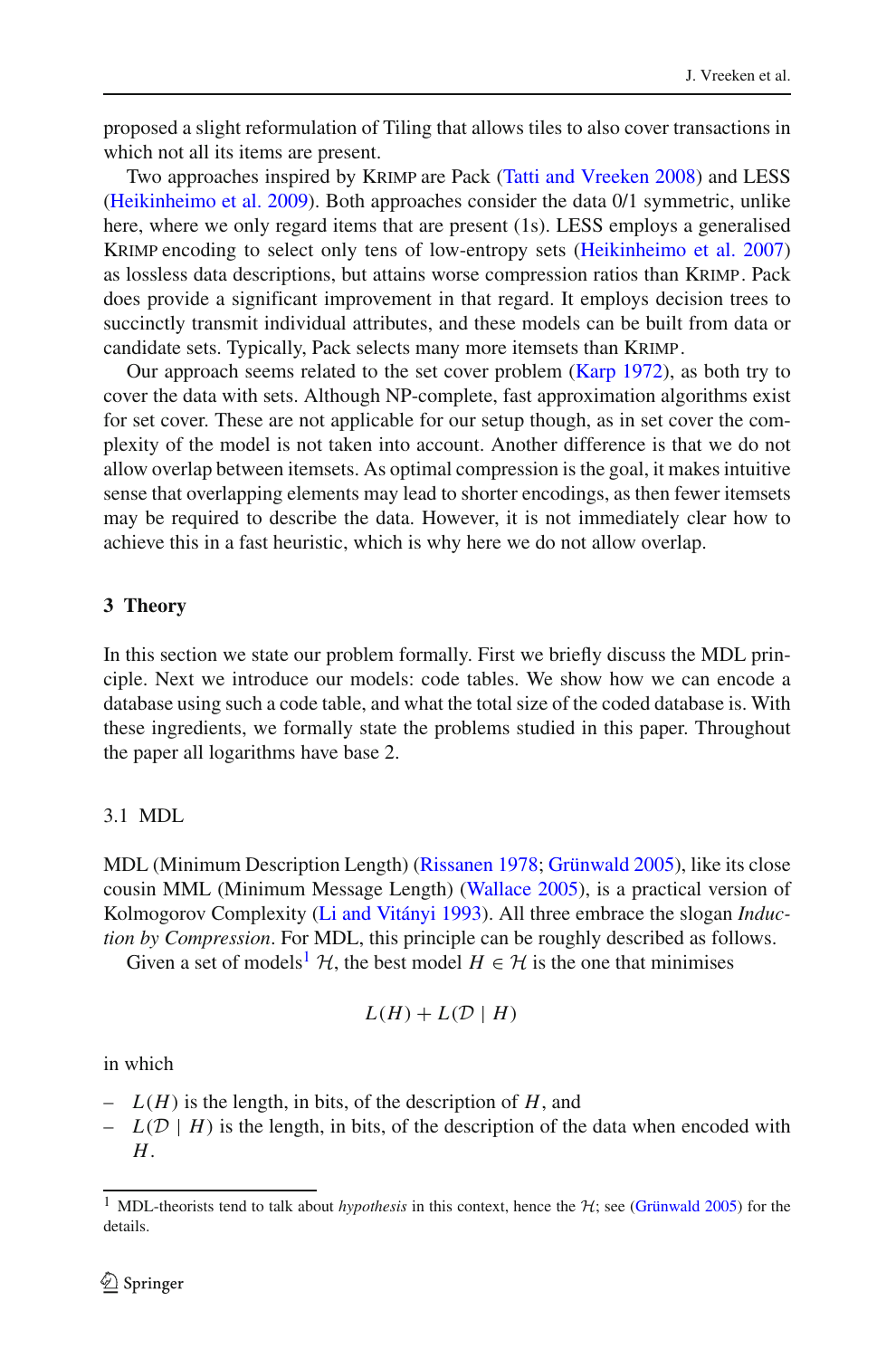<span id="page-6-0"></span>

This is called two-part MDL, or *crude* MDL. As opposed to *refined* MDL, where model and data are encoded together [\(Grünwald 2007\)](#page-44-10). We use two-part MDL because we are specifically interested in the compressor: the set of frequent itemsets that yields the best compression. Further, although refined MDL has stronger theoretical foundations, it cannot be computed except for some special cases.

To use MDL, we have to define what our models  $H$  are, how a  $H \in \mathcal{H}$  describes a database, and how all of this is encoded in bits.

# 3.2 MDL for itemsets

The key idea of our compression based approach is the *code table*. A code table is a simple two-column translation table that has itemsets on the left-hand side and a code for each itemset on its right-hand side. With such a code table we find, through MDL, the set of itemsets that together optimally describe the data.

**Definition 1** Let  $\mathcal I$  be a set of items and  $\mathcal C$  a set of code words. A code table  $CT$  over *I* and *C* is a two-column table such that:

- 1. The first column contains itemsets, that is, subsets over *I*. This column contains at least all singleton itemsets.
- 2. The second column contains elements from  $C$ , such that each element of  $C$  occurs at most once.

An itemset *X*, drawn from the powerset of *I*, i.e.  $X \in \mathcal{P}(\mathcal{I})$ , occurs in *CT*, denoted by  $X \in \mathbb{C}$  iff *X* occurs in the first column of  $\mathbb{C}$ , similarly for a code  $C \in \mathcal{C}$ . For  $X \in \mathbb{C}T$ , *code* $_{\mathbb{C}T}(X)$  denotes its *code*, i.e. the corresponding element in the second column. We call the set of itemsets  $\{X \in \mathbb{C}T\}$  the *coding set*, denoted CS. For the number of itemsets in the code table we write  $|CT|$ , i.e. we define  $|CT| = |\{X \in CT\}|$ . Likewise,  $|CT \setminus \mathcal{I}|$  indicates the number of non-singleton itemsets in the code table.

*Example 1* An example code table is shown in Fig. [1.](#page-6-0) The first column shows the itemsets in the code table, the second column the corresponding codes. Each bar represents a code, its width represents the code length. The usage column is not actually part of the code table—it is only shown for illustrative purposes and will be explained shortly. Note that  $\mathcal{I} = \{A, B, C\}$  and thus that all singleton itemsets are in the code table, even though *C* has no code associated.  $|CT| = 5$ ,  $|CT \setminus \mathcal{I}| = 2$ .

To encode a transaction *t* from database *D* over *I* with code table *CT*, we require a cover function  $cover(CT, t)$  that identifies which elements of  $CT$  are used to encode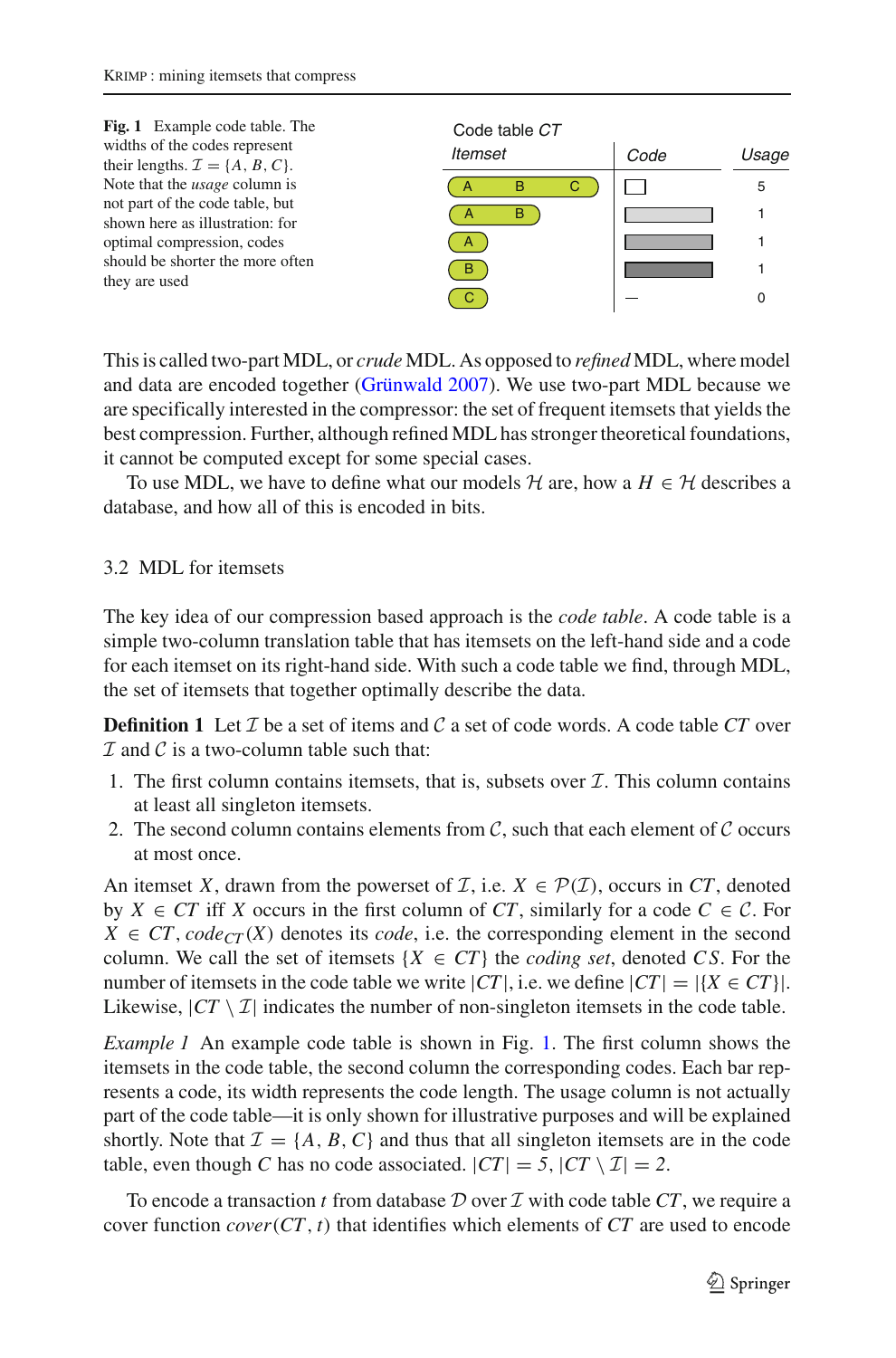

<span id="page-7-0"></span>**Fig. 2** Example database, and the cover and encoded database obtained by using the code table shown in Fig. [1.](#page-6-0)  $\mathcal{I} = \{A, B, C\}$ 

*t*. The parameters are a code table *CT* and a transaction *t*, the result is a disjoint set of elements of *CT* that cover *t*. Or, more formally, a cover function is defined as follows.

**Definition 2** Let  $D$  be a database over a set of items  $I, t$  a transaction drawn from *D*, let *CT* be the set of all possible code tables over *I*, and *CT* a code table with  $CT \in \mathcal{CT}$ . Then, *cover* :  $CT \times \mathcal{P}(T) \mapsto \mathcal{P}(\mathcal{P}(T))$  is a *cover function* iff it returns a set of itemsets such that

- 1. *cover*( $CT$ , *t*) is a subset of *CS*, the coding set of  $CT$ , i.e.  $X \in cover(T, t) \rightarrow$  $X \in \mathbb{C}T$
- 2. if  $X, Y \in cover(CT, t)$ , then either  $X = Y$  or  $X \cap Y = \emptyset$
- 3. the union of all  $X \in cover(CT, t)$  equals *t*, i.e.
	- $t = \bigcup_{X \in cover(CT,t)} X$

We say that  $cover(CT, t)$  covers *t*. Note that there exists at least one well-defined *cover* function on any code table *CT* over *I* and any transaction  $t \in \mathcal{P}(I)$ , since *CT* contains at least the singleton itemsets from *I*.

By not allowing itemsets in the cover of a transaction to overlap, we ensure that it is always unambiguous what the cover of a transaction is. If we would allow overlap, it can easily happen that multiple covers are possible and computing and testing all of them would be a computational burden.

*Example 2* In Fig. [2,](#page-7-0) an example database is shown. This database will be used as running example from now on. It consists of 8 itemsets, of which five are identical. Also shown is the cover of this database with example code table *CT* (see Fig. [1\)](#page-6-0). In this example, each transaction is covered by only a single itemset from the code table.

To encode a database *D* using code table *CT* we simply replace each transaction  $t \in \mathcal{D}$  by the codes of the itemsets in the cover of *t*,

$$
t \to \{code_{CT}(X) \mid X \in cover(CT, t)\}.
$$

Note that to ensure that we can decode an encoded database uniquely we assume that *C* is a *prefix code*, in which no code is the prefix of another code [\(Cover and Thomas](#page-43-11)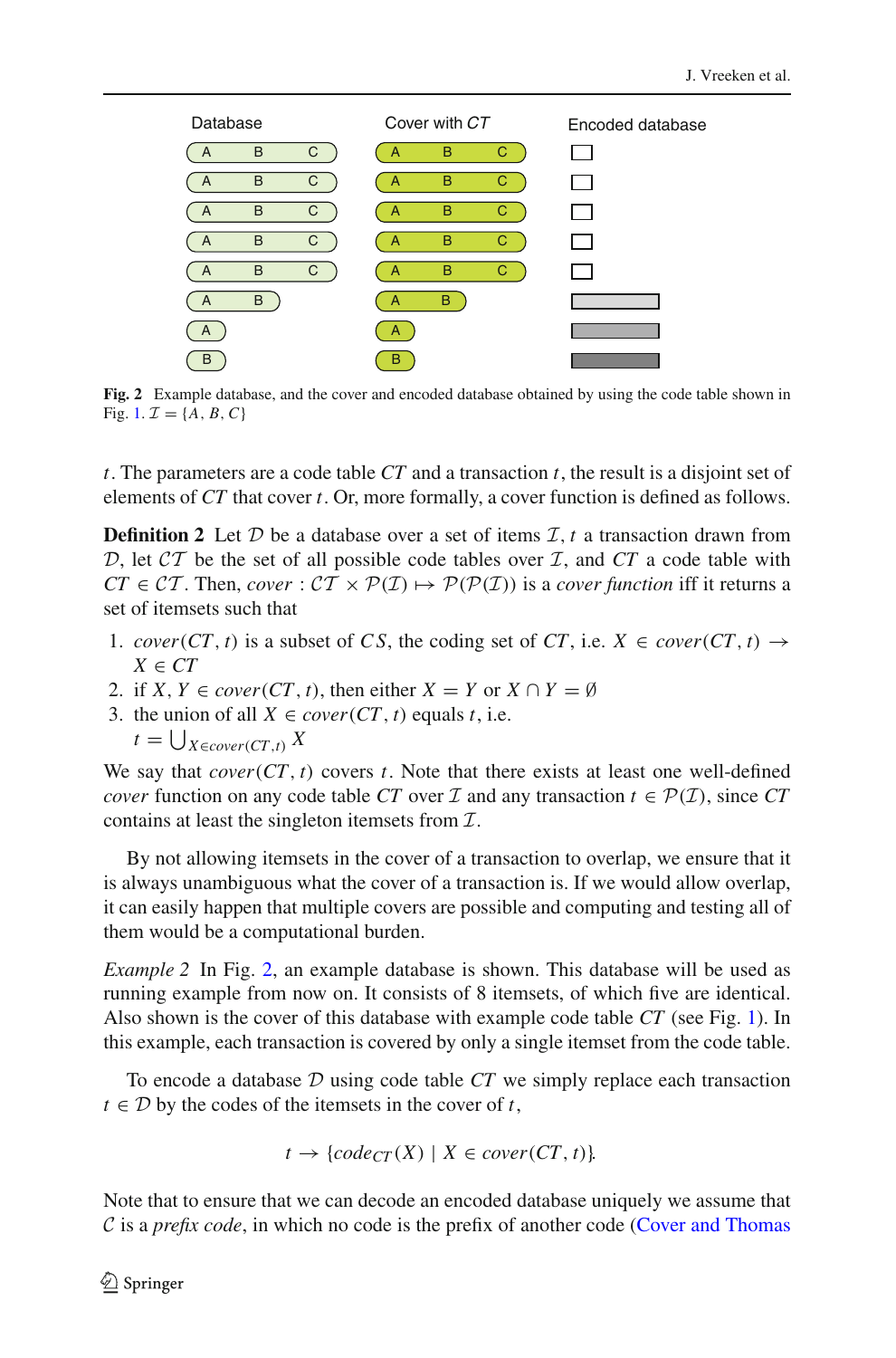

<span id="page-8-0"></span>**Fig. 3** Example standard code table for the database in Fig. [2,](#page-7-0) with associated cover and encoded database

[2006\)](#page-43-11). (Confusingly, such codes are also known as *prefix-free* codes [\(Li and Vitányi](#page-44-20) [1993\)](#page-44-20).)

*Example [3](#page-8-0)* Figure 3 shows how the cover of a database can be translated into an encoded database: replace each itemset in the cover by its associated code.

Since MDL is concerned with the best compression, the codes in *CT* should be chosen such that the most often used code has the shortest length. That is, we should use an optimal prefix code. Note that in MDL we are never interested in materialised codes, but only in the complexities of the model and the data. Therefore, we are only interested in the *lengths* of the codes of itemsets  $X \in \mathbb{C}T$ . As there exists a nice correspondence between code lengths and probability distributions (see e.g. [Li and Vitányi](#page-44-20) [1993\)](#page-44-20), we can calculate the optimal code lengths through the Shannon entropy. So, to determine the complexities we do not have to operate an actual prefix coding scheme such as Shannon-Fano or Huffman encoding.

**Theorem 1** *Let P be a distribution on some finite set D, there exists an optimal prefix code*  $\mathcal{C}$  *on*  $\mathcal{D}$  *such that the length of the code for*  $d \in \mathcal{D}$ *, denoted by*  $L(d)$  *is given by* 

$$
L(d) = -\log(P(d)).
$$

*Moreover, this code is optimal in the sense that it gives the smallest expected code size for data sets drawn according to P. (For the proof, please refer Theorem 5.4.1 in [Cover and Thomas 2006\)](#page-43-11)*

The optimality property means that we introduce no bias using this code length. The probability distribution induced by a cover function is, of course, simply given by the relative usage frequency of each of the item sets in the code table. To determine this, we need to know how often a certain code is used. We define the *usage* count of an itemset  $X \in \mathbb{C}$  as the number of transactions t from  $\mathcal D$  where X is used to cover. Normalised, this frequency represents the probability that that code is used in the encoding of an arbitrary  $t \in \mathcal{D}$ . The optimal code length [\(Li and Vitányi 1993\)](#page-44-20) then is − log of this probability, and a code table is optimal if all its codes have their optimal length. Note that we use fractional lengths, not integer-valued lengths of materialised codes. This ensures that the length of a code accurately represents its usage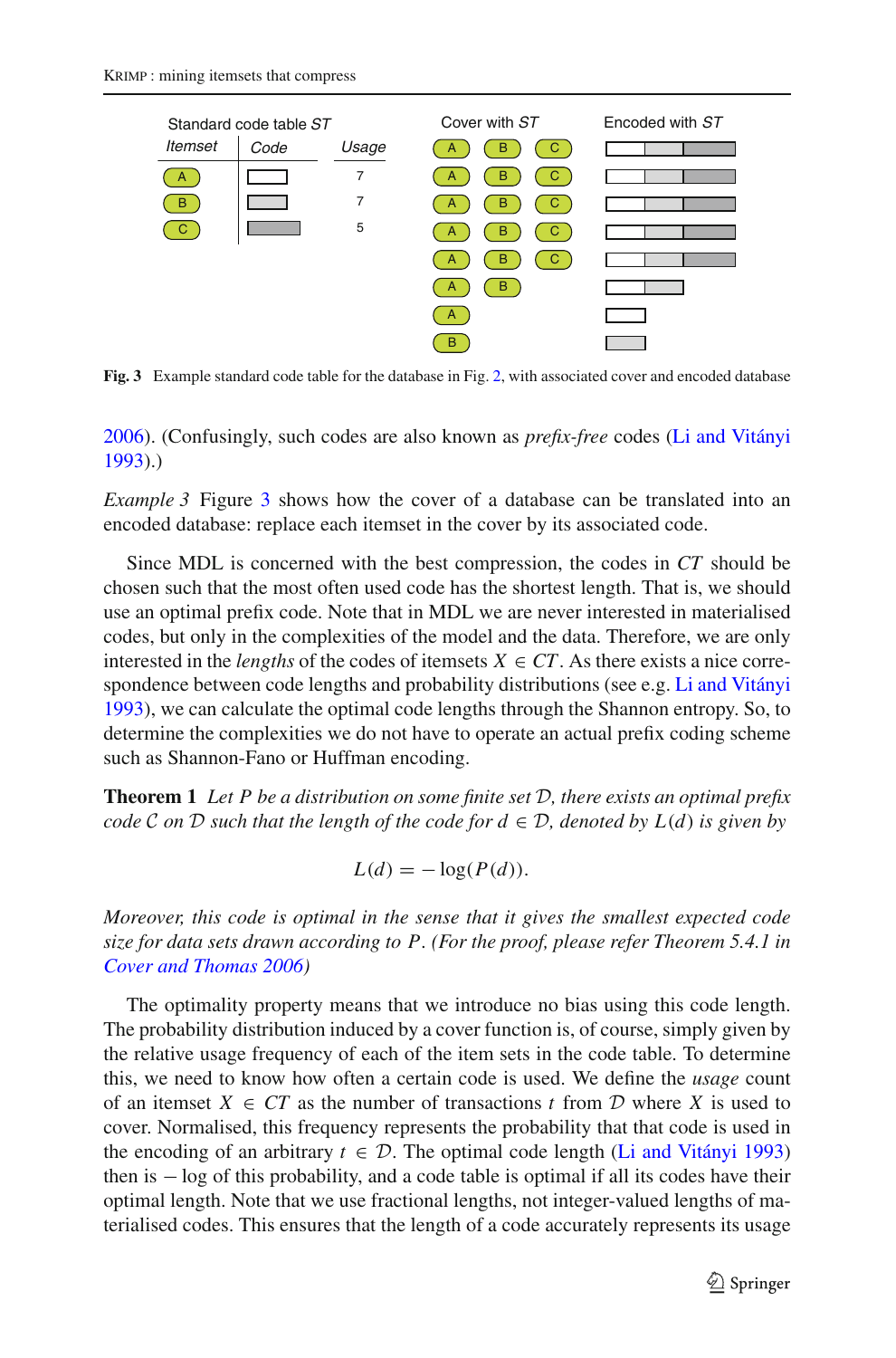probability, and since we are not interested in materialised codes, only relative lengths are of importance. After all, our ultimate goal is to score the optimal code table and not to actually compress the data. More formally, we have the following definition.

**Definition 3** Let  $D$  be a transaction database over a set of items  $\mathcal{I}, \mathcal{C}$  a prefix code, *cover* a cover function, and *CT* a code table over *I* and *C*. The *usage* count of an itemset  $X \in \mathbb{C}T$  is defined as

$$
usage_{\mathcal{D}}(X) = |\{t \in \mathcal{D} \mid X \in cover(CT, t)\}|.
$$

This implies a *probability* distribution of  $X \in \mathbb{C}$  for  $\mathcal{D}$ , given by

$$
P(X \mid \mathcal{D}) = \frac{usage_{\mathcal{D}}(X)}{\sum_{Y \in CT} usage_{\mathcal{D}}(Y)}.
$$

The *code* $_{CT}(X)$  for  $X \in CT$  is *optimal* for  $D$  iff

$$
L(code_{CT}(X)) = |code_{CT}(X)| = -log(P(X | \mathcal{D})).
$$

A code table *CT* is *code-optimal* for *D* iff all its codes,

$$
\{code_{CT}(X) \mid X \in CT\},\
$$

are optimal for *D*.

From now onward we assume that code tables are code-optimal for the database they are induced on, unless we state differently.

*Example 4* Figure [1](#page-6-0) shows usage counts for all itemsets in the code table. For example, itemset  $\{A, B, C\}$  is used five times in the cover of the database. These usage counts are used to compute optimal code lengths. For  $X = \{A, B, C\}$ :

$$
P(X \mid \mathcal{D}) = \frac{5}{8}
$$

$$
L(code_{CT}(X)) = -\log(\frac{5}{8}) = 0.68
$$

And for  $Y = \{A\}$ :

$$
P(Y | \mathcal{D}) = \frac{1}{8}
$$

$$
L(code_{CT}(Y)) = -log(\frac{1}{8}) = 3
$$

So,  $\{A, B, C\}$  is assigned a code of length 0.68 bits, while  $\{A, B\}$ ,  $\{A\}$  and  $\{B\}$  are assigned codes of length 3 bits each.

<span id="page-9-0"></span>Now, for any database *D* and a code table *CT* over the same set of items *I* we can compute  $L(D \mid CT)$ . It is simply the summation of the encoded lengths of the transactions. The encoded size of a transaction is simply the sum of the sizes of the codes of the itemsets in its cover. In other words, we have the following trivial lemma.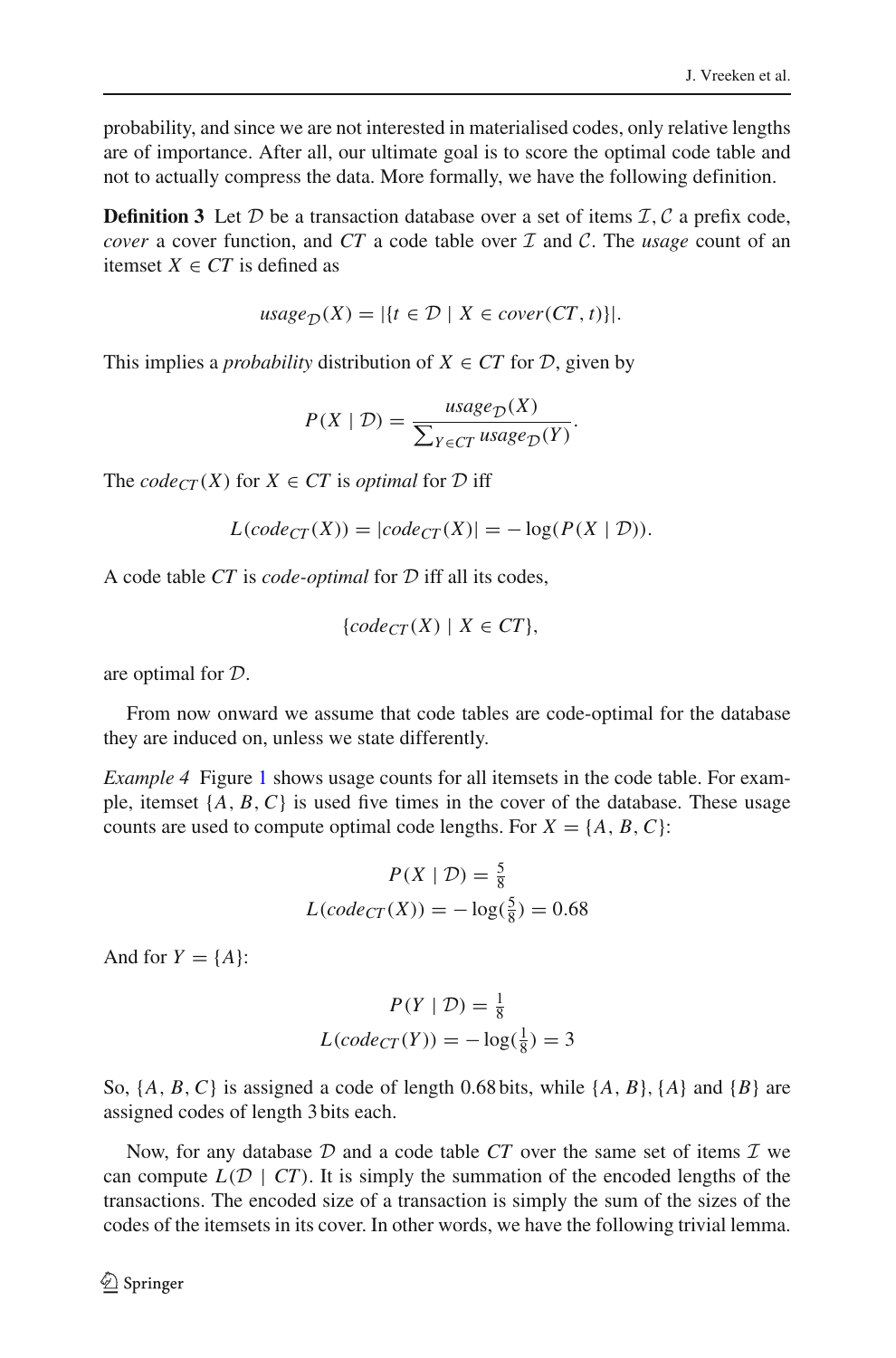**Lemma 1** *Let D be a transaction database over I*,*CT be a code table over I and code-optimal for D, cover a cover function, and usage the usage function for cover.*

*1. For any t* ∈  $D$  *its encoded length, in bits, denoted by L(t* |  $CT$ )*, is* 

$$
L(t \mid CT) = \sum_{X \in cover(CT, t)} L(code_{CT}(X)).
$$

#### *2. The encoded size of D, in bits, when encoded by CT, denoted by L*(*D* | *CT*)*, is*

$$
L(\mathcal{D} \mid CT) = \sum_{t \in \mathcal{D}} L(t \mid CT).
$$

With Lemma [1,](#page-9-0) we can compute  $L(\mathcal{D} \mid H)$ . To use the MDL principle, we still need to know what  $L(H)$  is, i.e. the encoded size of a code table.

Recall that a code table is a two-column table consisting of itemsets and codes. As we know the size of each of the codes, the encoded size of the second column is easily determined: it is simply the sum of the lengths of the codes. For encoding the itemsets, the first column, we have to make a choice.

A naïve option would be to encode each item with a binary integer encoding, that is, using  $log(T)$  bits per item. Clearly, this is hardly optimal; there is no difference in encoded length between highly frequent and infrequent items.

A better choice is to encode the itemsets using the codes of the simplest code table, i.e. the code table that contains only the singleton itemsets  $X \in \mathcal{I}$ . This code table, with optimal code lengths for database *D*, is called the *standard code table* for *D*, denoted by  $ST$ . It is the optimal encoding of  $D$  when nothing more is known than just the frequencies of the individual items; it assumes the items to be fully independent. As such, it provides a practical bound: *ST* provides the simplest, independent, description of the data that compresses much better than a random code table. This encoding allows us to reconstruct the database up to the names of the individual items.

*Example 5* Figure [3](#page-8-0) shows the standard code table for the database in Fig. [2.](#page-7-0) It contains all singleton itemsets and usage counts are obtained by covering the database. Code lengths are based on these usages. It is clear that the standard code table does not provide a good compression of the data.

**Definition 4** Let  $D$  be a transaction database over  $T$  and  $CT$  a code table that is code-optimal for *D*. The size of *CT* in bits, denoted by  $L(CT | D)$ , is given by

$$
L(CT | \mathcal{D}) = \sum_{X \in CT: usage_{\mathcal{D}}(X) \neq 0} L(code_{ST}(X)) + L(code_{CT}(X)).
$$

Note that we do not take itemsets with zero usage into account. Such itemsets are not used to code. We use  $L(CT)$  wherever  $D$  is clear from context.

With these results we know the total size of our encoded database. It is simply the size of the encoded database plus the size of the code table. That is, we have the following result.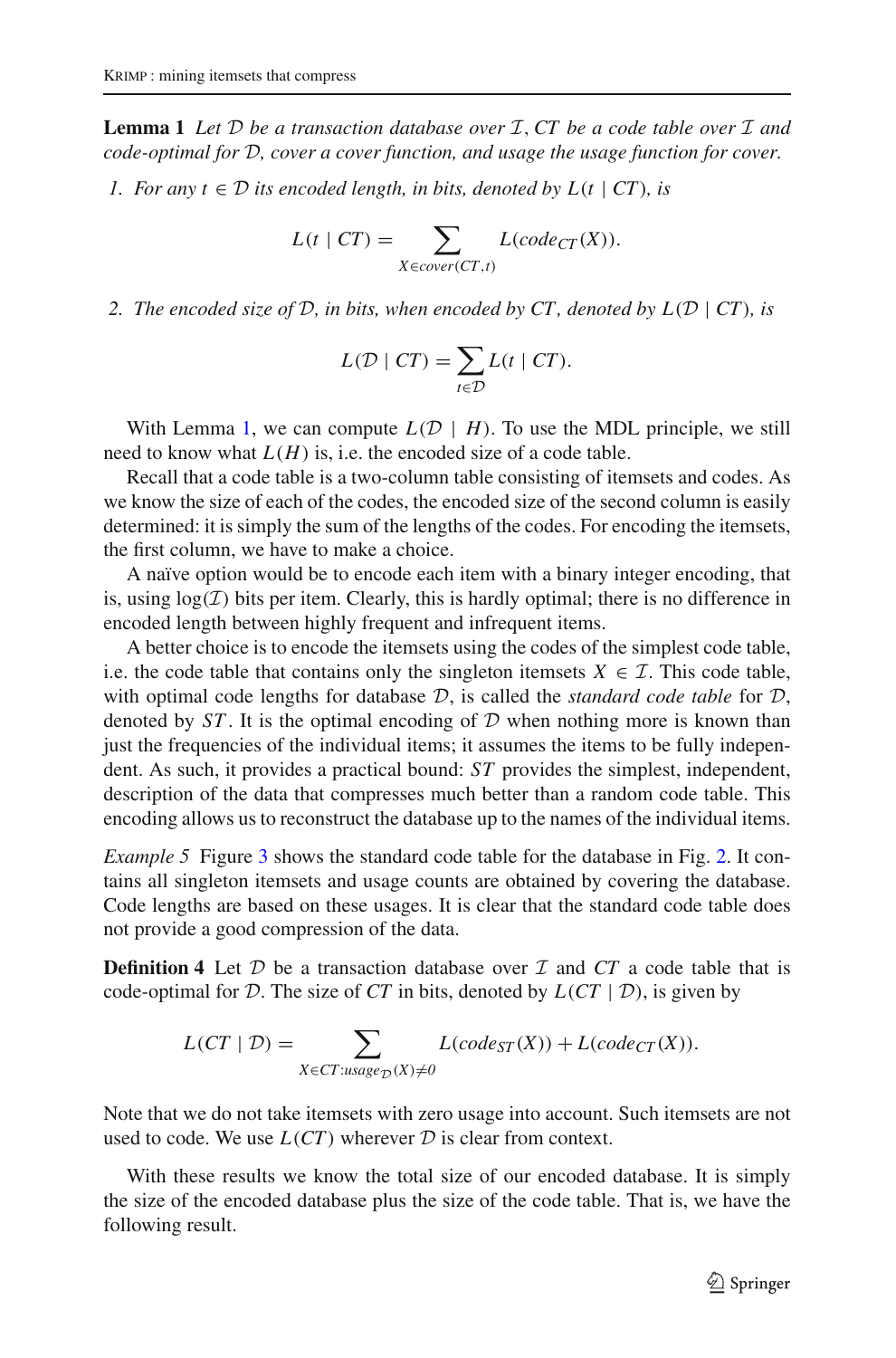**Definition 5** Let *D* be a transaction database over *I*, let *CT* be a code table that is code-optimal for *D* and *cover* a cover function. The *total compressed size* of the encoded database and the code table, in bits, denoted by *L*(*D*,*CT*) is given by

$$
L(\mathcal{D}, CT) = L(\mathcal{D} \mid CT) + L(CT \mid \mathcal{D}).
$$

Now that we know how to compute  $L(D, CT)$ , we can formalise our problem using MDL. Before that, we discuss three design choices we did not mention so far, because they do not influence the total compressed size of a database.

First, when encoding a database *D* with a code table *CT*, we do not mark the end of a transaction, i.e. we do not use stop-characters. Instead, we assume a given framework that needs to be filled out with the correct items upon decoding. Since such a framework adds the same additive constant to  $L(\mathcal{D} \mid CT)$  for any *CT* over *I*, it can be disregarded.

Second, for more detailed descriptions of the items in the decoded database, one could add an ASCII table giving the names of the individual items to a code table. Since such a table is the same for all code tables over  $I$ , this is again an additive constant we can disregard for our purposes.

Last, since we are only interested in the complexity of the content of the code table, i.e. the itemsets, we disregard the complexity of its structure. That is, like for the database, we assume a static framework that fits any possible code table, consisting of up to  $|\mathcal{P}(I)|$  itemsets, and is filled out using the above encoding. The complexity of this framework is equal for any code table  $CT$  and dataset  $D$  over  $\mathcal I$ , and therefore we can also disregard this third additive constant when calculating *L*(*D*,*CT*).

### 3.3 The problem

Our goal is to find the set of itemsets that best describe the database *D*. Recall that the set of itemsets of a code table, i.e.  $\{X \in CT\}$ , is called the coding set *CS*. Given a coding set, a cover function and a database, a (code-optimal) code table *CT* follows automatically. Therefore, each coding set has a corresponding code table; we will use this in formalising our problem.

Given a set of itemsets  $\mathcal F$ , the problem is to find a subset of  $\mathcal F$  which leads to a minimal encoding; where minimal pertains to all possible subsets of *F*. To make sure this is possible,  $\mathcal F$  should contain at least the singleton item sets  $X \in \mathcal I$ . We will call such a set, a candidate set. By requiring the smallest coding set, we make sure the coding set contains no unused non-singleton elements, i.e.  $usage_{DR}(X) > 0$  for any non-singleton itemset  $X \in \mathbb{C}T$ .

More formally, we define the problem as follows.

# *Minimal Coding Set Problem*

*Let I be a set of items and let D be a dataset over I, cover a cover function, and F a candidate set. Find the smallest coding set*  $CS \subseteq \mathcal{F}$  *such that for the corresponding code table CT the total compressed size, L*(*D*,*CT*), *is minimal.*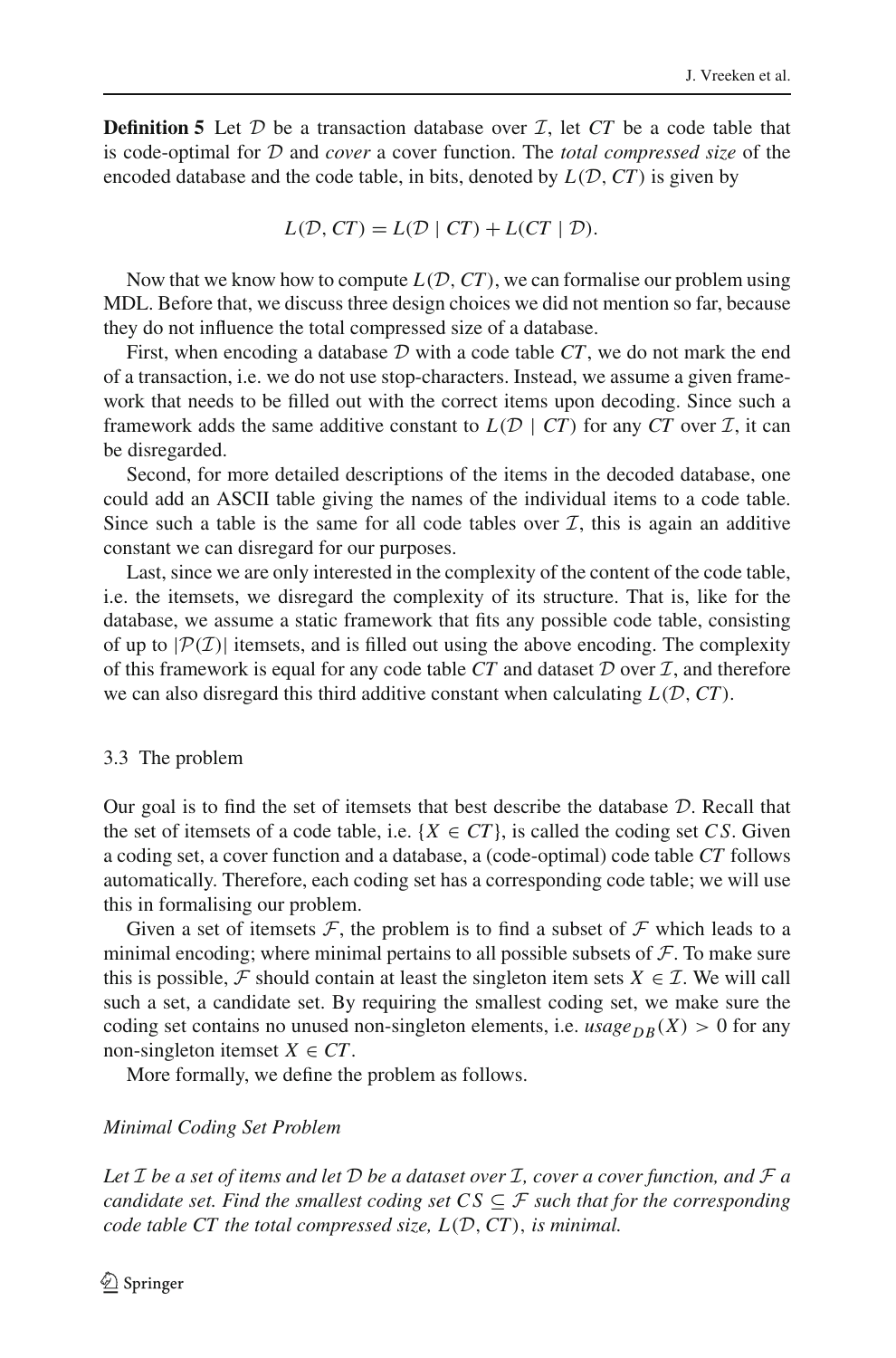A solution for the Minimal Coding Set Problem allows us to find the 'best' coding set from a given collection of itemsets, e.g. (closed) frequent itemsets for a given minimal support. If  $\mathcal{F} = \{X \in \mathcal{P}(\mathcal{I}) \mid supp_{\mathcal{D}}(X) > 0\}$ , i.e. when  $\mathcal F$  consists of all itemsets that occur in the data, there exists no candidate set  $\mathcal{F}'$  that results in a smaller total encoded size. Hence, in this case the solution is truly the minimal coding set for *D* and *cover*.

In order to solve the Minimal Coding Set Problem, we have to find the optimal code table and cover function. To this end, we have to consider a humonguous search space, as we will detail in the next subsection.

### 3.4 How hard is the problem?

The number of coding sets does not depend on the actual database, and nor does the number of possible cover functions. Because of this, we can compute the size of our search space rather easily.

A coding set contains the singleton itemsets plus an almost arbitrary subset of  $P(\mathcal{I})$ . Almost, since we are not allowed to choose the  $|\mathcal{I}|$  singleton itemsets.

In other words, there are

$$
\sum_{k=0}^{2^{|\mathcal{I}|}-|\mathcal{I}|-1} {2^{|\mathcal{I}|}-|\mathcal{I}|-1 \choose k}
$$

possible coding sets. In order to determine which one of these minimises the total encoded size, we have to consider all corresponding (code-optimal) code tables using every possible cover function. Since every itemset  $X \in \mathbb{C}T$  can occur only once in the cover of a transaction and no overlap between the itemsets is allowed, this translates to traversing the code table once for every transaction. However, as each possible code table order may result in a different cover, we have to test every possible code table order per transaction to cover. Since a set of *n* elements admits *n*! orders, the total size of the search space is as follows.

**Lemma 2** *For one transaction over a set of items I, the number of possible ways to cover it is given by*

$$
\sum_{k=0}^{2^{|\mathcal{I}|}-|\mathcal{I}|-1} {2^{|\mathcal{I}|}-|\mathcal{I}|-1 \choose k} \times (k+|\mathcal{I}|)!
$$

So, even for a rather small set *I* and a database of only *one* transaction, the search space we are facing is already huge. Table [1](#page-13-1) gives an approximation of the number of cover possibilities for the first few sizes of *I*. Clearly, the search space is far too large to consider exhaustively.

To make matters worse, there is no useable structure that allows us to prune levelwise as the attained compression is not monotone w.r.t. the addition of itemsets. So, without calculating the *usage* of the itemsets in *CT*, it is generally impossible to call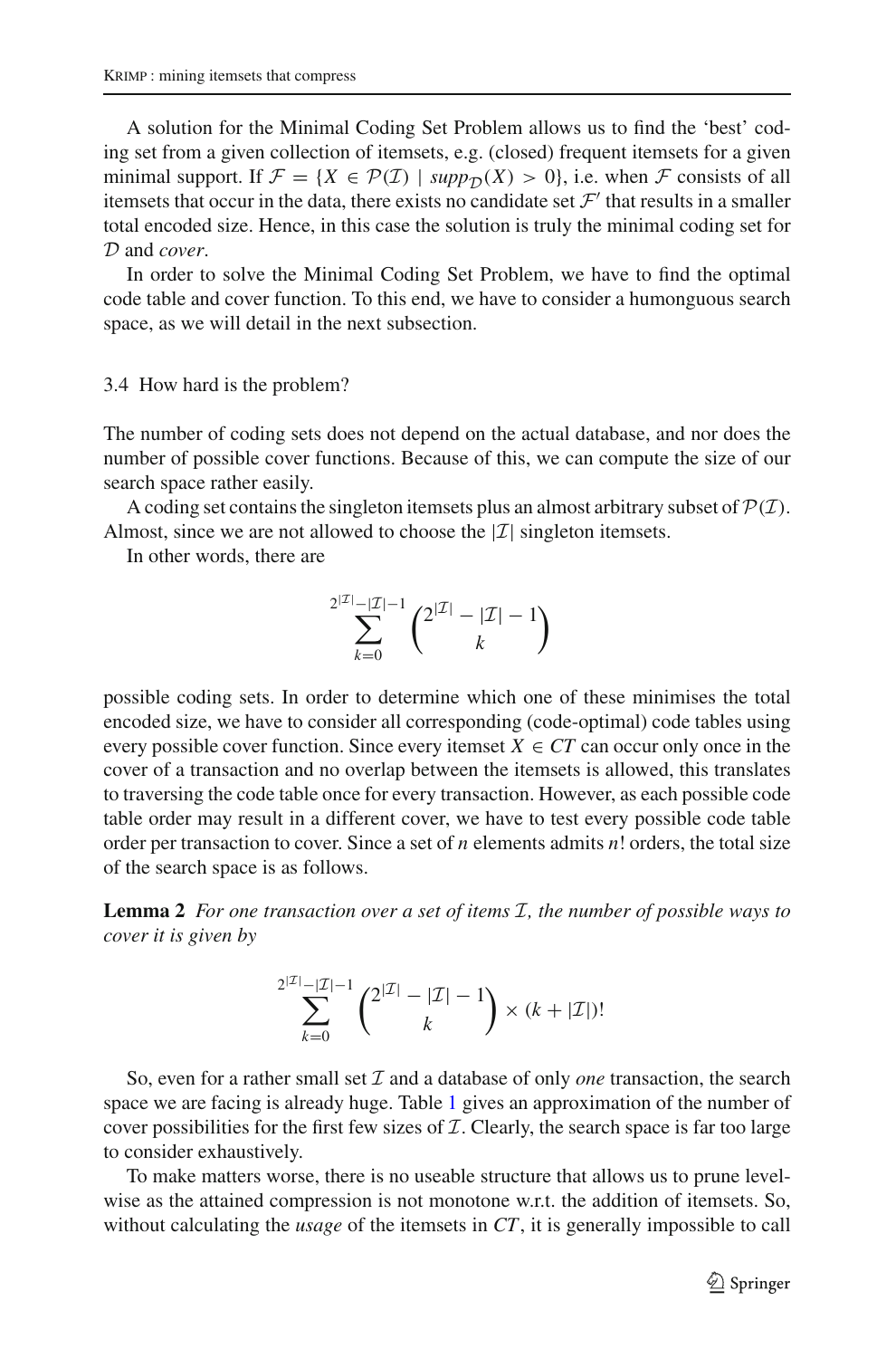<span id="page-13-1"></span>

| <b>Table 1</b> The number of cover<br>possibilities for a database of<br>one (1) transaction over $\mathcal I$ | # Cover<br>possibilities | Ľ. | # Cover<br>possibilities |
|----------------------------------------------------------------------------------------------------------------|--------------------------|----|--------------------------|
|                                                                                                                |                          |    | $2.70 \times 10^{12}$    |
|                                                                                                                |                          |    | $1.90 \times 10^{34}$    |
|                                                                                                                | 8742                     |    | $4.90 \times 10^{87}$    |

the effects (improvement or degrading) on the compression when an itemset is added to the code table. This can be seen as follows.

Suppose a database  $D$ , itemsets *X*, *Y* and *Z* such that  $X \cap Y \neq \emptyset$ ,  $X \subset Z$ , and a code table *CT*, all over *I*. Further, suppose  $Y \in CT$ . The addition of *X* to *CT* can lead to a larger compressed size for two reasons. First and foremost as *X* may add more complexity to the code table than is compensated for by using *X* in the encoding of *D*. Second, because we do not allow overlap in a cover, *X* may get 'in the way' of itemsets already in *CT*. Say *cover* prefers using *X* over *Y* , then for those transactions *t* ∈ *D* where we had *Y* ∈ *cover*(*CT*, *t*) but also have *X* ⊂ *t*, then after adding *X* we will get *X* ∈ *cover*(*CT*, *t*) and *Y* ∉ *cover*(*CT*, *t*), as no overlap is allowed. In turn, this reduces  $usage(Y)$ , which leads to longer codes. Hence, even if  $X$  is used a good number of times, by this effect, adding *X* to *CT* may still lead to a (much) worse compression.

Alternatively, let us consider adding *Z* to *CT*. As *Z* is a superset of *X*, it can cover more items with one code. If *Z* 'gets in the way' of *Y* like *X* does above, fewer codes (itemsets) might be necessary to encode the transactions at hand, because *Z* covers more items. As a result, the total compression might improve; especially if *Z* is a superset of *Y*, or when we happen to have a  $W \in \mathbb{C}T$  that covers (at least)  $Y \setminus Z$ . As such, depending on the situation, *Z* may avoid the effect of getting 'in the way' of *Y* , and thus lead to an improved compression. However, the effect can just as well be negative again, as *W* may again 'get in the way' of some other sets, etc.

In short, before adding an element to a code table, there is no simple way to predict what the effect will be on the overall compression.

# <span id="page-13-0"></span>**4 Algorithms**

In this section we present algorithms for solving the problem formulated in the previous section. As shown above, the search space one needs to consider for finding the optimal code table is far too large to be considered exhaustively. We therefore have to resort to heuristics.

# 4.1 Basic heuristic

To cut down a large part of the search space, we use the following simple greedy search strategy:

- Figure 1.4 Start with the standard code table *ST*, containing only the singleton itemsets  $X \in \mathcal{I}$ .
- $-$  Add the itemsets from  $\mathcal F$  one by one. If the resulting codes lead to a better compression, keep it. Otherwise, discard the set.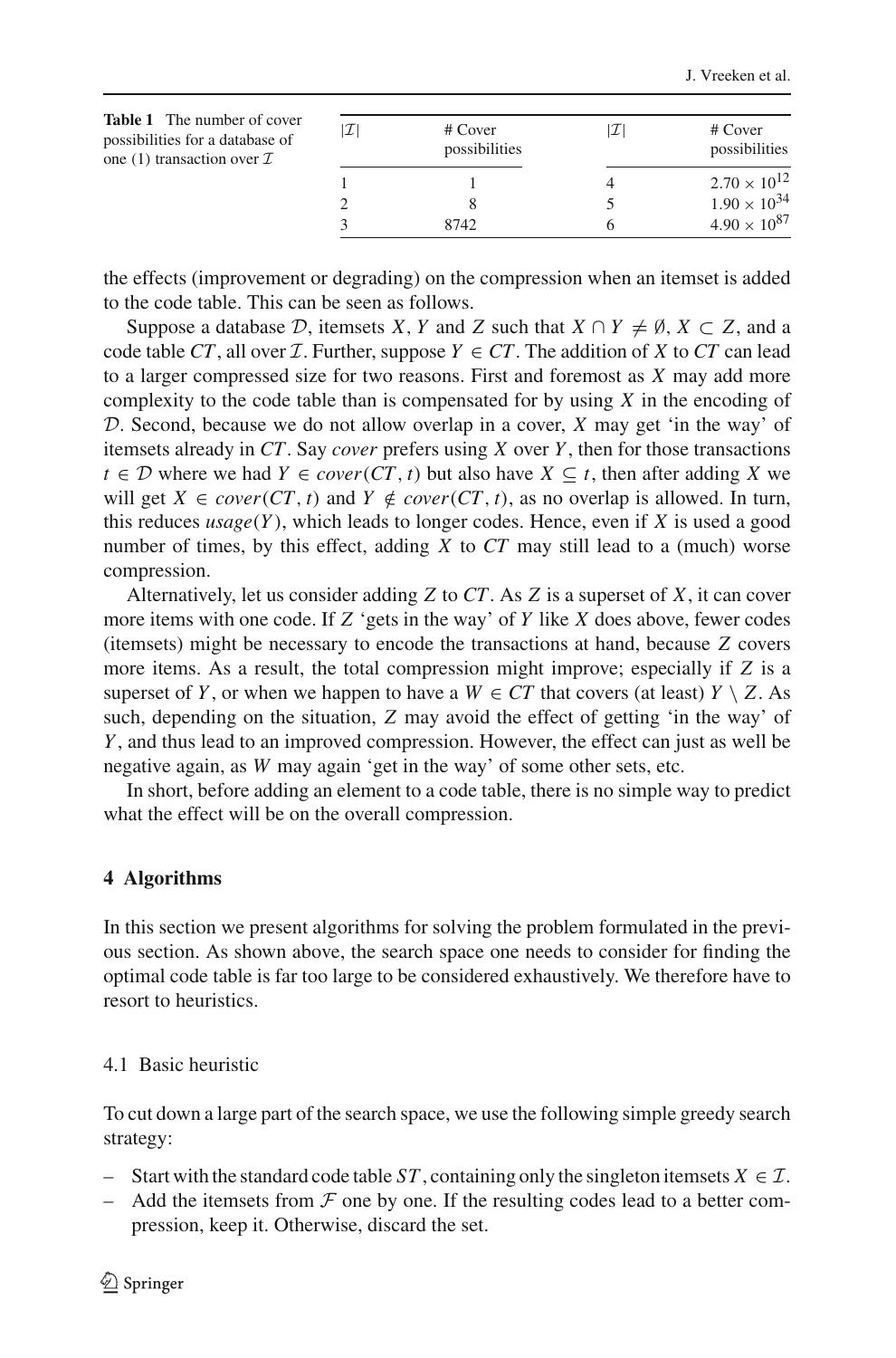| Algorithm 1 The STANDARD CODE TABLE Algorithm |  |  |
|-----------------------------------------------|--|--|
|-----------------------------------------------|--|--|

**Input:** A transaction database *D* over a set of items *I*. **Output:** The standard code table *CT* for *D*. 1:  $CT \leftarrow \emptyset$ 2: **for all**  $X \in \mathcal{I}$  **do** 3: insert *X* into *CT* 4:  $usage_{\mathcal{D}}(X) \leftarrow supp_{\mathcal{D}}(X)$ 5:  $code_{CT}(X) \leftarrow optimal code for X$ 6: **end for** 7: **return** *CT*

<span id="page-14-0"></span>

To turn this sketch into an algorithm, some choices have to be made. Firstly, in which order are we going to encode a transaction? So, what cover function are we going to employ? Secondly, in which order do we add the itemsets? Finally, do we *prune* the newly constructed code table before we continue with the next candidate itemset or not?

Before we discuss each of these questions, we briefly describe the initial encoding. This is, of course, the encoding with the standard code table. For this, we need to construct a code table from the elements of *I*. The algorithm called **Standard Code Table**, given in pseudo-code as Algorithm [1,](#page-14-0) returns such a code table. It takes a set of items and a database as parameters and returns a code table. Note that for this code table all cover functions reduce to the same, namely the cover function that replaces each item in a transaction with its singleton itemset. As the singleton itemsets are mutually exclusive, all elements  $X \in \mathcal{I}$  will be used  $\text{supp}_\mathcal{D}(X)$  times by this cover function.

# 4.2 Standard cover function

From the problem complexity analysis in the previous section it is quite clear that finding an optimal cover of the database is practically impossible, even if we are given the optimal set of itemsets as the code table: examining all |*CT*|! possible permutations is already virtually impossible for one transaction, let alone expanding this to all possible combinations of permutations for all transactions.

We therefore employ a heuristic and introduce a standard cover function which considers the code table in a fixed order. The pseudo-code for this **Standard Cover** function is given as Algorithm [2.](#page-15-0) For a given transaction *t*, the code table is traversed in a fixed order. An itemset  $X \in \mathbb{C}T$  is included in the cover of *t* iff  $X \subseteq t$ . Then, *X* is removed from *t* and the process continues to cover the uncovered remainder, i.e.  $t \, \setminus X$ . Using the same order for every transaction drastically reduces the complexity of the problem, but leaves the choice of the order.

Again, considering all possible orders would be best, but is impractical at best. A more prosaic reason is that our algorithm will need a definite order; random choice does not seem the wisest of ideas. When choosing an order, we should take into account that the order in which we consider the itemsets may make it easier or more difficult to insert candidate itemsets into an already sorted code table.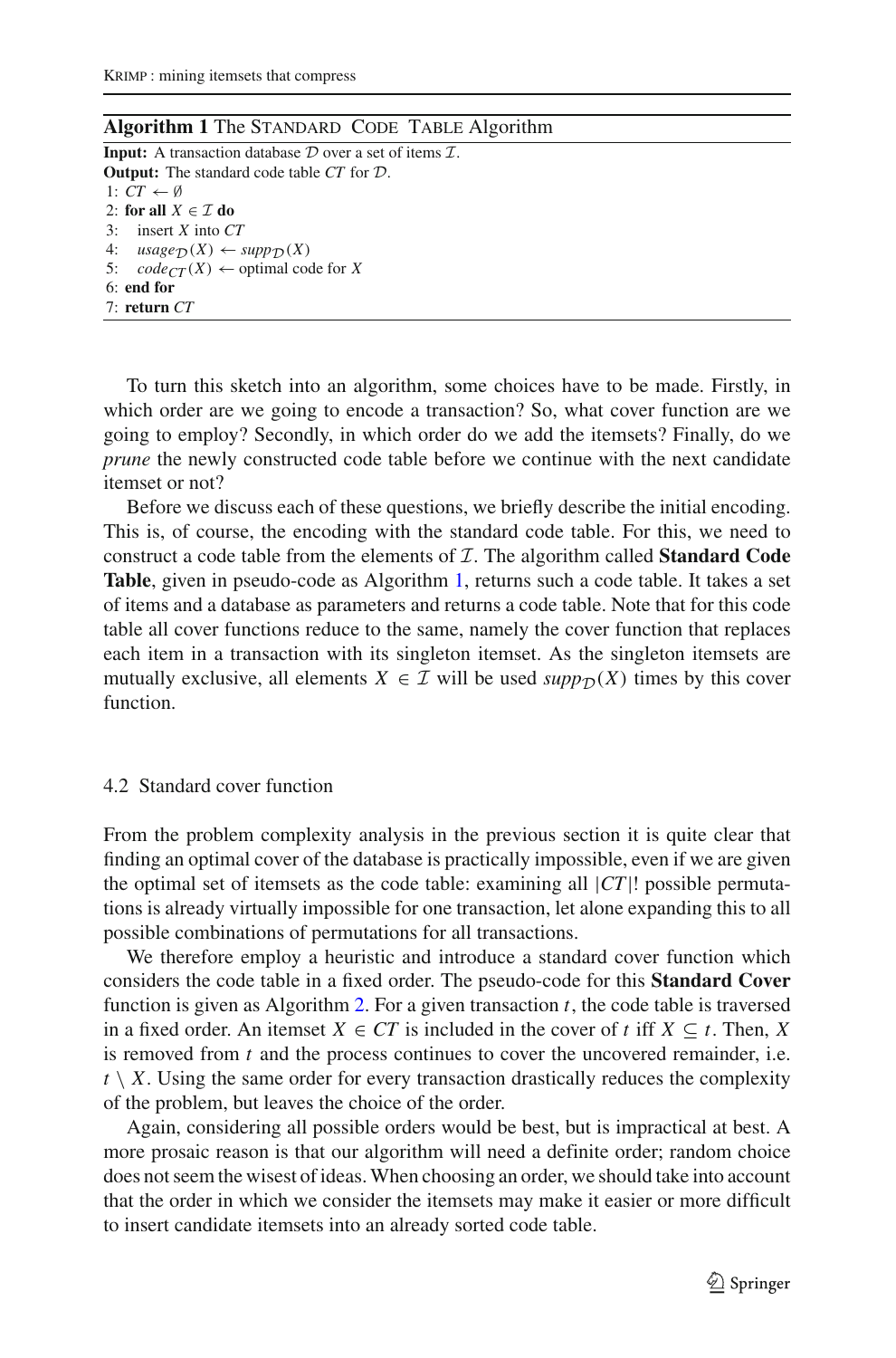# <span id="page-15-0"></span>**Algorithm 2** The Standard Cover Algorithm

**Input:** Transaction  $t \in \mathcal{D}$  and code table *CT*, with *CT* and  $\mathcal{D}$  over a set of items *I*. **Output:** A cover of *t* using non-overlapping elements of *CT*. 1: *S* ← smallest element *X* of *CT* in **Standard Cover Order** for which  $X \subseteq t$ 2: **if**  $t \setminus S = \emptyset$  **then** 3:  $Res \leftarrow \{S\}$ 4: **else** 5:  $Res \leftarrow \{S\}$  ∪ STANDARDCOVER(*t* \ *S*, *CT*) 6: **end if** 7: **return** *Res*

We choose to sort the elements  $X \in \mathbb{C}T$  first decreasing on cardinality, second decreasing on support in *D* and thirdly lexicographically increasing to make it a total order. To describe the order compactly, we introduce the following notation. We use  $\downarrow$ to indicate that an attribute is sorted descending, and ↑ to indicate it is sorted ascending:

 $|X| \downarrow \text{supp}_{\mathcal{D}}(X) \downarrow \text{lexicographically } \uparrow$ 

We call this the **Standard Cover Order**. The rationale is as follows. To reach a good compression we need to replace as many individual items as possible, by as few and short as possible codes. The above order gives priority to long itemsets, as these can replace as many as possible items by just one code. Further, we prefer those itemsets that occur frequently in the database to be used as often as possible, resulting in high *usage* values and thus short codes. We rely on MDL not to select overly specific itemsets, as such sets can only be infrequently used and would thus receive relatively long codes.

4.3 Standard candidate order

Next, we address the order in which candidate itemsets will be regarded. Preferably, the candidate order should be in concord with the cover strategy detailed above. We therefore choose to sort the candidate itemsets such that long, frequently occurring itemsets are given priority. Again, to make it a total order we thirdly sort lexicographically. So, we sort the elements of  $\mathcal F$  as follows:

```
supp_{\mathcal{D}}(X) \downarrow |X| \downarrow lexicographically \uparrow
```
We refer to this as the **Standard Candidate Order**. The rationale for it is as follows. Itemsets with the highest support, those with potentially the shortest codes, end up at the top of the list. Of those, we prefer the longest sets first, as these will be able to replace as many items as possible. This provides the search strategy with the most general itemsets first, providing ever more specific itemsets along the way.

A welcome advantage of the standard orders for both the cover function and the candidate order is that we can easily keep the code table sorted. First, the length of an itemset is readily available. Second, with this candidate order we know that any candidate itemset for a particular length will have to be inserted after any already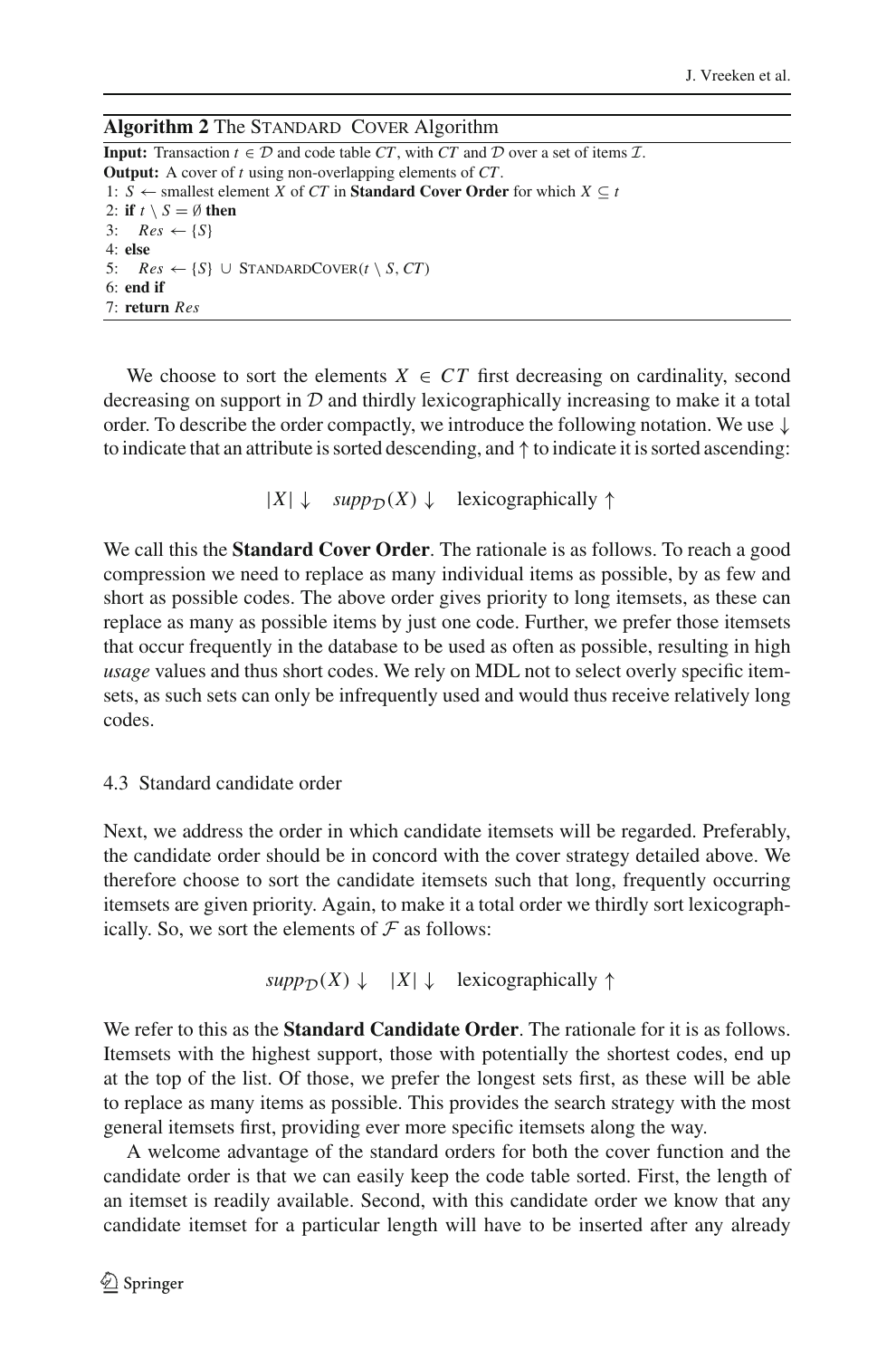present code table element with the same length. Together, this means that we can insert a candidate itemset at the right position in the code table in  $O(1)$  if we store the code table elements in an array (over itemset length) of lists.

# 4.4 The Krimp algorithm

We now have the ingredients for the basic version of our compression algorithm:

- Start with the standard code table *ST* ;
- $-$  Add the candidate itemsets from  $\mathcal F$  one by one. Each time, take the itemset that is maximal w.r.t. the standard candidate order. Cover the database using the standard cover algorithm. If the resulting encoding provides a smaller compressed size, keep it. Otherwise, discard it permanently.

This basic scheme is formalised as the Krimp algorithm given as Algorithm [3.](#page-16-0) For the choice of the name: 'krimp' is Dutch for 'to shrink'. The Krimp pattern selection process is illustrated in Fig. [4.](#page-16-1)

KRIMP takes as input a database  $D$  and a candidate set  $\mathcal F$ . The result is the best code table the algorithm has seen, w.r.t. the Minimal Coding Set Problem.

Now, it may seem that each iteration of Krimp can only lessen the *usage* of an itemset in *CT*. For, if  $F_1 \cap F_2 \neq \emptyset$  and  $F_2$  is used before  $F_1$  by the standard cover function, the usage of  $F_1$  will go down (provided the support of  $F_2$  does not equal

# **Algorithm 3** The Krimp Algorithm

<span id="page-16-0"></span>**Input:** A transaction database  $D$  and a candidate set  $F$ , both over a set of items  $T$ **Output:** A heuristic solution to the Minimal Coding Set Problem, code table *CT* 1: *CT* ← **Standard Code Table**(*D*) 2:  $\mathcal{F}_o \leftarrow \mathcal{F}$  in **Standard Candidate Order** 3: **for all**  $F \in \mathcal{F}_o \setminus \mathcal{I}$  **do** 4: *CT<sub>C</sub>* ← (*CT* ∪ *F*) in **Standard Cover Order**<br>5: **if**  $L(D, CT_c)$  <  $L(D, CT)$  then 5: **if**  $L(D, CT_c) < L(D, CT)$  then<br>6:  $CT \leftarrow CT_c$ 6:  $CT \leftarrow CT_c$ <br>7: end if 7: **end if** 8: **end for** 9: **return** *CT* Database



<span id="page-16-1"></span>**Fig. 4** Krimp in action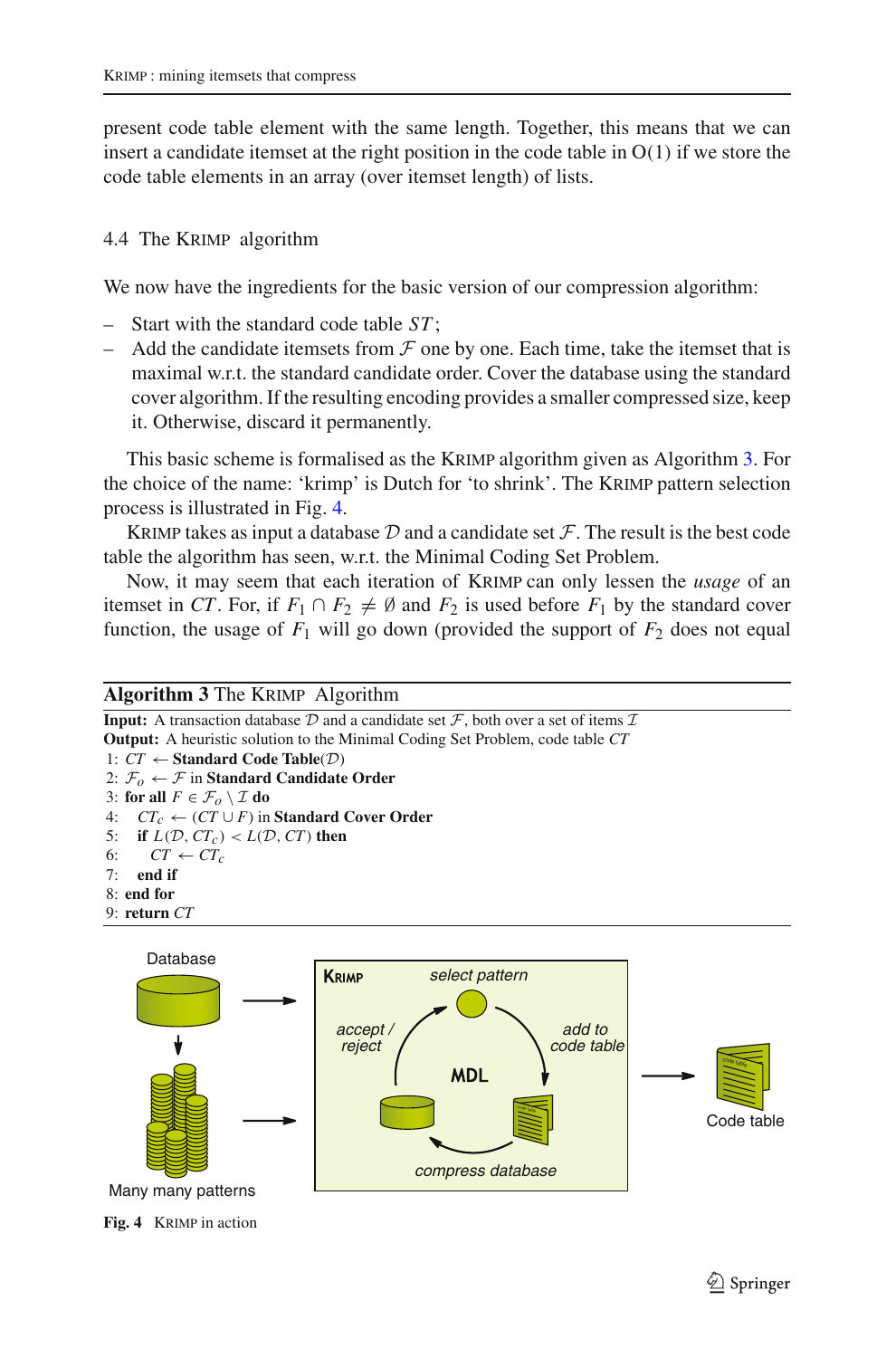zero). While this is true, it is not the whole story. Because, what happens if we now add an itemset  $F_3$ , which is used before  $F_2$  such that:

$$
F_1 \cap F_3 = \emptyset
$$
 and  $F_2 \cap F_3 \neq \emptyset$ 

The usage of  $F_2$  will go down, while the usage of  $F_1$  will go up again; by the same amount, actually. So, taking this into consideration, even code table elements with zero usage cannot be removed without consequence. However, since they are not used in the actual encoding, they are not taken into account while calculating the total compressed size for the current solution.

In the end, itemsets with zero usage can be safely removed though. After all, they do not code, so they are not part of the optimal answer that should consist of the smallest coding set. Since the singletons are required in a code table by definition, these remain.

#### 4.5 Pruning

That said, we cannot be sure that leaving itemsets with a very low usage count in *CT* is the best way to go. As these have a very small probability, their respective codes will be very long. Such long codes may make better code tables unreachable for the greedy algorithm; it may get stuck in a local optimum. As an example, consider the following three code tables:

$$
CT1 = \{\{X1, X2\}, \{X1\}, \{X2\}, \{X3\}\
$$
  
\n
$$
CT2 = \{\{X1, X2, X3\}, \{X1, X2\}, \{X1\}, \{X2\}, \{X3\}\}
$$
  
\n
$$
CT3 = \{\{X1, X2, X3\}, \{X1\}, \{X2\}, \{X3\}\}
$$

Assume that  $supp_{\mathcal{D}}(\lbrace X_1, X_2, X_3 \rbrace) = supp_{\mathcal{D}}(\lbrace X_1, X_2 \rbrace) - 1$ . Given these assumptions, standard KRIMP will never consider  $CT_3$ , but it is very well possible that  $L(\mathcal{D}, \mathcal{CT}_3) < L(\mathcal{D}, \mathcal{CT}_2)$  and that  $\mathcal{CT}_3$  provides access to a branch of the search space that is otherwise left unvisited. To allow for searching in this direction, we can *prune* the code table that KRIMP is considering.

There are many possibilities to this end. The most obvious strategy is to check the attained compression of all valid subsets of *CT* including the candidate itemset *F*, i.e. { $CT_p$  ⊆  $CT$  |  $F \in CT_p$  ∧  $\mathcal{I} \subset CT_p$ }, and choose  $CT_p$  with minimal  $L(\mathcal{D}, CT_p)$ . In other words, prune when a candidate itemset is added to *CT*, but before the acceptance decision. Clearly, such a pre-acceptance pruning approach implies a huge amount of extra computation. Since we are after a fast and well-performing heuristic we do not consider this strategy.

A more efficient alternative is post-acceptance pruning. That is, we only prune when *F* is accepted: when candidate code table  $CT_c = CT \cup F$  is better than *CT*, i.e.  $L(D, CT_c) < L(D, CT)$ , we consider its valid subsets. This effectively reduces the pruning search space, as only few candidate itemsets will be accepted.

To cut the pruning search space further, we do not consider all valid subsets of  $CT$ , but iteratively consider for removal those itemsets  $X \in CT$  for which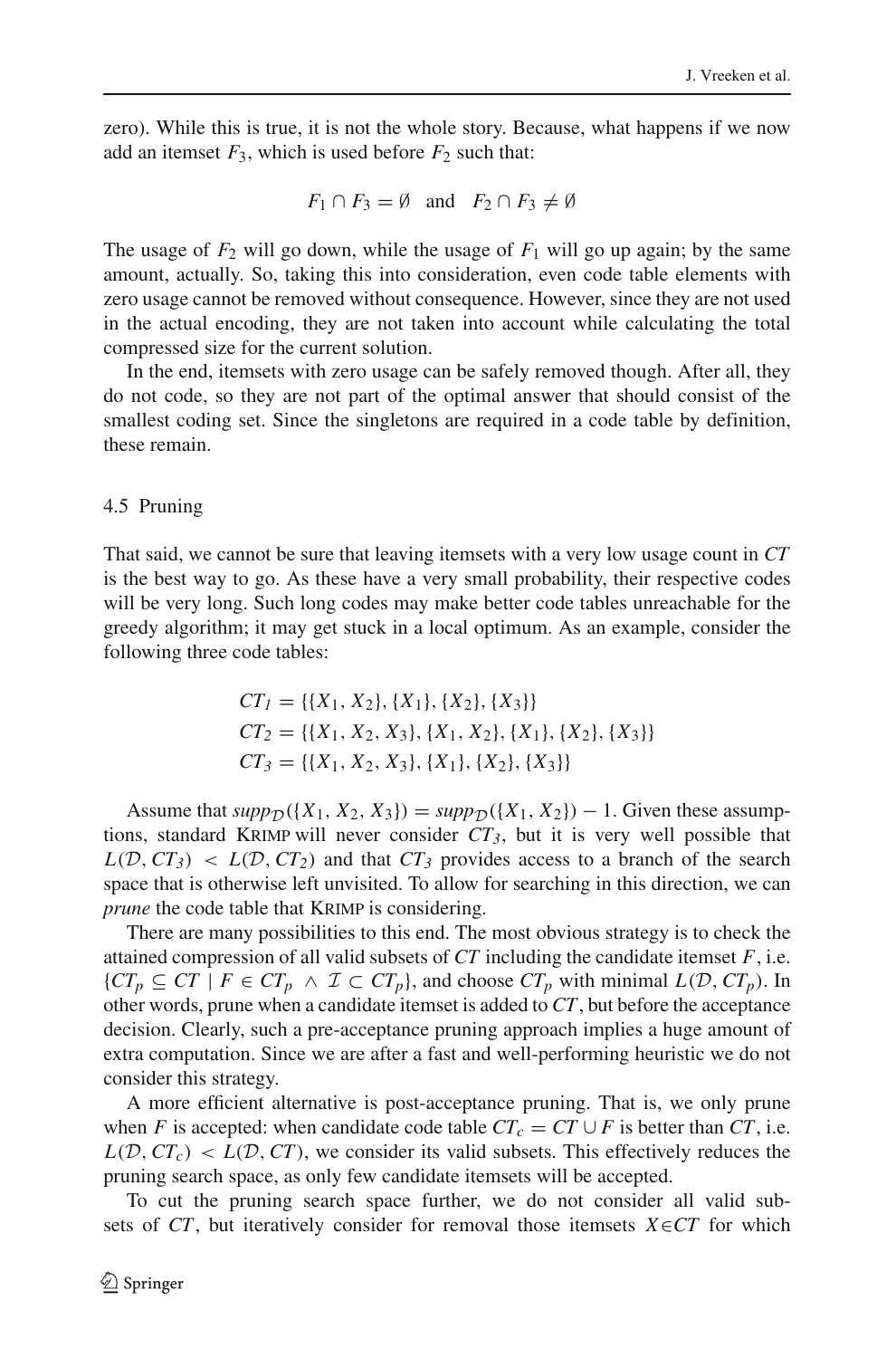### **Algorithm 4** Code Table Post-Acceptance Pruning

<span id="page-18-0"></span>**Input:** Code tables  $CT_c$  and  $CT$ , for a transaction database  $\mathcal D$  over a set of items  $\mathcal I$ , where  $\{X \in CT\} \subset$  ${Y \in CT_c}$  and  $L(D, CT_c) < L(D, CT_c)$ .

**Output:** Pruned code table  $CT_p$ , such that  $L(\mathcal{D}, CT_p) \leq L(\mathcal{D}, CT_c)$  and  $CT_p \subseteq CT_c$ .

1:  $PruneSet \leftarrow \{X \in CT \mid usage_{CT_c}(X) < usage_{CT}(X)\}$ 

```
2: while PruneSet \neq \emptyset do
```

```
3: PruneCand \leftarrow X \in PruneSet with lowest usage_{CT_c}(X)
```

```
4: PruneSet ← PruneSet \ PruneCand
```

```
5: CT_p \leftarrow CT_c \setminus PruneC and
```

```
6: if \dot{L}(\mathcal{D}, C T_p) < L(\mathcal{D}, C T_c) then<br>7: PruneSet \leftarrow PruneSet \cup \{X \in C
```

```
7: PruneSet ← PruneSet \cup {X ∈ CT<sub>p</sub> | usage<sub>CT<sub>p</sub></sub>(X) < usage<sub>CT<sub>c</sub></sub>(X)}<br>8: CT<sub>c</sub> ← CT<sub>n</sub>
```

```
8: CT_c \leftarrow CT_p<br>9: end if
```

```
9: end if
```

```
10: end while
11: return CT_c
```
 $usage_{\mathcal{D}}(X)$  has decreased. The rationale is that for these itemsets we know that their code lengths have increased; therefore, it is possible that these sets now harm the compression.

In line with the standard order philosophy, we first consider the itemset with the smallest usage and thus the longest code. If by pruning an itemset the total encoded size decreases, we permanently remove it from the code table. Further, we then update the list of prune candidates with those item sets whose usage consequently decreased. This post-acceptance pruning strategy is formalised in Algorithm [4.](#page-18-0) We refer to the version of Krimp that employs this pruning strategy (which would be on line 6 of Algorithm [3\)](#page-16-0) as Krimp with pruning. In Sect. [7](#page-23-0) we will show that employing pruning improves the performance of Krimp.

*Example 6* Two example code tables obtained with KRIMP are shown in Fig. [5.](#page-19-0) Without pruning, KRIMP selects 2 itemsets of length  $> 1$  to encode the database. The size of the database encoded with this code table is 12.4 bits. The total encoded size, including the size of the code table, is 33 bits. When pruning is enabled,  $\{A, B\}$  is pruned from the code table. It was accepted into the code table earlier than  $\{A, B, C\}$ , but does no longer contribute to compression now that this larger set has been added. With the pruned code table, the size of the encoded database is 12.9 bits. However, since the code table is smaller, the total encoded size becomes 26 bits; 7 bits smaller than without pruning.

# 4.6 Complexity

Here we analyse the complexity of the Krimp algorithms step–by–step. We start with time-complexity, after which we cover memory-complexity.

Given a set of (frequent) itemsets  $\mathcal F$ , we first order this set, requiring  $O(|\mathcal F| \log |\mathcal F|)$ time. Then, every element  $F \in \mathcal{F}$  is considered once. Using a hash-table implementation we need only O(1) to insert an element at the right position in *CT*, keeping *CT* ordered. To calculate the total encoded size *L*(*D*,*CT*), the *cover* function is applied to each  $t \in \mathcal{D}$ . For this, the standard cover function considers each  $X \in \mathbb{C}$  once for a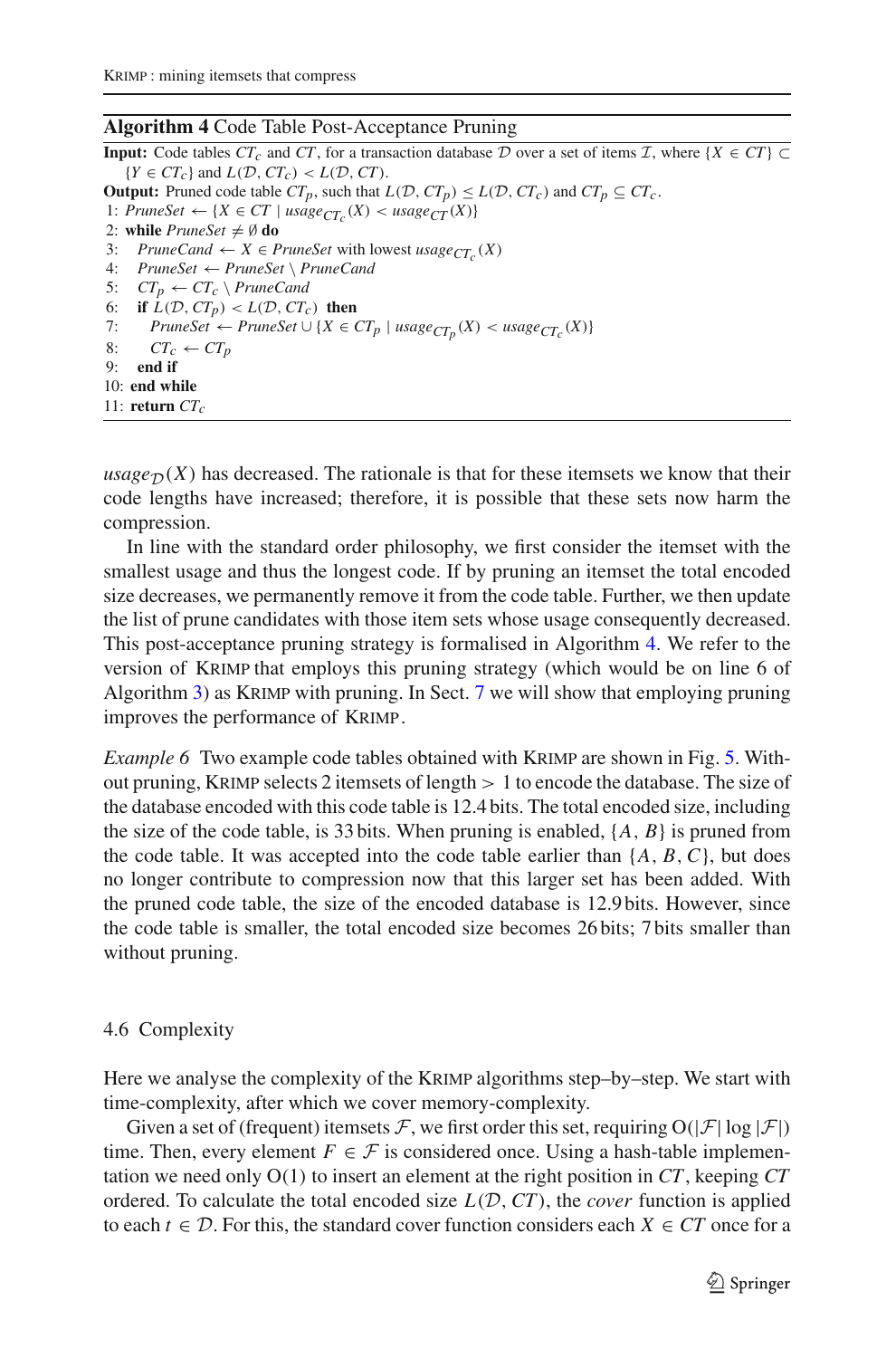

<span id="page-19-0"></span>**Fig. 5** Example code tables obtained with Krimp, with and without pruning, on the database shown in Fig. [2.](#page-7-0) Also shown are the associated covers and encoded databases

*t*. Checking whether *X* is an (uncovered) subset of *t* takes at most  $O(|\mathcal{I}|)$ . Therefore, covering the full database takes  $O(|\mathcal{D}| \times |CT| \times |\mathcal{I}|)$  time. Then, optimal code lengths and the total compressed size can be computed in O(|*CT*|).

Note that we know the code table will grow to at most  $|\mathcal{F}|$  elements. So, given a set of (frequent) itemsets  $F$  and a *cover* function that considers the elements of the code table in a static order, the worst-case time-complexity of the Krimp algorithm without pruning is

$$
O(|\mathcal{F}| \log |\mathcal{F}| + |\mathcal{F}| \times (|\mathcal{D}| \times |\mathcal{F}| \times |\mathcal{I}| + |\mathcal{F}|)).
$$

When we do employ pruning, in the worst-case we have to reconsider each element in *CT* after accepting each  $F \in \mathcal{F}$ ,

$$
O(|\mathcal{F}| \log |\mathcal{F}| + |\mathcal{F}|^2 \times (|\mathcal{D}| \times |\mathcal{F}| \times |\mathcal{I}| + |\mathcal{F}|)).
$$

This looks quite horrendous. However, it is not as bad as it seems.

First of all, due to MDL, the number of elements in the code table is very small,  $|CT| \ll |\mathcal{D}| \ll |\mathcal{F}|$ , in particular when pruning is enabled. In fact, this number (typically 100 to 1000) can be regarded as a constant, removing it from the big-O notation. Therefore,

$$
O(|\mathcal{F}| \log |\mathcal{F}| + |\mathcal{D}| \times |\mathcal{F}| \times |\mathcal{I}|)
$$

is a better estimate for the time-complexity for Krimp with or without pruning enabled.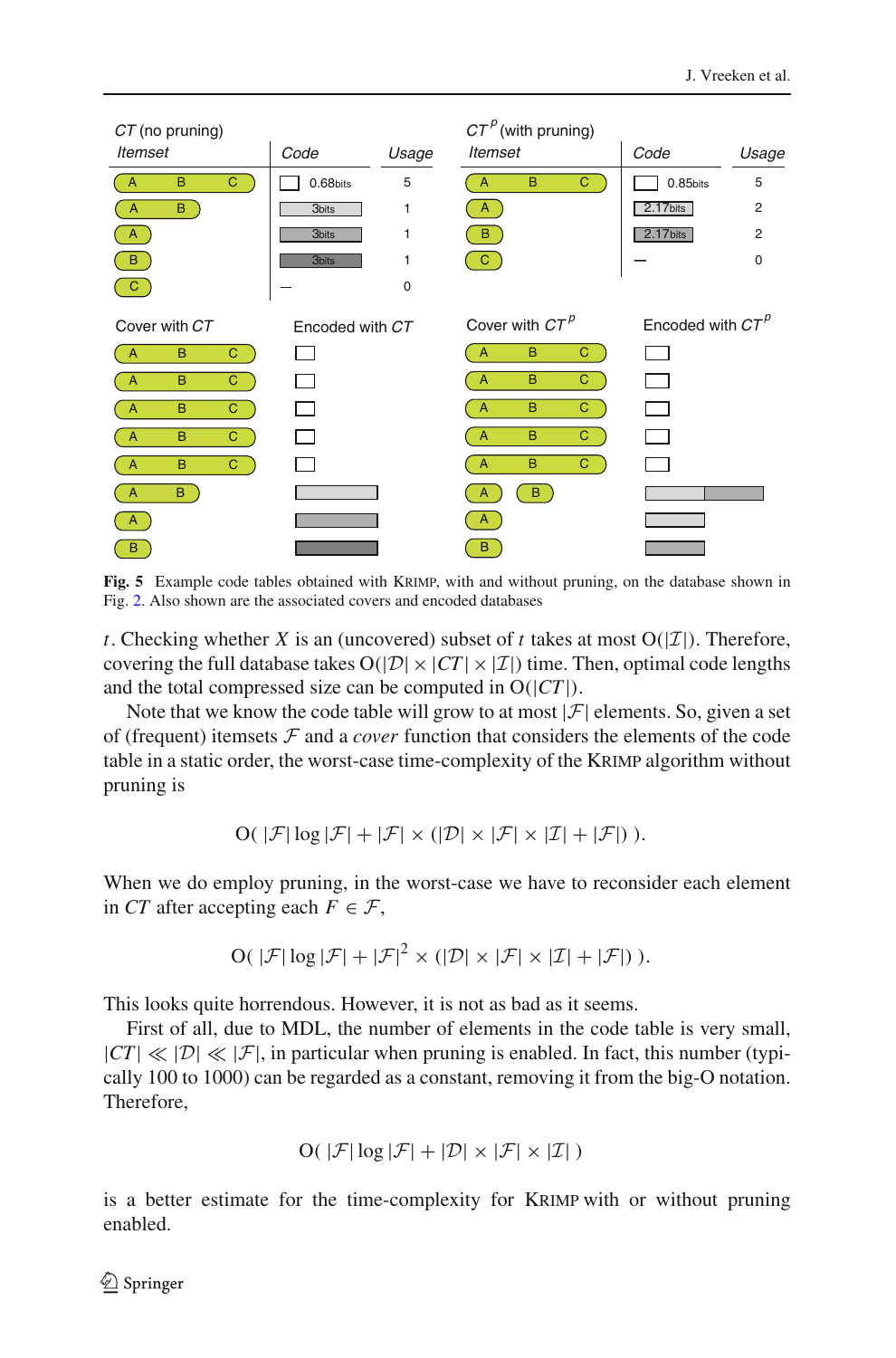Next, for *I* of reasonable size (say, up to 1000), bitmaps can be used to represent the itemsets. This allows for subset checking in  $O(1)$ , again removing a term from the complexity. Further, for any new candidate code table itemset  $F \in \mathcal{F}$ , the database needs only to be covered partially; so instead of all |*D*| transactions only those *d* transactions in which *F* occurs need to be covered. If *D* is large and the *minsup* threshold is low, *d* is generally very small  $(d \ll |\mathcal{D}|)$  and can be regarded as a constant. So, in the end we have

$$
O(|\mathcal{F}| \log |\mathcal{F}| + |\mathcal{F}|).
$$

Now, we consider the order of the memory requirements of Krimp. The worst-case memory requirements of the Krimp algorithms are

$$
O(|\mathcal{F}|+|\mathcal{D}|+|\mathcal{F}|).
$$

Again, as the code table is dwarfed by the size of the database, it can be regarded a (small) constant. The major part is the storage of the candidate code table elements. Sorting these can be done in place. As it is iterated in order, it can be handled from the hard drive without much performance loss. Preferably, the database is kept resident, as it is covered many times.

### **5 Interlude**

Before we continue with more theory, we will first present some results on a small number of datasets to provide the reader with some measure and intuition on the performance of Krimp. To this end, we ran Krimp with post-acceptance pruning on six datasets, using all frequent itemsets mined at  $minsup = 1$  as candidates. The results of these experiments are shown in Table [2.](#page-21-1) Per dataset, we show the number of transactions and the number of candidate itemsets. From these latter figures, the problem of the pattern explosion becomes clear: up to 5.5 billion itemsets can be mined from the *Mushroom* database, which consists of only 8124 transactions. It also shows that Krimp successfully battles this explosion, by selecting only hundreds of itemsets from millions up to billions. For example, from the 5.5 billion for *Mushroom*, only 442 itemsets are chosen; a reduction of seven orders of magnitude.

For the other datasets, we observe the same trend. In each case, fewer than 2000 itemsets are selected, and reductions of many orders of magnitude are attained. The number of selected itemsets depends mainly on the characteristics of the data. These itemsets, or the code tables they form, compress the data to a fraction of its original size. This indicates that very characteristic itemsets are chosen, and that the selections are non-redundant. Further, the timings for these experiments show that the compression-based selection process, although computationally complex, is a viable approach in practice. The selection of the above mentioned 442 itemsets from 5.5 billion itemsets takes under 4 h. For the *Adult* database, Krimp considers over 400,000 itemsets per second, and is limited not by the CPUs but by the rate with which the itemsets can be read from the harddisk.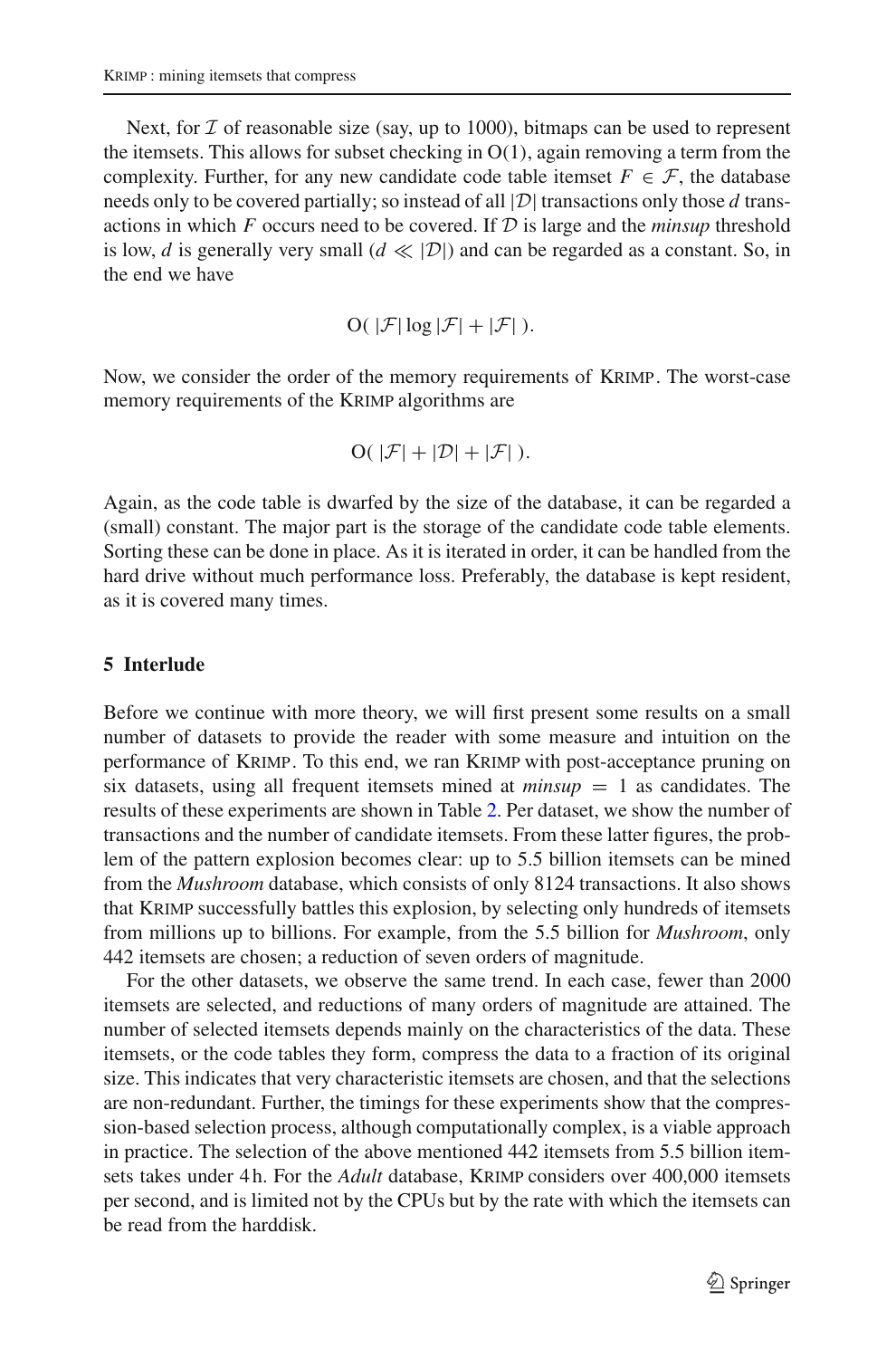| Dataset            | $ \mathcal{D} $ | $ \mathcal{I} $ | $ \mathcal{F} $ | <b>KRIMP</b>                 |                            | Time    |
|--------------------|-----------------|-----------------|-----------------|------------------------------|----------------------------|---------|
|                    |                 |                 |                 | $ CT \setminus \mathcal{I} $ | L(D,CT)<br>$\%$<br>L(D,ST) |         |
| Adult              | 48842           | 97              | 58461763        | 1303                         | 24.4                       | 0:02:25 |
| Chess $(kr-k)$     | 28056           | 58              | 373421          | 1684                         | 61.6                       | 0:00:13 |
| Led7               | 3200            | 24              | 15250           | 152                          | 28.6                       | 0:00:00 |
| Letter recognition | 20000           | 102             | 580968767       | 1780                         | 35.7                       | 0:52:33 |
| Mushroom           | 8124            | 119             | 5574930437      | 442                          | 20.6                       | 3:40:25 |
| Pen digits         | 10992           | 86              | 459191636       | 1247                         | 42.3                       | 0:31:33 |

<span id="page-21-1"></span>Table 2 Results of running KRIMP on a few datasets

For all datasets the candidate set  $\mathcal F$  was mined with *minsup* = 1, and KRIMP with post-acceptance pruning was used. For Krimp, the size of the resulting code table (minus the singletons), the compression ratio and the runtime is given. The compression ratio is the encoded size of the database with the obtained code table divided by the baseline encoded size, in percentages. Timings, in hours, minutes and seconds (h: mm:ss), as recorded with the parallel implementation on quad-core 3.0 Ghz Xeon machines using four threads.

Given this small sample of results, we now know that indeed few, characteristic and non-redundant itemsets are selected by Krimp, in number many orders smaller than the complete frequent itemset collections. However, this leaves the question of how *good* are the returned pattern sets?

# <span id="page-21-0"></span>**6 Classification by compression**

In this section, we describe a method to verify the quality of the Krimp selection in an independent way. To be more precise, we introduce a simple classification scheme based on code tables, previously published as [van Leeuwen et al.\(2006](#page-45-0)).We answer the quality question by answering the question: how well do Krimp code tables classify? For this, classification performance is compared to that of state-of-the-art classifiers in Sect. [7.6.](#page-33-0)

# 6.1 Classification through MDL

If we assume that our database of transactions is an i.i.d. sample from some underlying data distribution, we expect the optimal code table for this database to compress an arbitrary transaction sampled from this distribution well. We make this intuition more formal in Lemma [3.](#page-21-2)

We say that the itemsets in *CT* are *independent* if any co-occurrence of two itemsets  $X, Y \in \mathbb{C}$  *T* in the cover of a transaction is independent. That is,  $P(XY) = P(X)P(Y)$ . Clearly, this is a Naïve Bayes [\(Warner et al. 1961\)](#page-45-7) like assumption.

<span id="page-21-2"></span>**Lemma 3** *Let D be a bag of transactions over I, cover a cover function, CT the optimal code table for D and t an arbitrary transaction over I. Then, if the itemsets*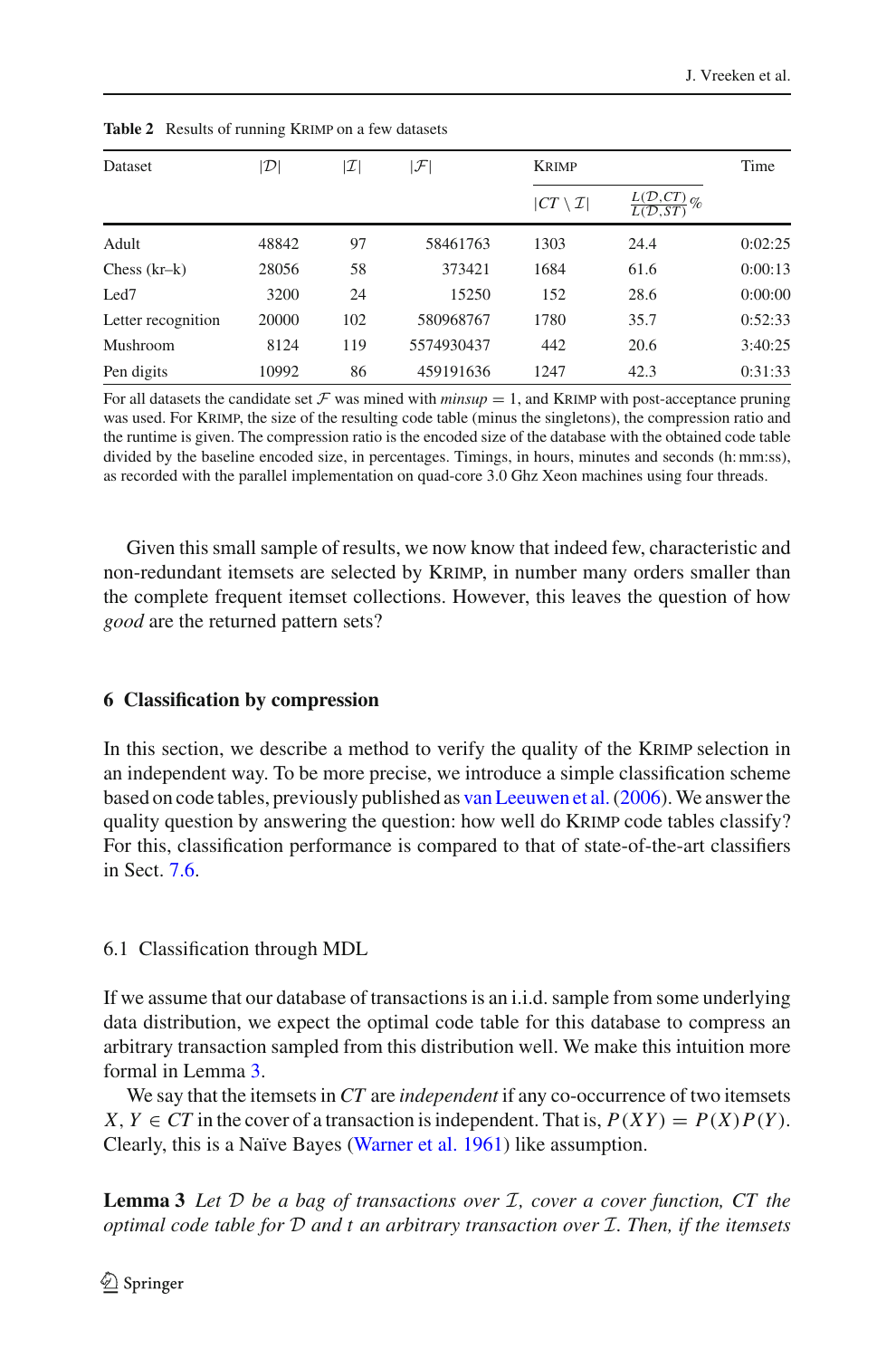$X \in cover(CT, t)$  *are independent,* 

$$
L(t \mid CT) = -\log (P(t \mid \mathcal{D})).
$$

*Proof*

$$
L(t \mid CT) = \sum_{X \in cover(CT, t)} L(code_{CT}(X))
$$
  
= 
$$
\sum_{X \in cover(CT, t)} -log(P(X \mid \mathcal{D}))
$$
  
= 
$$
-log \left( \prod_{X \in cover(CT, t)} P(X \mid \mathcal{D}) \right)
$$
  
= 
$$
-log(P(t \mid \mathcal{D})).
$$

 $\Box$ 

The last equation is only valid under the Naïve Bayes like assumption, which might be violated. However, if there are itemsets *X*,  $Y \in CT$  such that  $P(XY) > P(X)P(Y)$ , we would expect an itemset  $Z \in \mathbb{C}T$  such that  $X, Y \subset Z$ . Therefore, we do not expect this assumption to be overly optimistic.

Now, assume that we have two databases generated from two different underlying distributions, with corresponding optimal code tables. For a new transaction that is generated under one of the two distributions, we can now decide to which distribution it most likely belongs. That is, under the Naïve Bayes assumption, we have the following lemma.

<span id="page-22-0"></span>**Lemma 4** Let  $\mathcal{D}_1$  and  $\mathcal{D}_2$  be two bags of transactions over  $\mathcal{I}$ , sampled from two dif*ferent distributions, cover a cover function, and t an arbitrary transaction over I.* Let  $CT_1$  and  $CT_2$  be the optimal code tables for respectively  $D_1$  and  $D_2$ . Then, from *Lemma [3](#page-21-2) it follows that*

 $L(t | CT_1) > L(t | CT_2) \Rightarrow P(t | D_1) < P(t | D_2).$ 

Hence, the Bayes optimal choice is to assign *t* to the distribution that leads to the shortest code length.

#### <span id="page-22-1"></span>6.2 The Krimp classifier

The previous subsection, with Lemma [4](#page-22-0) in particular, suggests a straightforward classification algorithm based on Krimp code tables. This provides an independent way to assess the quality of the resulting code tables. The Krimp Classifier is given in Algorithm [5.](#page-23-1) The Krimp classification process is illustrated in Fig. [6.](#page-23-2)

The classifier consists of a code table per class. To build it, a database with class labels is needed. This database is split according to class, after which the class labels are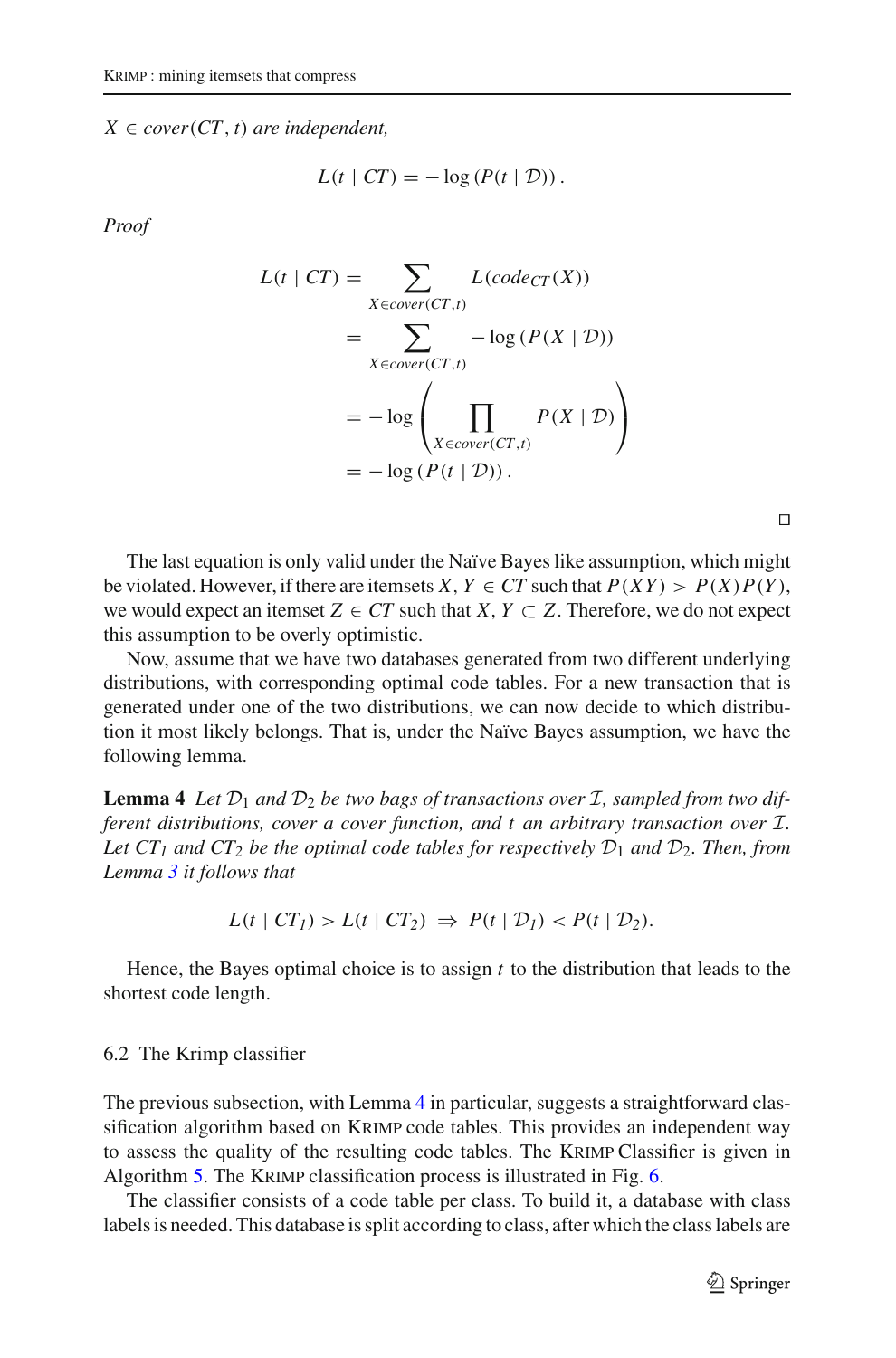### **Algorithm 5** The Krimp Classifier

<span id="page-23-1"></span>**Input:** A database  $\mathcal{D}$  with class labels and a transaction *t*, both over a set of items  $\mathcal{I}$ 

- **Output:** The class label assigned to *t*
- 1:  $K \leftarrow \{ \text{class labels of } \mathcal{D} \}$
- 2:  $\{\mathcal{D}_k\} \leftarrow \text{split } \mathcal{D}$  on *K*, remove each  $k \in K$  from each  $t \in \mathcal{D}$
- 3: **for all**  $\mathcal{D}_k$  **do**<br>4:  $\mathcal{F}_k \leftarrow$  Mino
- 4:  $\mathcal{F}_k \leftarrow \text{MineCandidates}(\mathcal{D}_k)$ <br>5:  $CT_k \leftarrow \text{KRMP}(\mathcal{D}_k, \mathcal{F}_k)$
- $CT_k \leftarrow$  KRIMP  $(\mathcal{D}_k, \mathcal{F}_k)$
- 6: **for each**  $X \in CT_k : usage_{CT_k}(X) \leftarrow usage_{CT_k}(X) + 1$
- 7: **end for**
- 8: **return** arg min<sub> $k∈K L(t | CT<sub>k</sub>)$ </sub>



<span id="page-23-2"></span>**Fig. 6** The Krimp Classifier in action

removed from all transactions. Krimp is applied to each of the single-class databases, resulting in a code table per class. At the very end, after all pruning has been done, each code table is Laplace corrected: the *usage* of each itemset in  $CT_k$  is increased by one. This ensures that all itemsets in  $CT_k$  have non-zero usage, therefore have a code, i.e. their code length can be calculated, and thus, that any arbitrary transaction  $t \subseteq \mathcal{I}$ can be encoded. (Recall that we require a code table to always contain all singleton itemsets.)

When the compressors have been constructed, classifying a transaction is trivial. Simply assign the class label belonging to the code table that provides the minimal encoded length for the transaction.

### <span id="page-23-0"></span>**7 Experiments**

In this section we experimentally evaluate the Krimp algorithms and the underlying heuristics, and assess the quality of the resulting code tables.

We describe our setup in Sect. [7.1](#page-24-0) and the datasets we use in the experiments in Sect. [7.2.](#page-24-1) Then, we start our evaluation of KRIMP by looking at how many itemsets are selected and what compression ratios are attained in Sect. [7.3.](#page-25-0) The stability of these results, and whether these rely on specific itemsets is explored in Sect. [7.4.](#page-29-0) In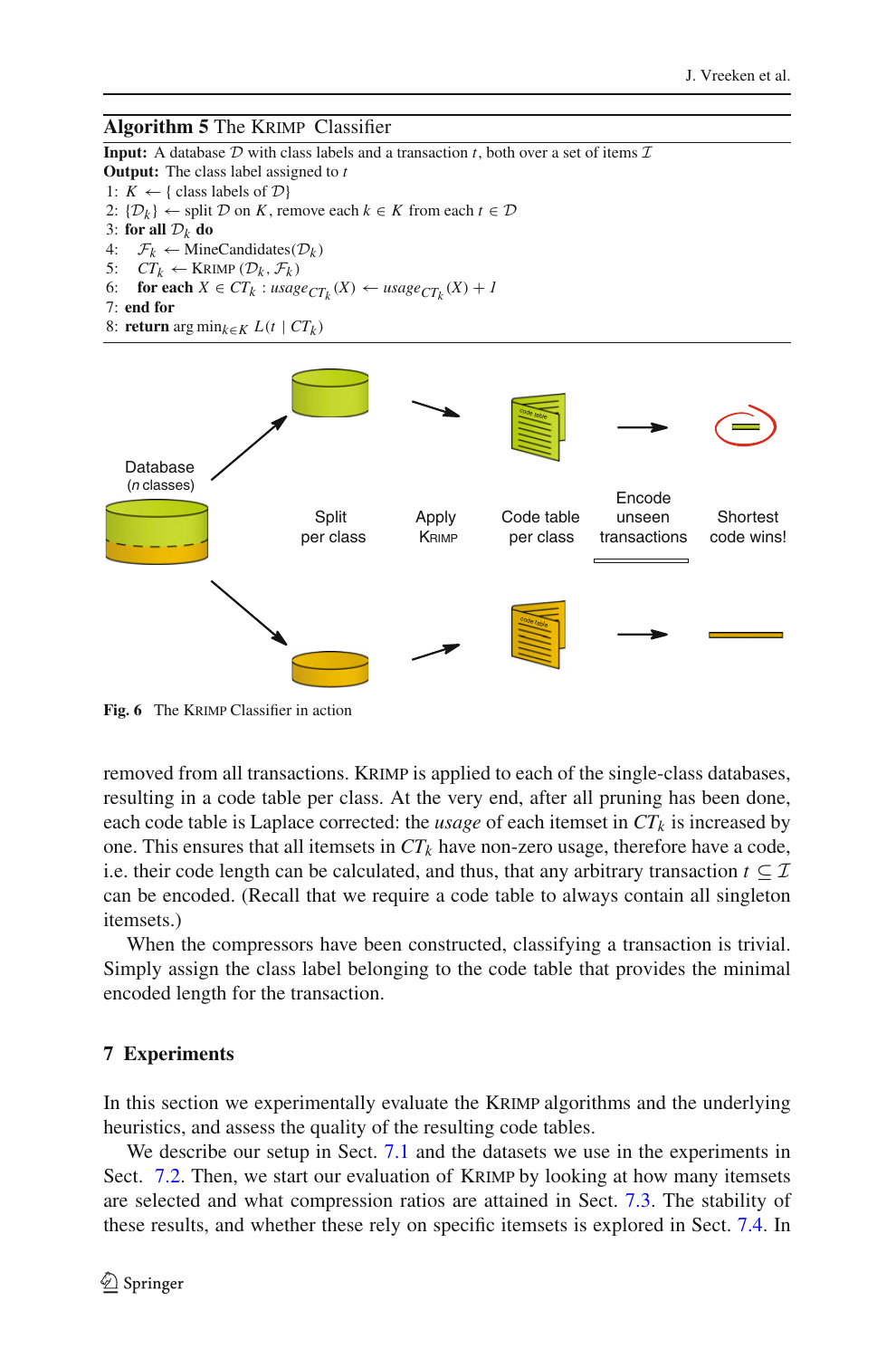Sect. [7.5](#page-31-0) we test through swap-randomisation whether the code tables model relevant structure. The quality of the code tables is independently validated through classification in Sect. [7.6.](#page-33-0) Last, in Sect. [7.7,](#page-37-0) we evaluate the cover and candidate order heuristics of Krimp.

# <span id="page-24-0"></span>7.1 Setup

We use the shorthand notation  $L\%$  to denote the relative total compressed size of  $D$ , so

$$
L\% = \frac{L(D, CT)}{L(D, ST)} \times 100,
$$

wherever *D* is clear from context. Since  $0 < L(D, CT) < L(D, ST)$ ,  $L\%$  is a value between 0 and 100. As candidates,  $\mathcal{F}$ , we typically use all frequent itemsets mined at  $minsup = 1$ , unless indicated otherwise. We use the AFOPT miner [\(Liu et al. 2004](#page-44-21)), taken from the FIMI repository [\(Goethals and Zaki 2003](#page-43-1)), to mine (closed) frequent itemsets. The reported Krimp timings are of the selection process only and do not include the mining and sorting of the candidate itemset collections. All experiments were conducted on quad-core Xeon 3.0 GHz systems running Windows Server 2003. Timings reported in this section are based on single-threaded runs.

# <span id="page-24-1"></span>7.2 Data

For the experimental validation of our methods we use a wide range of freely available datasets. From the LUCS/KDD discretised data set repository [\(Coenen 2003](#page-43-12)) we take some of the largest databases.We transformed the*Connect-4* dataset to a less dense format by removing all 'empty-field' items. From the FIMI repository [\(Goethals and Zaki](#page-43-1) [2003\)](#page-43-1) we use the BMS datasets<sup>2</sup> [\(Kohavi et al. 2000](#page-44-22)). Further, we use the *Mammals* presence and *DNA Amplification* databases. The former consists of presence records of European mammals<sup>3</sup> within geographical areas of  $50 \times 50$  kilometers (Mitchell-Jones et al. [1999\)](#page-44-23). The latter is data on DNA copy number amplifications. Such copies acti[vate oncogenes and are hallmarks of nearly all advanced tumors \(](#page-44-24)Myllykangas et al. [2006\)](#page-44-24). Amplified genes represent attractive targets for therapy, diagnostics and prognostics.

The details for these datasets are depicted in Table [3.](#page-25-1) For each database we show the number of attributes, the number of transactions and the density: the percentage of 'present' attributes. Last, we provide the total compressed size in bits as encoded by the singleton-only standard code tables *ST* .

<sup>2</sup> We wish to thank Blue Martini Software for contributing the KDD Cup 2000 data.

<span id="page-24-3"></span><span id="page-24-2"></span><sup>&</sup>lt;sup>3</sup> The full version of the mammal dataset is available for research purposes upon request from the Societas Europaea Mammalogica. <http://www.european-mammals.org>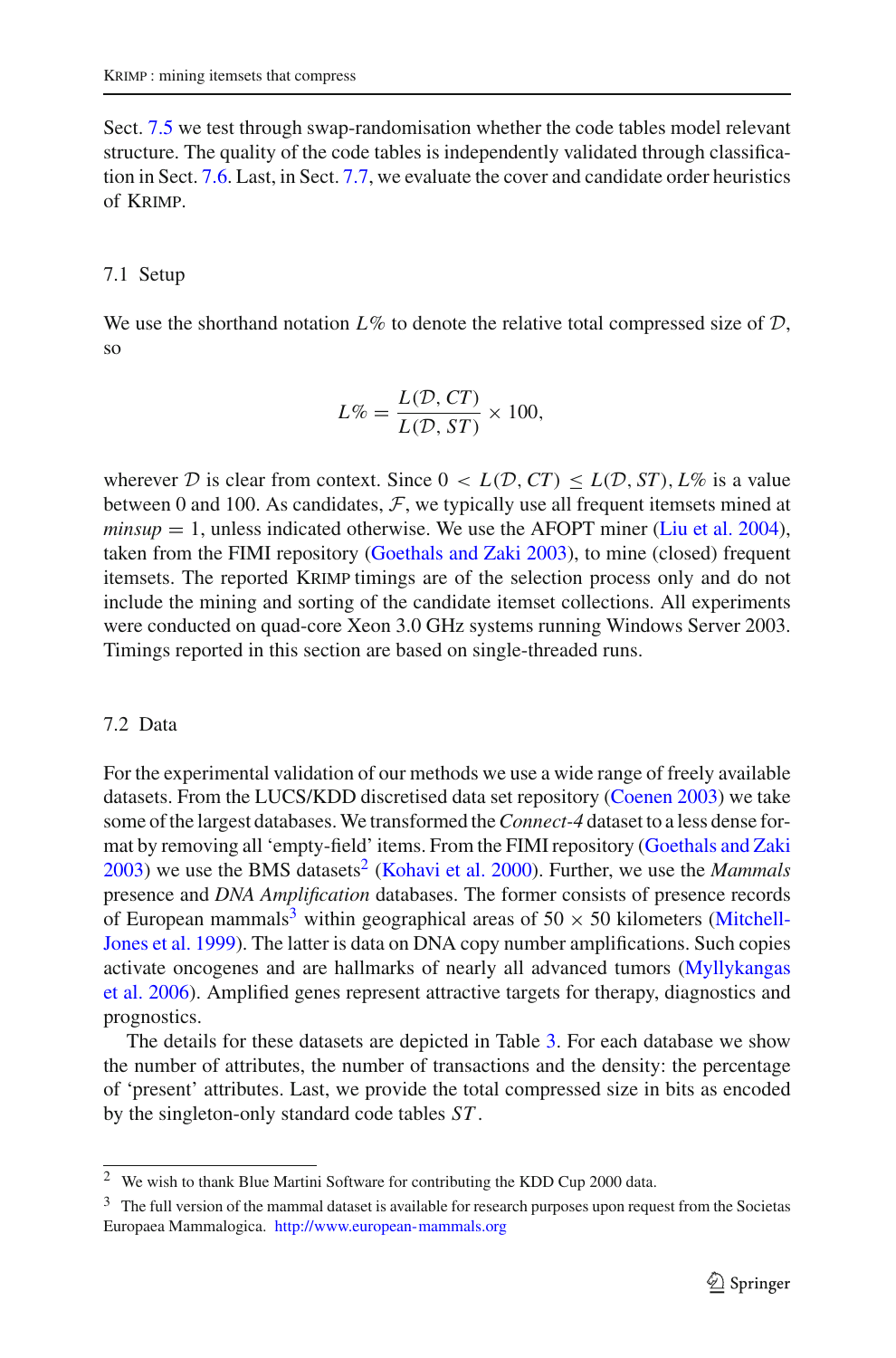| Dataset              | $ \mathcal{D} $ | $ \mathcal{I} $ | Density | # Classes      | L(D ST)  |
|----------------------|-----------------|-----------------|---------|----------------|----------|
| Accidents            | 340183          | 468             | 7.22    |                | 74592568 |
| Adult                | 48842           | 97              | 15.33   | $\overline{2}$ | 3569724  |
| Anneal               | 898             | 71              | 20.15   | 5              | 62827    |
| BMS-pos              | 515597          | 1657            | 0.39    |                | 25321966 |
| <b>BMS-webview 1</b> | 59602           | 497             | 0.51    |                | 1173962  |
| <b>BMS-webview 2</b> | 77512           | 3340            | 0.14    |                | 3747293  |
| <b>Breast</b>        | 699             | 16              | 62.36   | $\overline{2}$ | 27112    |
| Chess $(k-k)$        | 3196            | 75              | 49.33   | $\overline{2}$ | 687120   |
| Chess $(kr-k)$       | 28056           | 58              | 12.07   | 18             | 1083046  |
| Connect-4            | 67557           | 129             | 33.33   | 3              | 17774814 |
| DNA amplification    | 4590            | 392             | 1.47    | -              | 212640   |
| Heart                | 303             | 50              | 27.96   | 5              | 20543    |
| Ionosphere           | 351             | 157             | 22.29   | $\mathfrak{2}$ | 81630    |
| Iris                 | 150             | 19              | 26.32   | 3              | 3058     |
| Led7                 | 3200            | 24              | 33.33   | 10             | 107091   |
| Letter recognition   | 20000           | 102             | 16.67   | 26             | 1980244  |
| Mammals              | 2183            | 121             | 20.5    |                | 320094   |
| Mushroom             | 8124            | 119             | 19.33   | $\mathfrak{2}$ | 1111287  |
| Nursery              | 12960           | 32              | 28.13   | 5              | 569042   |
| Page blocks          | 5473            | 44              | 25      | 5              | 216552   |
| Pen digits           | 10992           | 86              | 19.77   | 10             | 1140795  |
| Pima                 | 768             | 38              | 23.68   | $\overline{2}$ | 26250    |
| Pumsbstar            | 49046           | 2088            | 2.42    |                | 19209514 |
| Retail               | 88162           | 16470           | 0.06    |                | 10237244 |
| Tic-tac-toe          | 958             | 29              | 34.48   | $\overline{2}$ | 45977    |
| Waveform             | 5000            | 101             | 21.78   | 3              | 656084   |
| Wine                 | 178             | 68              | 20.59   | 3              | 14101    |

<span id="page-25-1"></span>**Table 3** Statistics of the datasets used in the experiments

Per dataset the number of transactions, the number of attributes, the density (average percentage of items) and the number of bits required by Krimp to compress the data using the singleton-only standard code table *ST*

# <span id="page-25-0"></span>7.3 Selection

We first evaluate the question whether KRIMP provides an answer to the pattern explosion. To this end, we ran Krimp on 27 datasets, and analysed the outcome code tables, with and without post-acceptance pruning. The results of these experiments are shown as Table [4.](#page-26-0) As candidates itemset collections we mined frequent itemsets of the indicated *minsup* thresholds. These were chosen as low as possible, either storage-wise or computationally feasible.

The main result shown in the table is the reduction attained by the selection process: up to seven orders of magnitude. While the candidate sets contain millions up to billions of itemsets, the resulting code tables typically contain hundreds to thousands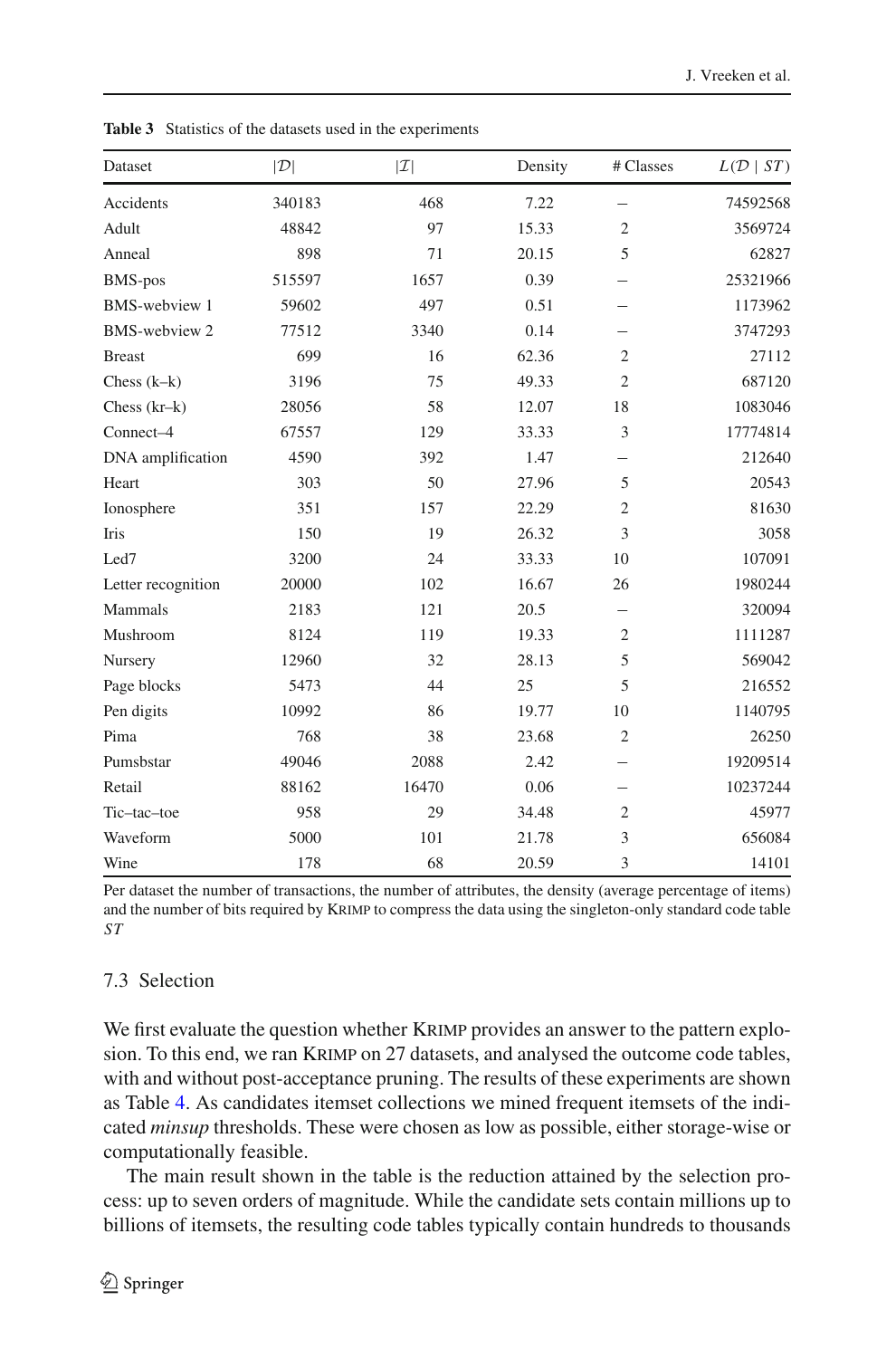| Dataset        | minsup         | $ \mathcal{F} $ | KRIMP w/o pruning            |       |                              | KRIMP with pruning |  |  |
|----------------|----------------|-----------------|------------------------------|-------|------------------------------|--------------------|--|--|
|                |                |                 | $ CT \setminus \mathcal{I} $ | $L\%$ | $ CT \setminus \mathcal{I} $ | $L\%$              |  |  |
| Accidents      | 50000          | 2881487         | 4046                         | 55.4  | 467                          | 55.1               |  |  |
| Adult          | 1              | 58461763        | 1914                         | 24.9  | 1303                         | 24.4               |  |  |
| Anneal         | 1              | 4223999         | 133                          | 37.5  | 102                          | 35.3               |  |  |
| BMS-pos        | 100            | 5711447         | 14628                        | 82.7  | 1657                         | 81.8               |  |  |
| BMS-wv1        | 32             | 1531980297      | 960                          | 86.6  | 736                          | 86.2               |  |  |
| BMS-wv2        | 10             | 4440334         | 5475                         | 84.4  | 4585                         | 84.0               |  |  |
| <b>Breast</b>  | 1              | 9919            | 35                           | 17.4  | 30                           | 17.0               |  |  |
| Chess $(k-k)$  | 319            | 4603732933      | 691                          | 30.9  | 280                          | 27.3               |  |  |
| Chess $(kr-k)$ | $\mathbf{1}$   | 373421          | 2203                         | 62.9  | 1684                         | 61.6               |  |  |
| Connect-4      | 1              | 233142539       | 4525                         | 11.5  | 2036                         | 10.9               |  |  |
| DNA amp        | 9              | 312073710       | 417                          | 38.6  | 326                          | 37.9               |  |  |
| Heart          | 1              | 1922983         | 108                          | 61.4  | 79                           | 57.7               |  |  |
| Ionosphere     | 35             | 225577741       | 235                          | 63.4  | 164                          | 61.3               |  |  |
| Iris           | 1              | 543             | 13                           | 48.2  | 13                           | 48.2               |  |  |
| Led7           | 1              | 15250           | 194                          | 29.5  | 152                          | 28.6               |  |  |
| Letter         | $\mathbf{1}$   | 580968767       | 3758                         | 43.3  | 1780                         | 35.7               |  |  |
| Mammals        | 200            | 93808243        | 597                          | 50.4  | 316                          | 48.4               |  |  |
| Mushroom       | 1              | 5574930437      | 689                          | 22.2  | 442                          | 20.6               |  |  |
| Nursery        | $\mathbf{1}$   | 307591          | 356                          | 45.9  | 260                          | 45.5               |  |  |
| Page blocks    | $\mathbf{1}$   | 63599           | 56                           | 5.1   | 53                           | 5.0                |  |  |
| Pen digits     | $\mathbf{1}$   | 459191636       | 2794                         | 48.8  | 1247                         | 42.3               |  |  |
| Pima           | $\mathbf{1}$   | 28845           | 72                           | 36.3  | 58                           | 34.8               |  |  |
| Pumsbstar      | 11120          | 272580786       | 734                          | 51.0  | 389                          | 50.9               |  |  |
| Retail         | $\overline{4}$ | 4106008         | 7786                         | 98.1  | 6264                         | 97.7               |  |  |
| Tic-tac-toe    | 1              | 250985          | 232                          | 65.0  | 160                          | 62.8               |  |  |
| Waveform       | 5              | 465620240       | 1820                         | 55.6  | 921                          | 44.7               |  |  |
| Wine           | $\mathbf{1}$   | 2276446         | 76                           | 80.9  | 63                           | 77.4               |  |  |

<span id="page-26-0"></span>**Table 4** Results of Krimp with and without post-acceptance pruning

Per dataset, the *minsup* for mining frequent itemsets, and the size of the resulting candidate set *F*. For Krimp without and with post-acceptance pruning enabled, the number of non-singleton elements in the returned code tables and the attained compression ratios.

of non-singleton itemsets. These selected itemsets compress the data well, typically requiring only a quarter to half of the bits of the independent *ST* encoding. Dense datasets are compressed very well. For *Adult* and *Mushroom*, ratios of respectively 24 and 21% are noted. Sparse data, on the other hand, typically contains little structure. We see that such datasets (e.g. the *Retail* and *BMS* datasets) indeed prove difficult to compress; relatively many itemsets are required to provide a meagre compression.

Comparing between Krimp with and without post-acceptance pruning, we see that enabling pruning provides the best: fewer itemsets (∼ 1000, on average) are returned, which provide better compression (avg. 2% improvement). For *Accidents* and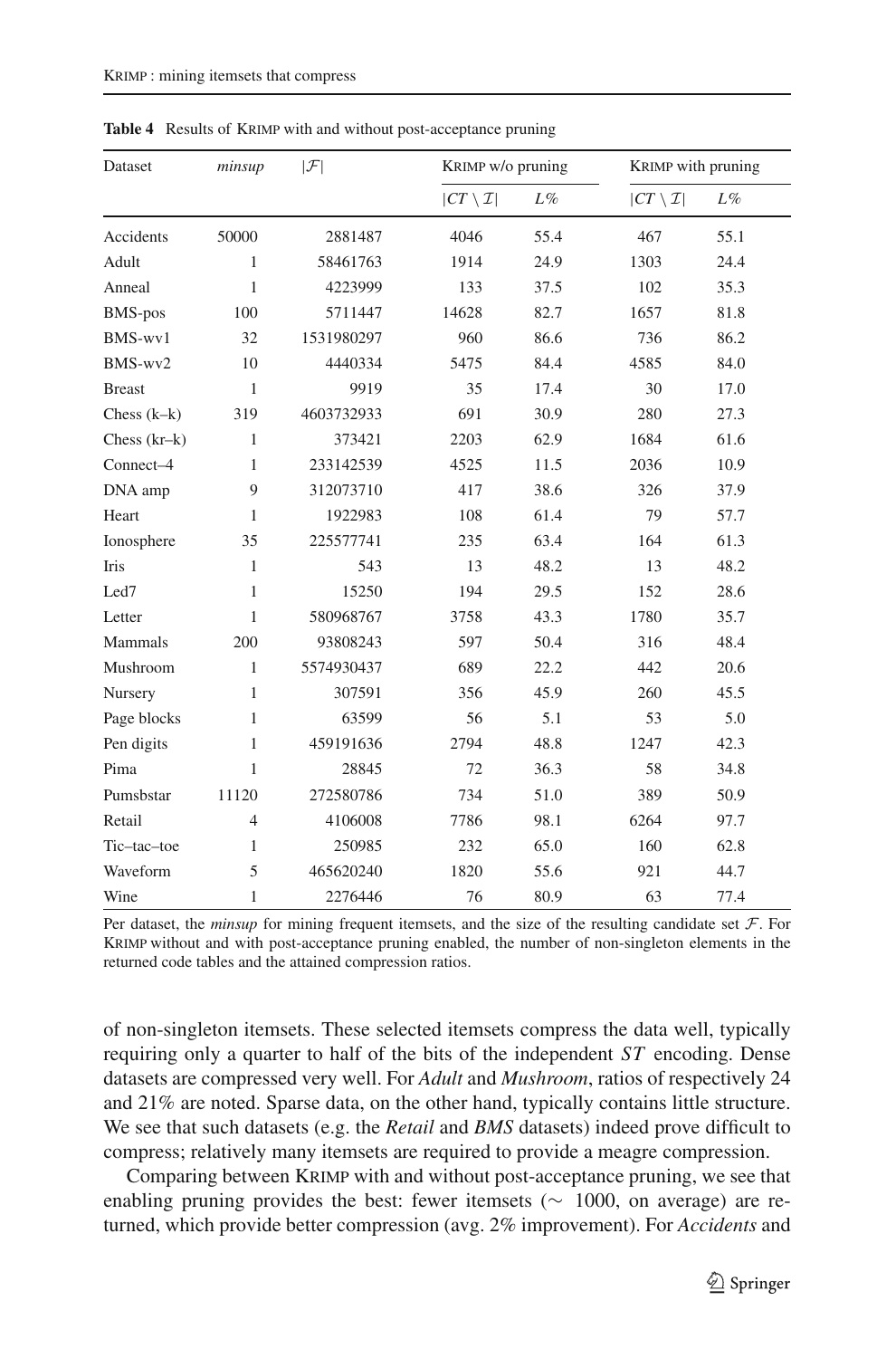*BMS-pos* the difference in the number of selected itemsets is a factor of 10. The average length of the itemsets in the code tables is about the same, with respectively 5.9 and 5.7 with and without pruning. However, the average of the *usage* of these itemsets differs more, with averages of respectively 80.7 and 48.2.

As post-acceptance pruning provides improved performance, from now onward we employ Krimp with post-acceptance pruning, unless indicated otherwise. Further, due to the differences in code table size, experiments with pruning typically execute faster than those without pruning.

Next, we examine the development in number of selected itemsets w.r.t. the number of candidate itemsets. For the *Mushroom* database, the top graph of Fig. [7](#page-28-0) shows the size of the candidate set and size of the corresponding code table for varying *minsup* thresholds. While we see that the number of candidate itemsets grows exponentially, to 5.5 billion for *minsup* = 1, the number of selected itemsets stabilises at around 400. This stabilisation is typical for all datasets, with the actual number being dependent on the characteristics of the data.

This raises the question whether the total compressed size also stabilises. In the bottom graph of Fig. [7,](#page-28-0) we plot the total compressed size of the database for the same range of *minsup*. From the graph it is clear that this is not the case: the compressed size decreases continuously, it does not stabilise. Again, this is typical behaviour; especially for sparse data we have recorded steep descents at low *minsup* values. As the number of itemsets in the code table is stable, we thus know that itemsets are being replaced by better ones. Further, note that the compressed size of the code table is dwarfed by the compressed size of the database. This is especially the case for large datasets.

In Fig. [8](#page-29-1) we display histograms of the support of the selected itemsets. These plots shows that these itemsets are typically frequent. That is, Krimp does not just choose itemsets of low-support, but rather selects a range of specific and more general itemsets. The top graph, for the *Accidents* database, shows that the itemsets with supports close to the chosen *minsup* of 50000 are favored, which is in line with what we saw in Fig. [7:](#page-28-0) compression increases if itemsets up till lower *minsup* are considered. However, note the long tail of the graph, for also many itemsets of higher support are included in the code table. We see the same behaviour when we set *minsup* to 1, like in the bottom graph for the much smaller *Tic–Tac–Toe* database.

Next, in Fig. [9,](#page-29-2) we regard the relation between the support and the length of the used itemsets. We see that Krimp selects a broad spectrum of itemsets, and does not simply focus on short and frequent or long and infrequent. We recorded highly similar graphs for the other datasets.

Back to the top graph of Fig. [7,](#page-28-0) we see a linear correlation between the runtime and the number of candidate sets. The correlation factor depends heavily on the data characteristics; its density, the number of items and the number of transactions. For this experiment, we observed 150,000 to 350,000 candidates considered per second, the performance being limited by IO.

In the top graph of Fig. [10](#page-30-0) we provide an overview of the differences in the sizes of the candidate sets and code tables, and in the bottom graph the runtimes recorded for these experiments. Those experiments for which the runtime bars are missing finished within one second. The bottom graph shows that the runtimes are low. Letting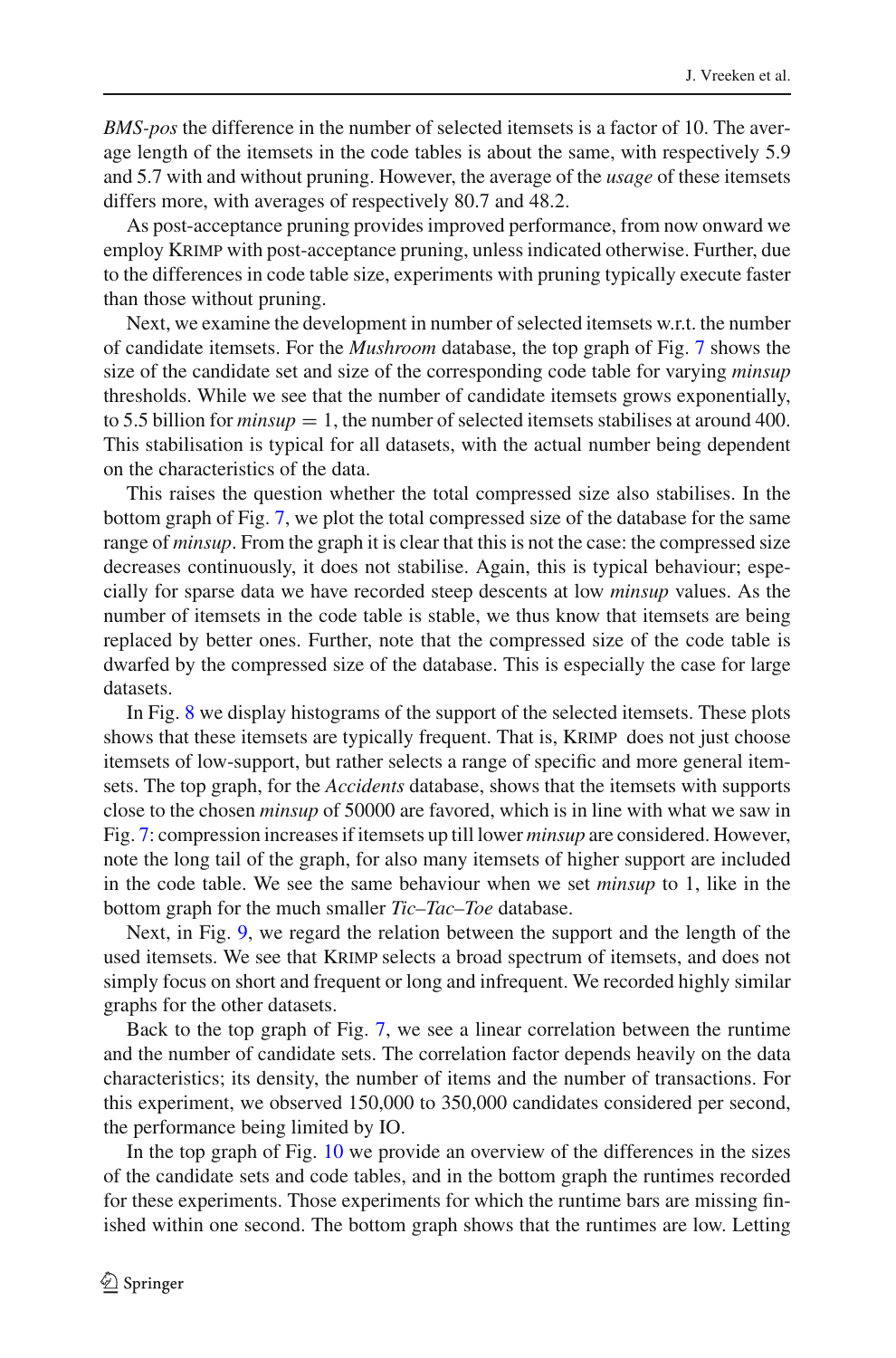

<span id="page-28-0"></span>Fig. 7 Running KRIMP with post-acceptance pruning on the *Mushroom* dataset, using 5.5 billion frequent itemsets as candidates ( $minsup = 1$ ). (*top*) Per  $minsup$ , the size of the candidate set,  $|\mathcal{F}|$ , the size of the code table,  $|CT \setminus \mathcal{I}|$ , and the runtime in seconds in respectively the continuous, the long-dashed and shortdashed lines. (*bottom*) Per *minsup*, in bits the size of the code table, the data, and the total compressed size (respectively  $L(CT)$ ,  $L(D | CT)$  and  $L(D, CT)$ ) in respectively the short-dashed, long-dashed and continuous lines

Krimp consider the largest candidate sets, billions of itemsets, takes up to a couple of hours. The actual speed (candidates per second) mainly depends on the support of the itemsets (the number of transactions that have to be covered). The speed at which our current implementation considers candidate itemsets typically ramps up to thousands, even hundreds of thousands, per second.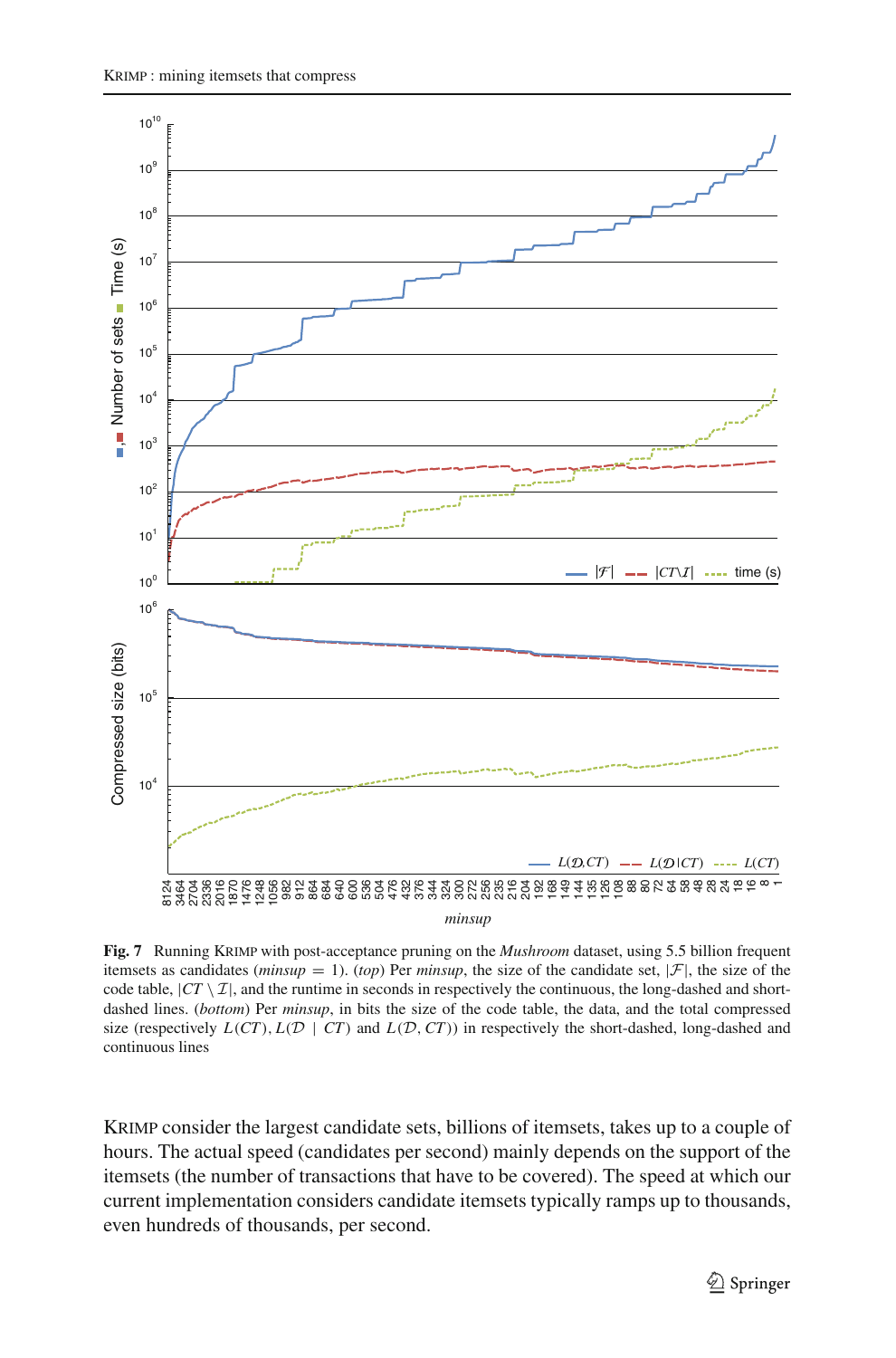

<span id="page-29-1"></span>**Fig. 8** Histograms of the support, *suppD*, of the non-singleton itemsets in the code tables of the experiments on the *Accidents* (*top*) and *Tic–Tac–Toe* (*bottom*) datasets with, respectively, *minsup* thresholds of 50000 and 1, employing online pruning



<span id="page-29-2"></span>**Fig. 9** Scatterplot of the supports and lengths of the non-singleton itemsets in the code table for the *Accidents* dataset, using *minsup* = 50000 and employing online pruning

# <span id="page-29-0"></span>7.4 Stability

Here, we verify the stability of KRIMP w.r.t. different candidate sets. First we investigate whether good results can be attained without the itemsets normally chosen in the code table. Given the large redundancy in the frequent pattern set, one would expect so.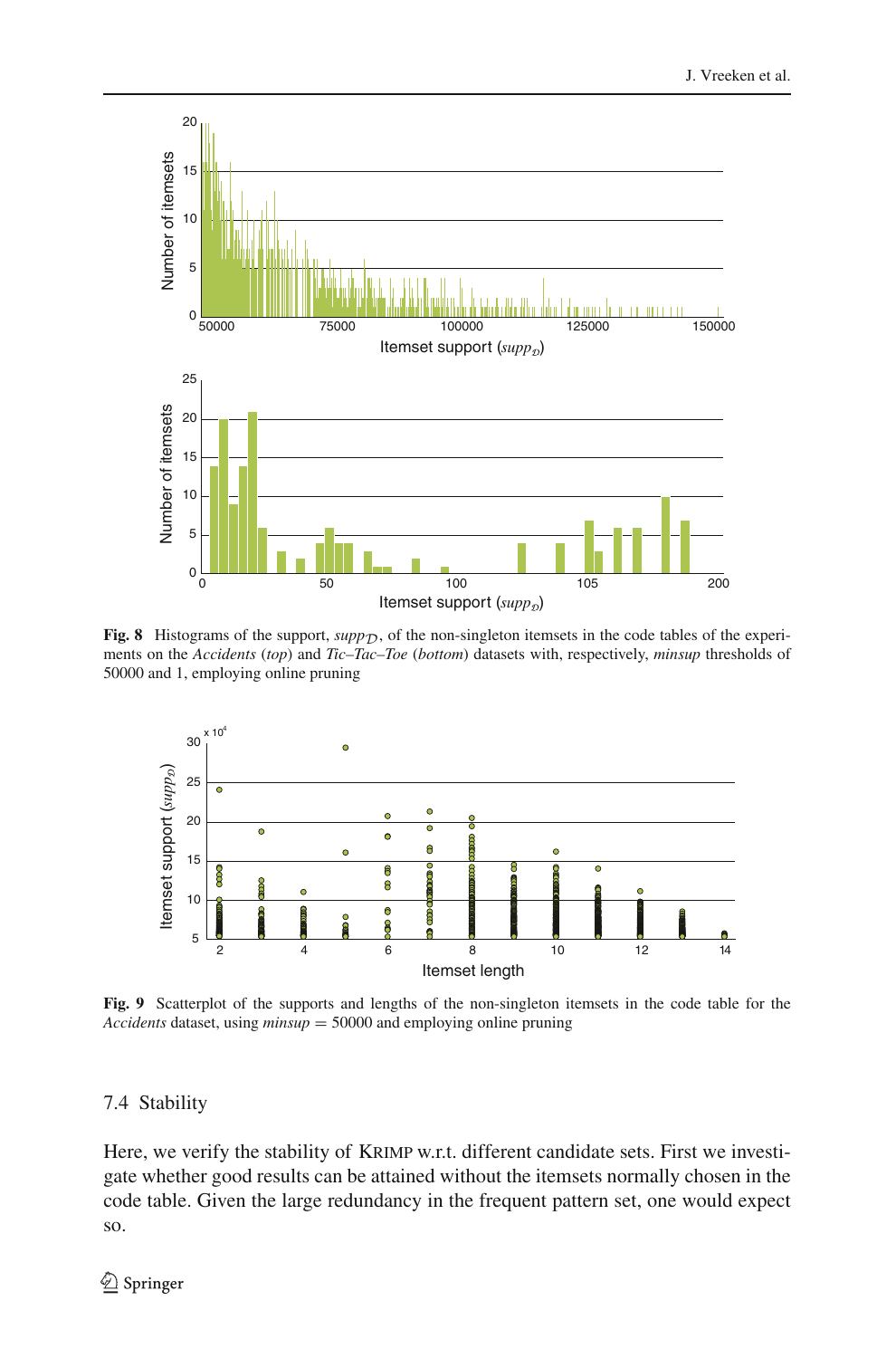

<span id="page-30-0"></span>**Fig. 10** The results of Krimp with post-acceptance pruning on the 27 datasets using the *minsup* thresholds of Table [4.](#page-26-0) The dark coloured bars show the number of itemsets in the candidate set,  $|\mathcal{F}|$ , the lighter coloured bars the number of non-singleton itemsets selected in the code table,  $|CT \setminus \mathcal{I}|$ , and the *bottom* graph the associated runtimes for the single-threaded implementation

To this end, we first ran KRIMP using candidate set  $\mathcal F$  to obtain  $CT$ . Then, for each  $X \in \{CT \setminus \mathcal{I}\}$  we ran KRIMP using the candidate set  $\mathcal{F} \setminus \{X\}$ . In addition, we also ran KRIMP using  $\mathcal{F} \setminus \{X \in \{CT \setminus \mathcal{I}\}\}.$ 

As a code table typically consists of about 100 to 1000 elements, a considerable set of experiments is required per database. Therefore, we use five of the datasets. The results of these experiments are presented in Table [5.](#page-31-1) The minute differences in compression ratios show that the performance of Krimp does not rely on just those specific itemsets in the original code tables. Excluding all elements from the original code table results in compression ratios up till only .5% worse than normal. This is expected, as in this setting all structure in the data captured by the original code table has to be described differently. The results of the individual itemset exclusion experiments, on the other hand, are virtually equal to the original. In fact, sometimes shorter (better) descriptions are found this way: the removed itemsets were in the way of ones that offer a better description.

Next, we consider excluding far more itemsets as candidates. That is, we use closed, as opposed to all, frequent itemsets as candidates for Krimp. For datasets with little noise the closed frequent pattern set can be much smaller and faster to mine and process. For the *minsup* thresholds depicted in Table [4,](#page-26-0) we mined both the complete and closed frequent itemset collections, and used these as candidate sets  $\mathcal F$  for running Krimp. Due to crashes of the closed frequent itemset miner, we have no results for the *Chess (k–k)* dataset. Figure [11](#page-31-2) shows the comparison between the results of either candidate set in terms of the relative compression ratio. The differences in performance are slight, with an average increase in *L*% of about 1%. The only exception seems *Ionosphere*, where a 12% difference is noted, the reason of which is unclear. (The reduction in the number of candidate itemsets obtained by using closed itemsets is not exceptional compared to the other datasets. It may be an artifact of discretisation,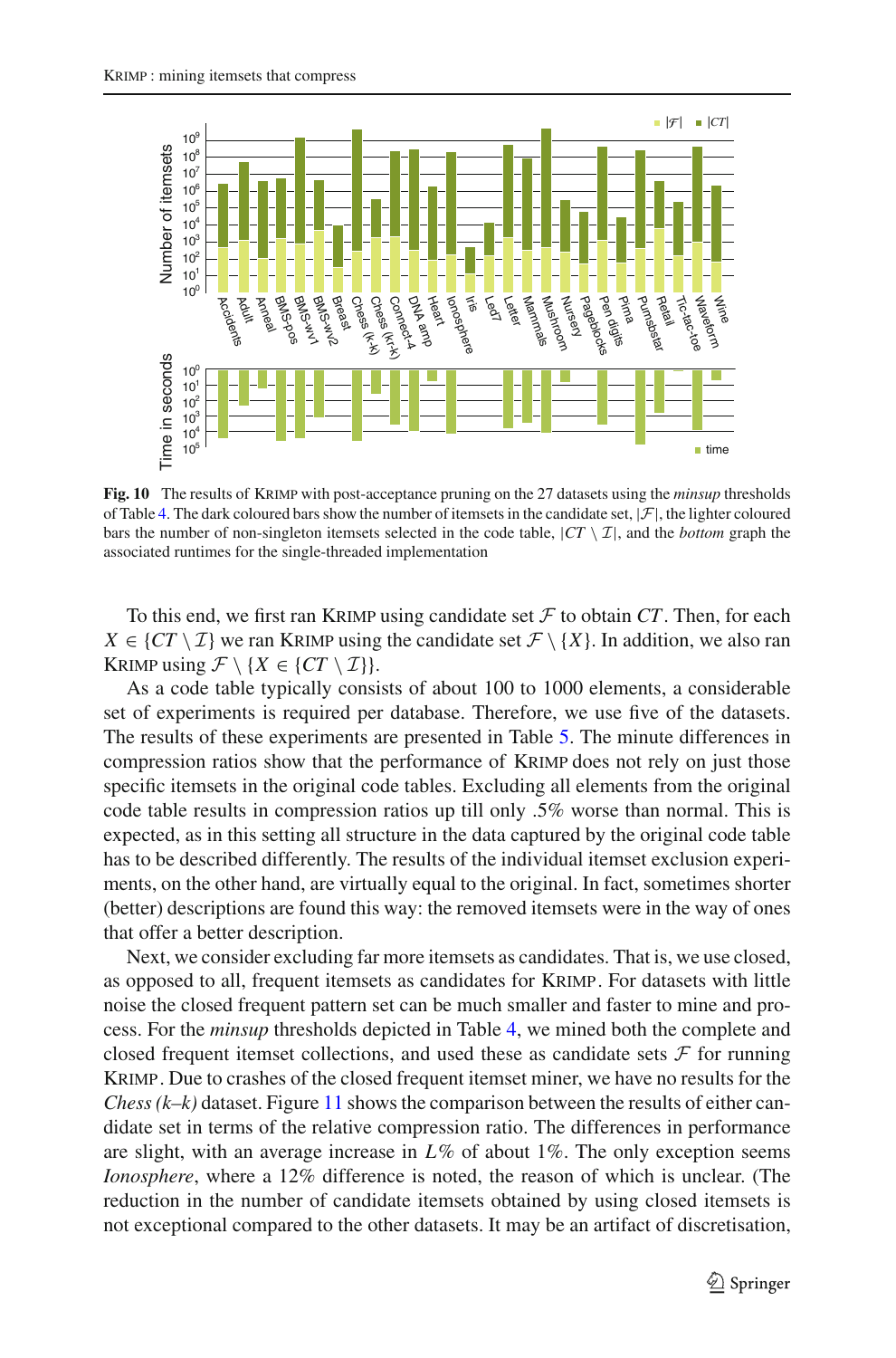| Dataset        | minsup |               | $L\%$ given candidates   |                           |  |  |  |
|----------------|--------|---------------|--------------------------|---------------------------|--|--|--|
|                |        | $\mathcal{F}$ | $\mathcal{F}\setminus X$ | $\mathcal{F}\setminus CT$ |  |  |  |
| Chess $(kr-k)$ |        | 61.6          | $61.7 \pm 0.21$          | 61.6                      |  |  |  |
| Mushroom       |        | 24.7          | $24.7 \pm 0.01$          | 25.0                      |  |  |  |
| Nursery        |        | 45.5          | $45.4 \pm 0.36$          | 46.0                      |  |  |  |
| Pen digits     | 50     | 46.7          | $46.7 \pm 0.12$          | 47.2                      |  |  |  |
| Wine           |        | 77.4          | $77.4 \pm 0.26$          | 78.0                      |  |  |  |

<span id="page-31-1"></span>**Table 5** Stability of the KRIMP given candidate sets with exclusions

Per dataset, the *minsup* threshold at which frequent itemsets were mined as candidates *<sup>F</sup>* for Krimp. Further, the relative compression  $L\%$  for running KRIMP with  $\mathcal F$ , the average relative compression attained by excluding single original code table elements from  $F$ , and the relative compression attained by excluding all itemsets normally chosen from *F*, i.e. using  $F \setminus \{X \in CT \mid X \notin \mathcal{I}\}\$  as candidates for KRIMP. For *Mushroom* and *Pen digits* the closed frequent itemset collections were used as candidates.



<span id="page-31-2"></span>**Fig. 11** The results of Krimp with post-acceptance pruning on 26 datasets using the *minsup* thresholds of Table [4.](#page-26-0) Per dataset, the upward bars indicated the relative total compressed size  $(L\%)$ . As candidates,  $\mathcal{F}$ , all (*left bars*), and closed (*right bars*) frequent itemsets were used

leading to dependent items.) Further, the resulting code tables are of approximately the same size; the 'closed' code tables consist of fewer itemsets: 10 on average. From these experiments we can conclude that closed frequent itemsets are a good alternative to be used as input for Krimp, especially if otherwise too many frequent itemsets are mined.

# <span id="page-31-0"></span>7.5 Relevance

To evaluate whether Krimp code tables model relevant structure, we employ swap randomisation [\(Gionis et al. 2007\)](#page-43-13). Swap randomisation is the process of randomising data to obscure the internal dependencies, while preserving the row and column margins of the data. This is achieved by applying individual swap operations that maintain these margins. That is, one randomly finds and replaces two items  $I_i$  and  $I_j$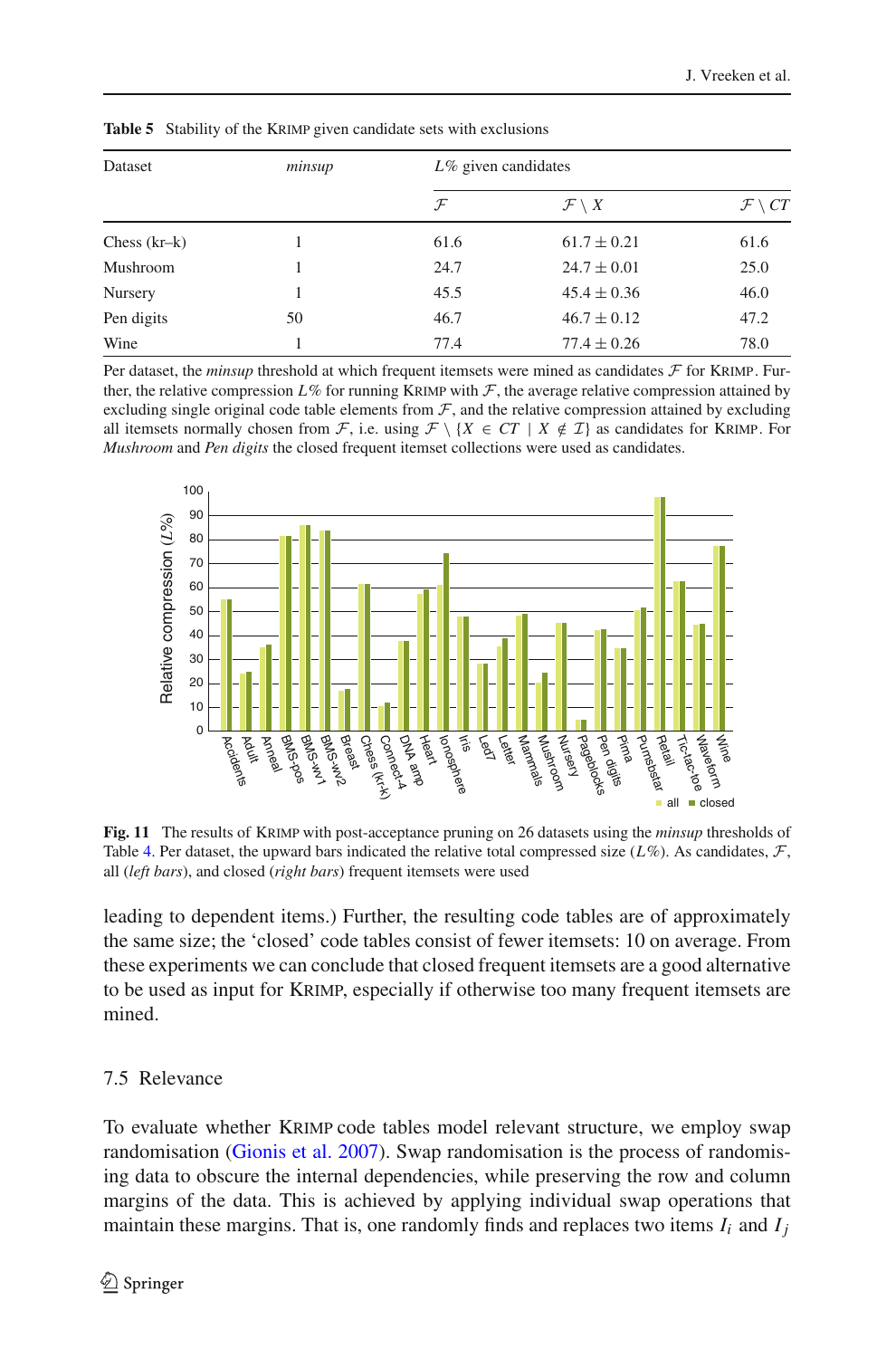

<span id="page-32-0"></span>**Fig. 12** Histograms of the total compressed sizes of 1000 swap randomised *BMS-wv1* (*top*), *Nursery* (middle) and *Wine* (*bottom*) datasets, using all frequent itemsets as candidates for Krimp with post-acceptance pruning. Total compressed sizes of the original datasets are indicated by the arrows. Note the jumps in compressed size on the x-axes

(with  $i \neq j$ ), and two transactions  $t_k$  and  $t_l$  (with  $k \neq l$ ), such that  $I_i$  occurs in  $t_k$  but not in  $t_l$ , i.e.  $I_i \in t_k$  and  $I_j \notin t_l$ , and analogously for  $I_j$  and  $t_l$ , i.e.  $I_j \in t_l$  and  $I_i \notin t_k$ . Then, a swap operation swaps the items, i.e.  $t_k \leftarrow \{t_k \cup I_j\} \setminus I_i$  and  $t_l \leftarrow \{t_l \cup I_i\} \setminus I_j$ .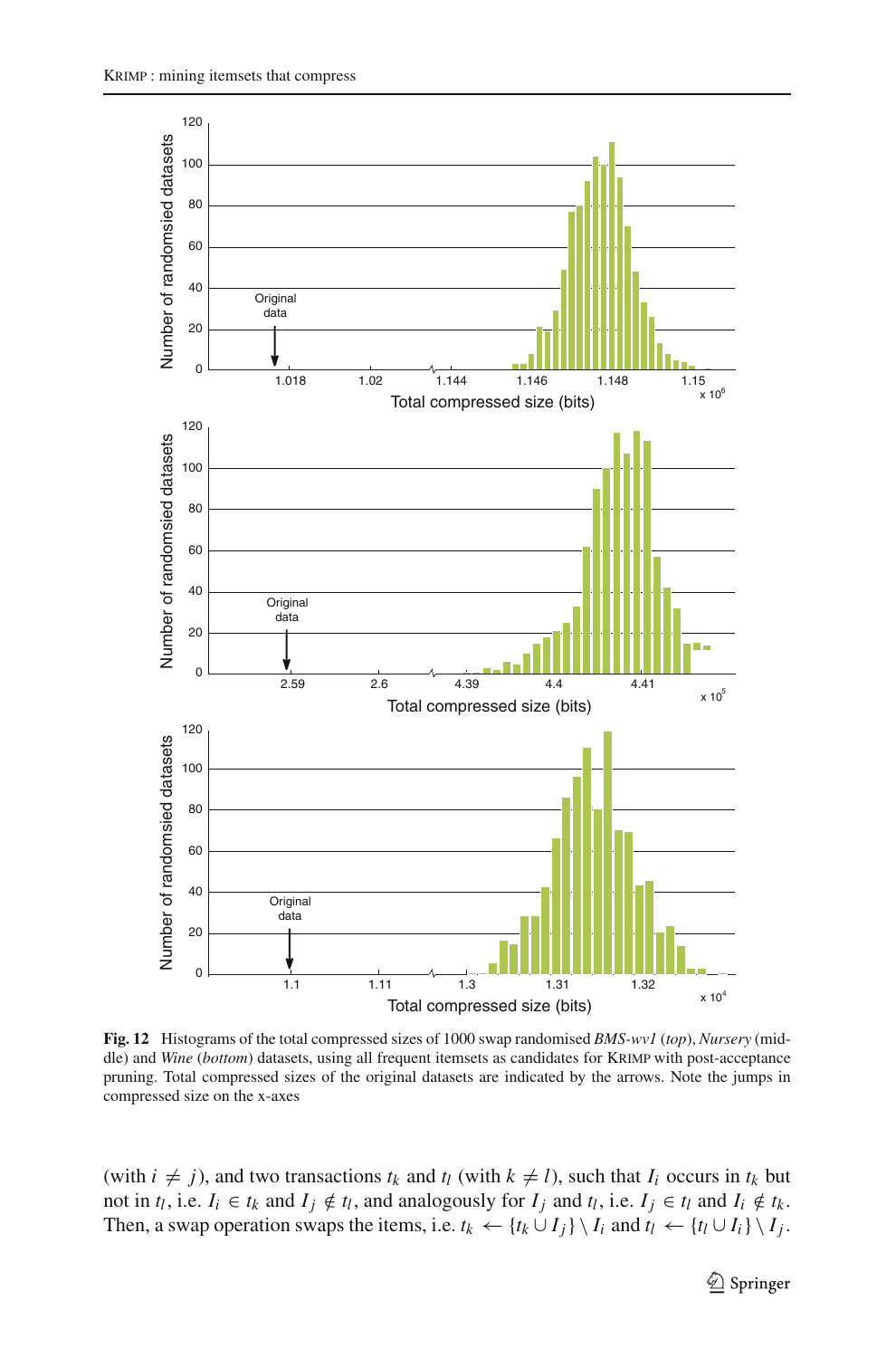| Dataset | Original data                |     |       | Swap randomised              |               |                |  |
|---------|------------------------------|-----|-------|------------------------------|---------------|----------------|--|
|         | $ CT \setminus \mathcal{I} $ | X   | $L\%$ | $ CT \setminus \mathcal{I} $ | X             | $L\%$          |  |
| BMS-wy1 | 718                          | 2.8 | 86.7  | $277.9 \pm 7.3$              | $2.7 \pm 0.0$ | $97.8 \pm 0.1$ |  |
| Nursery | 260                          | 5.0 | 45.5  | $849.2 \pm 19.9$             | $4.0 \pm 0.0$ | $77.5 \pm 0.1$ |  |
| Wine    | 67                           | 3.8 | 77.4  | $76.8 \pm 3.4$               | $3.1 \pm 0.1$ | $93.1 \pm 0.4$ |  |

<span id="page-33-1"></span>**Table 6** Swap randomisation experiments

Results of 1000 independent swap randomisation experiments per dataset. As many swaps were applied as there are 1's in the data. By  $|\overline{X}|$  we denote the average cardinality of itemsets  $X \in \mathbb{C}T \setminus \mathcal{I}$ . The results for the swap randomisations are averaged over the 1000 experiments per dataset. As candidates for Krimp with post-acceptance pruning we used all frequent itemsets, *minsup* = 1, except for *BMS-wv1* for which we set  $minsup = 35$ .

This process, effectively a Markov chain, has to be repeated numerous times, as often as is required to break down the significant structure of the data, i.e. the mixing time of the chain. No hard results exist on the optimal value of swaps, so we follow Gionis et al. and apply as many swaps as there are 1s in the data.

The idea is that if the true structure of the data is captured, there should be significant differences between the models found in the original and randomised datasets.

To this end, we compare the total compressed size of the actual data to those of 1000 swap randomised versions of the data. As this implies a large number of experiments, we have to restrict ourselves to a small selection of datasets. To this end, we chose three datasets with very different characteristics: *BMS-wv1*, *Nursery* and *Wine*. To get reasonable numbers of candidate itemsets (i.e. a few million) from the randomised data we use *minsup* thresholds of 1 for the latter two datasets and 35 for *BMS-wv1*.

Figure [12](#page-32-0) shows the histogram of the total compressed sizes of these 1000 randomisations. The total compressed sizes of the original databases are indicated by arrows. The standard encoded size for these three databases, *L*(*D*, *ST* ), are 1173962, 569042 and 14100 bits, respectively. The graphs show that the original data can be compressed significantly better than the randomised datasets (p-value of 0). Further quantitative results are shown in Table [6.](#page-33-1) Besides much better compression, we see that for *Nursery* and *Wine* the code tables induced on the original data contain fewer, but more specific (i.e. longer) itemsets. For *BMS-wv1* the randomised data is virtually incompressible with KRIMP ( $L\% \approx 98\%$ ), and as such much fewer itemsets are selected.

# <span id="page-33-0"></span>7.6 Classification

As an independent evaluation of the quality of the itemsets picked by Krimp, we compare the performance of the Krimp classifier (detailed in Sect. [6.2\)](#page-22-1) to the performance of a wide range of well-known and top-performing classifiers. We con-sider rule-induction-based methods such as C4.5 [\(Quinlan 1993a](#page-44-25)), FOIL [\(Quinlan](#page-44-26) [1993b\)](#page-44-26) and CPAR [\(Yin and Han 2003\)](#page-45-8). [Mehta et al.](#page-44-27) [\(1996\)](#page-44-27) use MDL to prune decision trees for classification. However, we are more interested in the comparison to association-rule-based algorithms like iCAEP [\(Zhang et al. 2000](#page-45-9)), HARMONY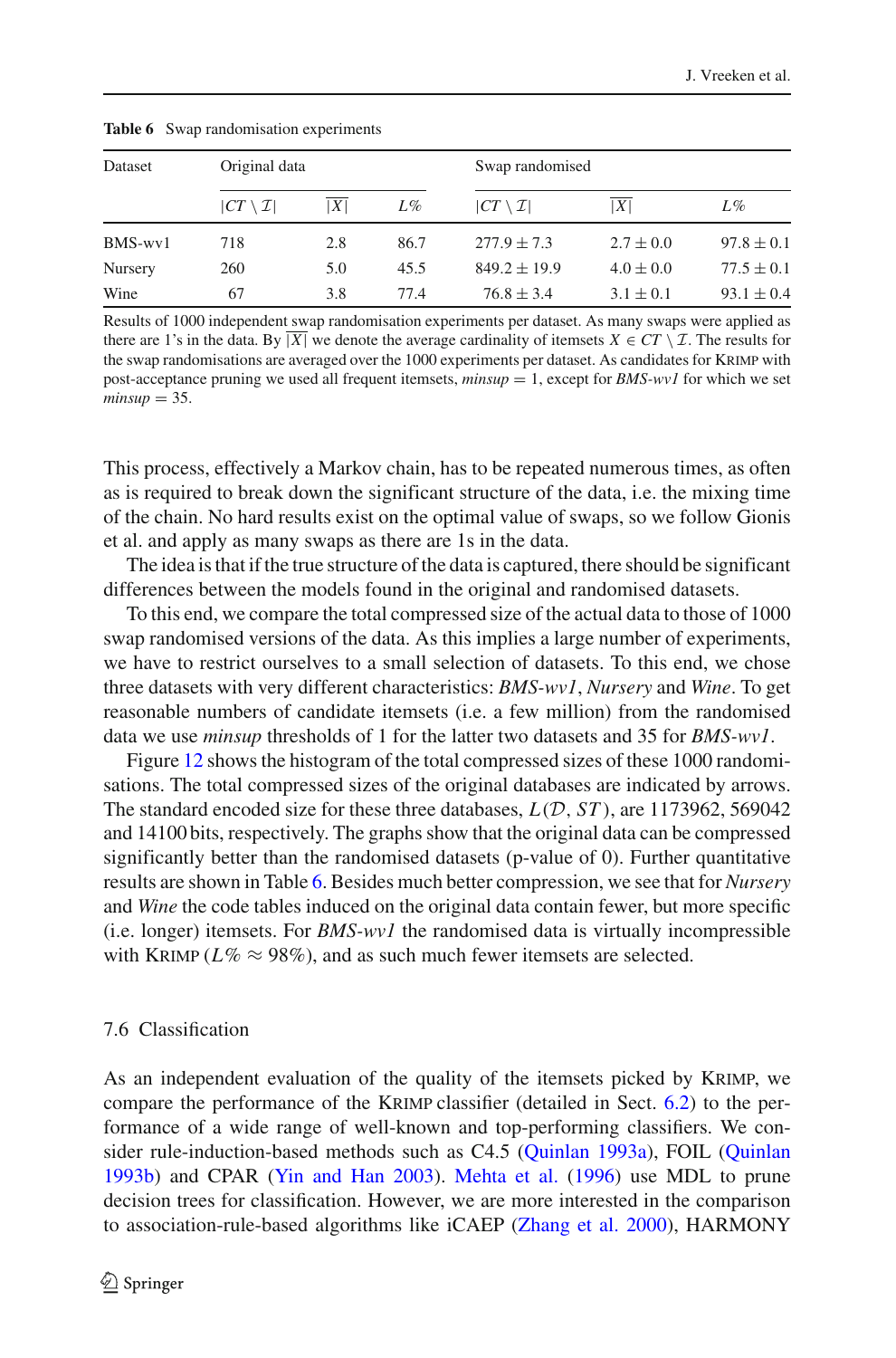[\(Wang and Karypis 2005\)](#page-45-10), CBA [\(Liu et al. 1998\)](#page-44-28) and LB [\(Meretakis et al. 2000\)](#page-44-29) as these also employ a collection of itemsets for classification. Because we argued that our method is strongly linked to the principle of Naïve Bayes (NB) [\(Duda and Hart](#page-43-14) [1973\)](#page-43-14) it is imperative we compare to it. Our hypothesis is that, if the code table-based classifier performs on-par, Krimp selects itemsets that are characteristic for the data. Further, because these methods were devised with the goal of classification in mind, opposed to Krimp, we would expect them to (slightly) outperform the Krimp classifier.

We use the same *minsup* thresholds as we used for the compression experiments, listed in Table [4.](#page-26-0) Although the databases are now split on class before they are compressed by Krimp, these thresholds still provide large numbers of candidate itemsets and result in code tables that compress well.

It is not always beneficial to use the code tables obtained for the lowest *minsup*, as class sizes are often unbalanced or more structure is present in one class than in another. Also, overfitting may occur for very low values of *minsup*. Therefore, we store code tables at fixed support intervals during the pattern selection process. During classification, we need to select one code table for each class. To this end, we 'pair' the code tables using two methods: *absolute* and *relative*. In absolute pairing, code tables that have been generated at the same support levels are matched. Relative pairing matches code tables of the same relative support between 100% and 1% of the maximum support value (per class, equals the number of transactions in a class). We evaluate all pairings and choose that one that maximises accuracy.

All results reported in this section have been obtained using 10-fold cross-validation. As performance measure we use accuracy, the percentage of true positives on the test data. We compare to results obtained with six state-of-the-art classifiers. All score[s for Naïve Bayes, C4.5 and SVM have been obtained using Weka \(](#page-45-11)Witten and Frank [2005\)](#page-45-11), with default parameter settings. For CBA we used the implementation that is part of the LUCS-KDD software library [\(Coenen 2004](#page-43-15)) and the settings rec-ommended by [Liu et al.](#page-44-28) [\(1998\)](#page-44-28) (minsup =  $1\%$ , minimum confidence =  $50\%$ ). With CBA, the parameters can make a large difference and we had to fine-tune these for two datasets to get reasonable results. For all scores for NB, C4.5, SVM and CBA, exactly the same discretisation was used as for Krimp. The scores for iCAEP and HARMONY have been taken from [Zhang et al.](#page-45-9) [\(2000\)](#page-45-9) and [Wang and Karypis](#page-45-10) [\(2005\)](#page-45-10) respectively. Note that, in contrast with the other methods, we used the sparse version of *Connect*–4 for Krimp, as described in Sect. [7.2.](#page-24-1)

Before we compare the Krimp classification performance to other methods, we verify whether there is a qualitative difference between using all or only closed frequent itemsets as candidates and using post-acceptance pruning or not. Table [7](#page-34-0) shows

| Candidates | w/o Pruning     | With pruning    |
|------------|-----------------|-----------------|
| All        | $84.3 \pm 14.2$ | $84.5 \pm 13.1$ |
| Closed     | $84.0 \pm 13.9$ | $83.7 \pm 14.2$ |

<span id="page-34-0"></span>**Table 7** Results of Krimp classification, for all/closed frequent itemsets and without/with pruning

For each combination of candidates and pruning, the average accuracy (%) over the 19 datasets from Table [8](#page-35-0) is given. Standard deviation is high as a result of the diverse range of datasets used.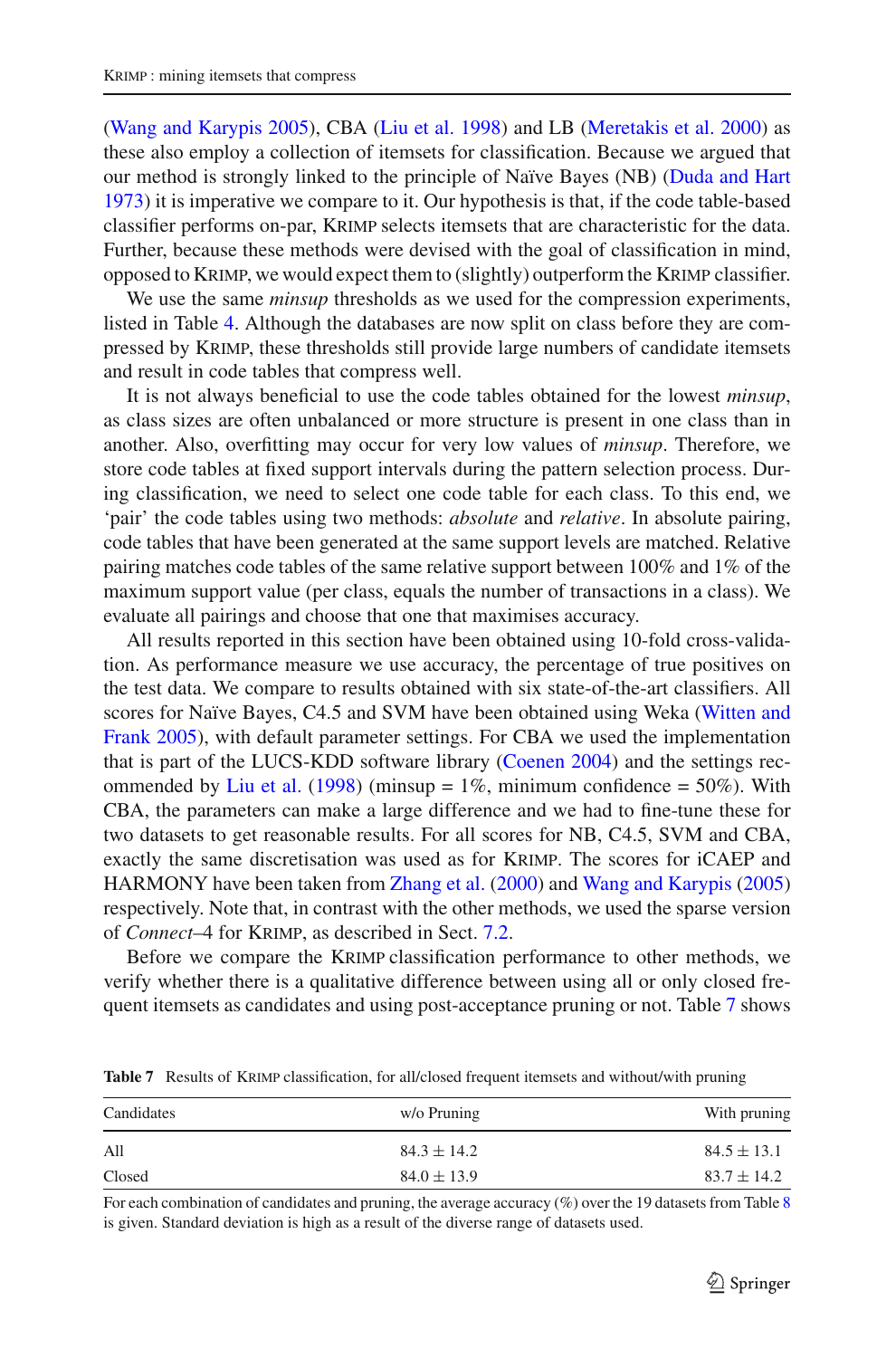| Dataset        | <b>Baseline</b> | <b>KRIMP</b> | N <sub>B</sub> | C4.5 | <b>CBA</b>        | <b>HRM</b> | iCAEP | <b>SVM</b> |
|----------------|-----------------|--------------|----------------|------|-------------------|------------|-------|------------|
| Adult          | 76.1            | 84.3         | 80.2           | 85.5 | 84.2              | 81.9       | 80.9  | 84.7       |
| Anneal         | 76.2            | 96.6         | 96.3           | 97.8 | 94.7              |            | 95.1  | 95.3       |
| <b>Breast</b>  | 65.5            | 94.1         | 93.3           | 94.1 | 94.0              |            | 97.4  | 93.7       |
| Chess $(k-k)$  | 52.2            | 90.0         | 87.6           | 99.4 | 72.8              |            | 94.6  | 93.9       |
| Chess $(kr-k)$ | 16.2            | 57.9         | 35.9           | 78.5 | 25.8 <sup>a</sup> | 44.9       |       | 46.3       |
| Connect-4      | 65.8            | 69.4         | 67.9           | 80.1 | 68.7              | 68.1       | 69.9  | 77.6       |
| Heart          | 54.1            | 61.7         | 55.1           | 54.8 | 57.3              |            | 80.3  | 58.4       |
| Ionosphere     | 64.1            | 91.0         | 90.9           | 90.9 | $87.2^{b}$        |            | 90.6  | 90.9       |
| Iris           | 33.3            | 96.0         | 94.7           | 94.0 | 94.0              | 94.7       | 93.3  | 94.0       |
| Led7           | 11.0            | 75.3         | 75.4           | 75.3 | 66.6              | 74.6       |       | 75.8       |
| Letter         | 4.1             | 70.9         | 57.2           | 77.5 | 28.6              | 76.8       |       | 69.8       |
| Mushroom       | 51.8            | 100          | 94.0           | 100  | 46.4              | 99.9       | 99.8  | 99.9       |
| Nursery        | 33.3            | 92.3         | 92.2           | 99.5 | 90.1              | 92.8       | 84.7  | 97.6       |
| Page blocks    | 89.8            | 92.6         | 91.8           | 92.5 | 90.9              | 91.6       |       | 92.2       |
| Pen digits     | 10.4            | 95.0         | 84.2           | 95.6 | 87.4              | 96.2       |       | 96.6       |
| Pima           | 65.1            | 72.7         | 73.8           | 72.7 | 75.0              | 73.0       | 72.3  | 74.0       |
| Tic-tac-toe    | 65.3            | 88.7         | 68.8           | 93.3 | 100               | 81.0       | 92.1  | 87.9       |
| Waveform       | 33.9            | 77.1         | 77.4           | 74.1 | 77.6              | 80.5       | 81.7  | 80.1       |
| Wine           | 39.9            | 100          | 95.5           | 96.6 | 53.2              | 63.0       | 98.9  | 97.2       |
| Average        | 47.8            | 84.5         | 79.6           | 87.0 | 75.4              |            |       | 84.5       |

<span id="page-35-0"></span>**Table 8** Results of Krimp classification, compared to six state-of-the-art classifiers

For each dataset, baseline accuracy and accuracy (%) obtained with Krimp classification is given, as well as accuracies obtained with six other classifiers are given. We use HRM as abbreviation for HARMONY. The highest accuracy per dataset is displayed in boldface. Additionally, the average score is given for all methods for which all scores are available. For Krimp with post-acceptance pruning, per class, frequent itemsets mined at thresholds found in Table [4](#page-26-0) were used as candidates. All results are 10-fold cross-validated. Non-default settings for CBA:  $\alpha$  *minconf* = 25%.  $\beta$  *minsup* = 10%.

that the variation in average accuracy is very small, but using all frequent itemsets as candidates with pruning gives the highest accuracy, making it an obvious choice for inspection of more detailed results in the rest of this subsection.

Classification results with all frequent itemsets as candidates and post-acceptance pruning are presented in Table [8,](#page-35-0) together with accuracies obtained with 6 competitive classifiers. Baseline accuracy is the (relative) size of the largest class in a dataset. For about half of the datasets, the maximum score is provided by an absolute pairing, in the other cases the scores are obtained with a relative pairing. As expected, relative pairing performs well especially for datasets with small classes or unbalanced class sizes. In general though, the difference in maximum accuracy between the two types of pairings is very small, i.e.  $\lt 1\%$ . For a few datasets, the difference is more notable,  $2 - 10%$ 

Looking at the scores, we observe that performance on most datasets is very similar for most algorithms. For *Pima*, for example, all accuracies are within a very small range. Because of this, it is important to note that performance may vary up to a few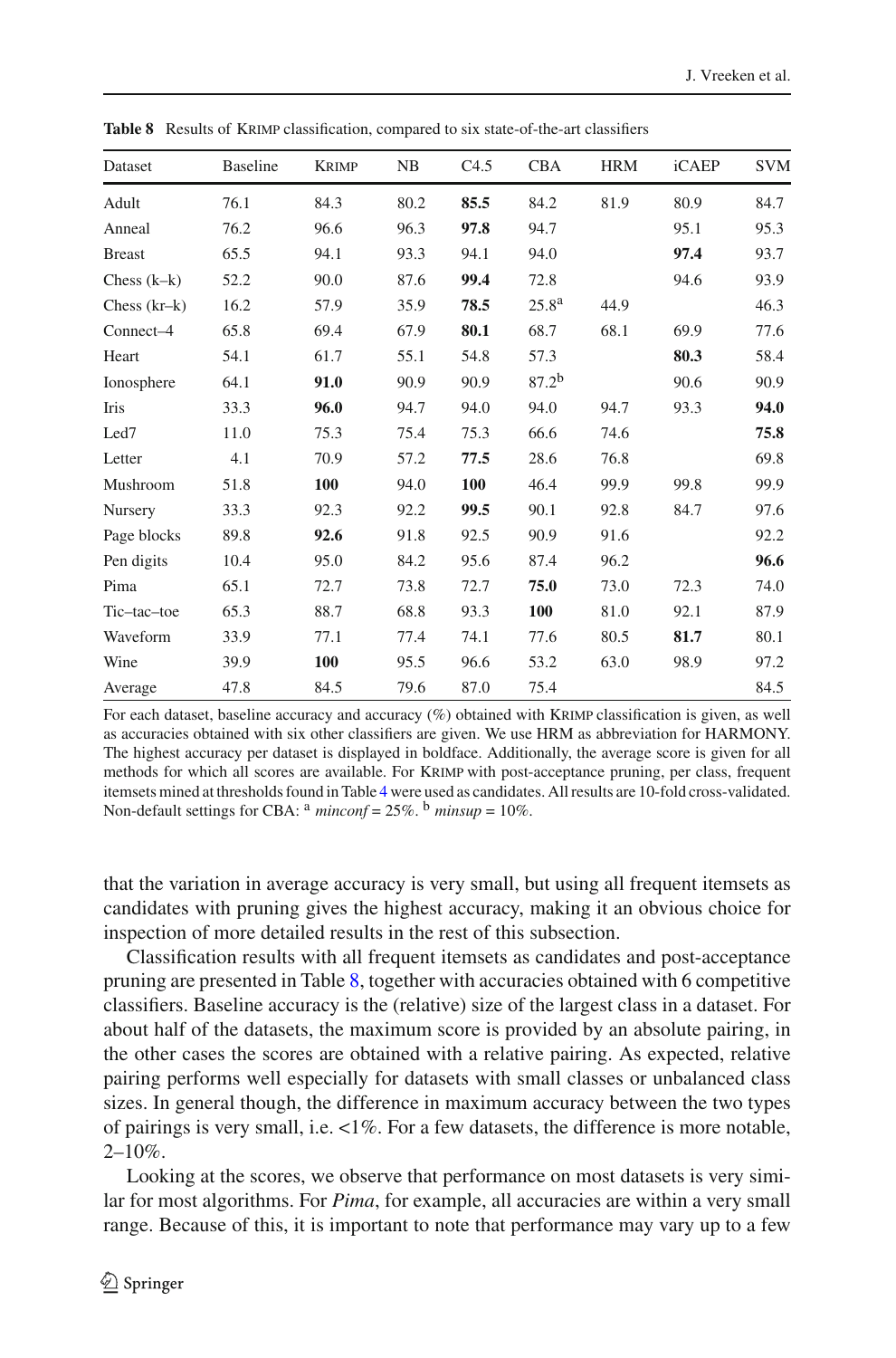percent depending on the (random) partitioning used for cross-validation, especially for datasets having smaller classes. Although the same partitioning was used for all results obtained with Weka, this is not the case for the other results. Therefore, we cannot conclude that a particular classifier is better on a certain dataset if the difference is not larger than by a margin of, e.g. 2–3%.

We used a two-tailed paired t-test to analyse whether the results obtained by the Krimp classifier are significantly *different* (with a *p*-value of 0.05). This analysis shows us that this is indeed the case for the comparisons to Naïve Bayes and CBA. However, there is no significant difference between Krimp and C4.5, HARMONY, or iCAEP (respective test scores of 0.10, 0.20 and 0.22). Moreover, the comparison between the Krimp classifier and SVM shows they perform highly similar, with a score of 0.99. For our goal, these are excellent scores, as they show that the results obtained by Krimp are on par with the best scoring classifiers around—which says a lot about how well the patterns that Krimp selects describe the data distribution.

If we go back to the plain accuracy scores, we note that the Krimp classifier scores 5 wins, indicated in boldface, which is only beaten by C4.5 with 8 wins. Additionally, the achieved accuracy is close to the winning score in five cases, and average for the remaining 9 datasets.

Compared to Naïve Bayes, to which our method is closely related, we observe that the obtained scores are indeed quite similar, with a slight advantage for Krimp. This also shows in the average accuracy, which is equal to that of SVM, only C4.5 performs better. Note that CBA was ran with the default parameter settings: minimum support 1% and minimum confidence 50%.

We a[lso looked at the performance of FOIL, PRM and CPAR](#page-45-8) [\(Quinlan 1993b;](#page-44-26) Yin and Han [2003\)](#page-45-8) reported in [Coenen](#page-43-15) [\(2004](#page-43-15)). These classifiers perform sub-par in comparison to those in Table [8](#page-35-0) [though. A comparison to LB and/or LB-chi2 \(](#page-44-29)Meretakis et al. [2000\)](#page-44-29) is problematic, as no implementation is publically available, only few accuracies are reported for the (large) datasets we use, and for those that are available, the majority of the LB results is based on train/test, and are not 10-fold cross-validated.

To provide further insight in the classification results, confusion matrices for three datasets are given in Table [9.](#page-37-1) The confusion matrix for *Heart* shows us why the Krimp classifier is unable to perform well on this dataset: it contains four very small classes. For such small databases, the size of the code table is dominant, precluding the discovery of the important frequent itemsets. This is obviously the case for some *Heart* classes. If we consider *Mushroom* and *Iris*, then the bigger the classes, the better the results. In other words, if the classes are big enough, the Krimp classifier performs very well.

We can zoom in even further to show how the classification principle works in practice. Take a look at the effect of coding a transaction with the 'wrong' code table, which is illustrated in Fig. [13.](#page-37-2) The rounded boxes in this figure visualise the itemsets that make up the cover of the transaction. Each of the itemsets is linked to its code by the dashed line. The widths of the black and white encodings represent the actual computed code lengths. From this figure, it is clear that code tables can be used to both characterise and recognise data distributions.

Recall that Krimp was not designed with classification in mind. We designed the Krimp classifier primarily to test the quality of the selected patterns. Because the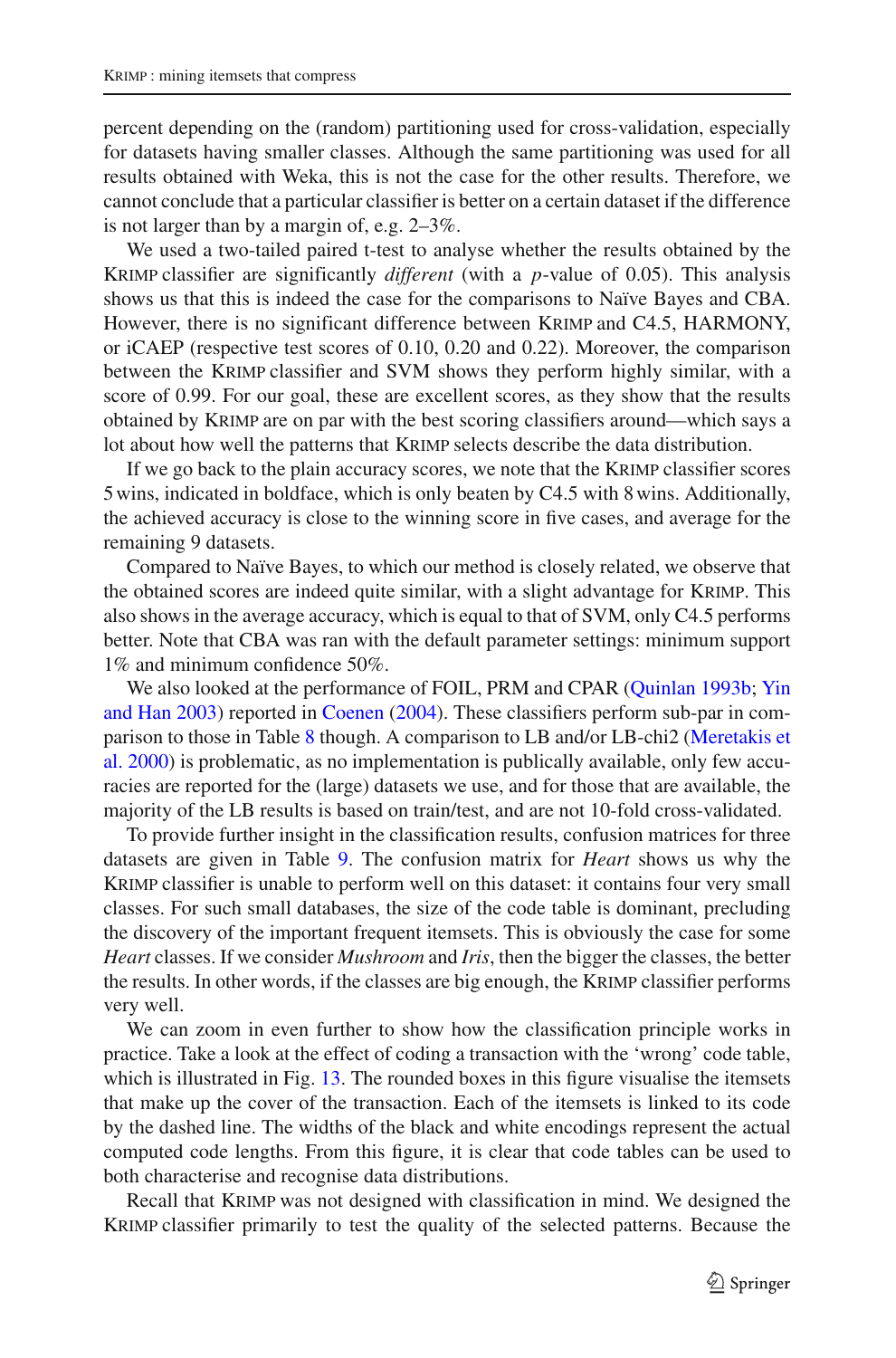|                | Mushroom |      | Iris |          | Heart        |     |    |    |              |   |
|----------------|----------|------|------|----------|--------------|-----|----|----|--------------|---|
|                |          |      |      |          | $\mathbf{R}$ |     |    |    |              |   |
|                | 4208     | 0    | 47   |          | $\Omega$     | 142 | 22 |    | <sub>0</sub> | 2 |
| $\overline{c}$ |          | 3916 | 2    | 48       |              | 17  | 23 | 8  |              |   |
| 3              |          |      |      | $\Omega$ | 40           | 3   | 2  | 12 | 4            | 2 |
| $\overline{4}$ |          |      |      |          |              |     |    |    | 10           | 4 |
| 5              |          |      |      |          |              |     |    |    | O            | 0 |

<span id="page-37-1"></span>

|  | <b>Table 9</b> Confusion matrices |
|--|-----------------------------------|
|  |                                   |

The values denote how many transactions with class *column* are classified as class *row*



<span id="page-37-2"></span>**Fig. 13** *Wine*; two transactions from class 1,  $\mathcal{D}_1$ , encoded by the code tables for class 1,  $CT_1$  (*top*), and class 2,*CT*2 (*bottom*)

results of the code table-based classifier are on par to those of the state-of-the-art, we conclude that the itemsets selected by Krimp are very characteristic for the data. That a high quality selection of itemsets is crucial for good classification performance can be deduced from the sub-par performance of CBA, a classifier based on all association-rules that satisfy a given minsup and minimum confidence threshold.

# <span id="page-37-0"></span>7.7 Order

Next, we investigate the order heuristics of the Krimp algorithm. Both the standard cover order and standard candidate order are rationally made choices, but choices nevertheless. Here, we consider a number of alternatives for either and evaluate the quality of possible combinations through compression ratios and classification accuracies. The outcome of these experiments are shown in Table [10.](#page-38-0) Before we cover these results, we discuss the orders. As before,  $\downarrow$  indicates the property to be sorted descending, and ↑ ascending.

For the **Standard Cover Algorithm**, we experimented with the following orders of the coding set.

# – **Standard Cover Order**:

 $|X| \downarrow \text{supp}_{\mathcal{D}}(X) \downarrow \text{lexicographically } \uparrow$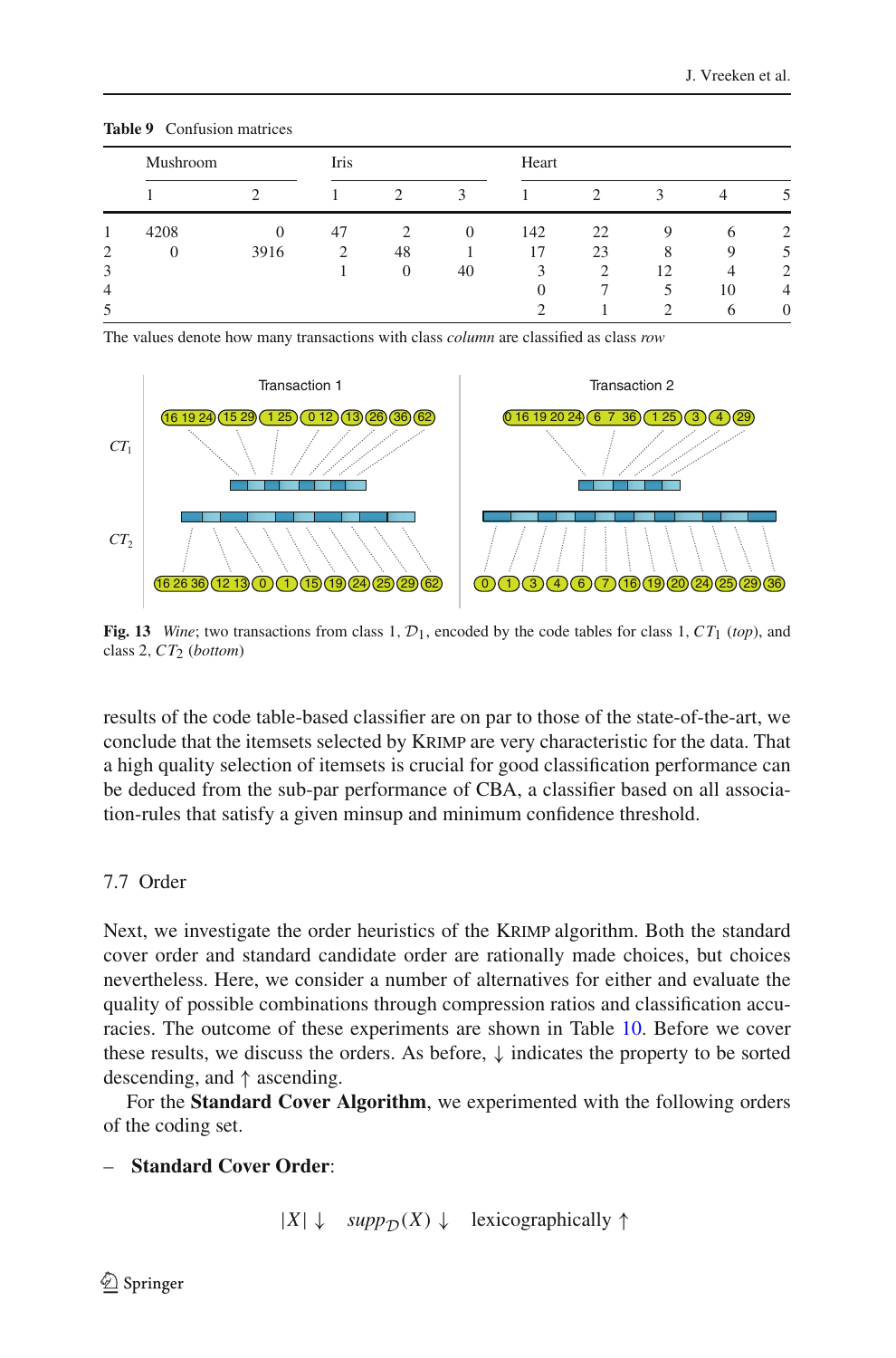| $\mathcal{F} \downarrow$ | Cover order |         |       |             |       |         |       |             |  |  |  |  |
|--------------------------|-------------|---------|-------|-------------|-------|---------|-------|-------------|--|--|--|--|
|                          | Standard    |         | Entry |             |       | Area    |       | Random      |  |  |  |  |
|                          | $L\%$       | acc.(%) | L%    | $acc. (\%)$ | $L\%$ | acc.(%) | $L\%$ | $acc. (\%)$ |  |  |  |  |
| Standard                 | 44.2        | 88.6    | 43.7  | 88.7        | 51.1  | 88.1    | 49.5  | 88.1        |  |  |  |  |
| Standard'                | 44.2        | 88.5    | 43.7  | 88.8        | 51.6  | 88.1    | 49.5  | 88.3        |  |  |  |  |
| Length                   | 45.2        | 88.0    | 43.9  | 87.9        | 55.4  | 87.1    | 49.1  | 78.8        |  |  |  |  |
| Area                     | 48.6        | 88.0    | 64.5  | 88.4        | 64.4  | 88.1    | 65.0  | 88.0        |  |  |  |  |
| Random                   | 49.4        | 86.8    | 51.2  | 87.0        | 57.5  | 86.8    | 50.8  | 87.0        |  |  |  |  |

<span id="page-38-0"></span>**Table 10** Evaluation of candidate and cover orders

Results for 20 combinations of candidate and cover orders for Krimp with post-acceptance pruning. Shown are average relative KRIMP compression,  $L\%$ , and average classification accuracy (%) on a number of datasets. Results for compression and classification are averaged over 16 respectively 11 datasets. Table [11](#page-42-0) in Appendix shows which datasets were used and at what *minsup* thresholds the candidate sets, *F*, were mined for these experiments.

### – **Entry**:

*position* of *X* in  $\mathcal{F}, \downarrow$ 

### – **Area ascending**:

 $|X| \times supp_D(X)$  ↑ *position* of *X* in  $\mathcal{F}, \downarrow$ 

We also consider the **Random** cover order, where new itemsets are entered at a random position in the code table. For all the above orders, we sort the singleton itemsets below itemsets of longer length. In Table [10](#page-38-0) we refer to these orders, respectively, as Standard, Entry, Area and Random. We further experimented with a number of alternatives of the above, but the measured performance did not warrant their inclusion in the overall comparison.

As for the lineup in which the itemsets are considered by the Krimp algorithm, the candidate order, we experimented with the following options.

# – **Standard Candidate Order**:

 $supp_{\mathcal{D}}(X) \downarrow |X| \downarrow$  lexicographically  $\uparrow$ 

– **Standard, but length ascending**:

 $supp_{\mathcal{D}}(X) \downarrow |X| \uparrow$  lexicographically  $\uparrow$ 

– **Length ascending, support descending**:

 $|X| \uparrow \text{supp}_{\mathcal{D}}(X) \downarrow$  lexicographically  $\uparrow$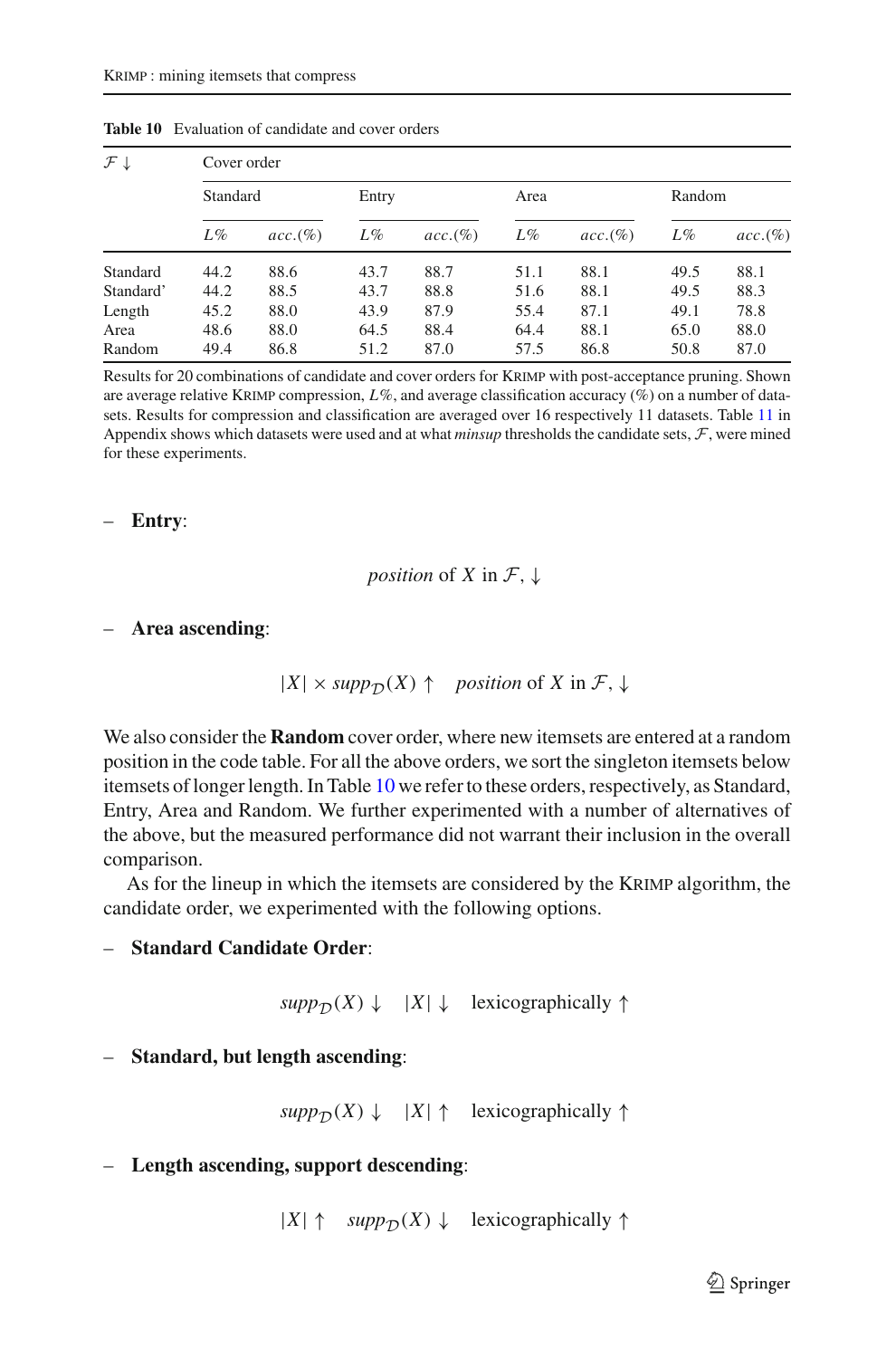#### – **Area descending, support descending**:

```
|X| \times supp_{\mathcal{D}}(X) \downarrow supp_{\mathcal{D}}(X) \downarrow lexicographically \uparrow
```
A **Random** candidate order is also considered, which is simply a random permutation of the candidate set. In Table [10](#page-38-0) we refer to these orders as, respectively, Standard, Standard', Length, Area and Random. Again, we considered a number of variants of the above, for none of which the performance was good enough to be included here. This includes the order with which the (depth-first) frequent itemset mining algorithm we employ outputs the itemsets. Most likely, this is because the most specific itemsets come first in this order, disallowing the algorithm to incrementally refine compression.

For all 20 combinations of the above cover and candidate orders we ran compression experiments on 16 datasets and classification experiments for 11 datasets. As candidate itemsets, we ran experiments with both the complete and closed frequent itemset collections. Due to the amount of experiments required by this evaluation we only used single samples for the random orders. Classification scores are 10-fold crossvalidated, as usual. Per dataset, the score of the best performing pairing (absolute or relative) was chosen. The details on which datasets and what *minsup* thresholds were used can be found in Appendix Table [11.](#page-42-0)

The results of these experiments are depicted in Table [10.](#page-38-0) Shown are, per combination of orders, the total compression ratio *L*% and the classification accuracy, both of which are averaged over all databases and both all and closed frequent itemsets as candidate sets.

Between the orders, we measure considerable differences in compression ratio, up to 15%. For the candidate orders, the standard cover order is the best choice. The difference between the two variants Standard and Standard', is negligible, while the other options perform significantly worse for cover orders Standard and Entry. The same can be said for classification. We note that, although intuitively it seems a good choice, all variants of the area-descending order we further tested perform equally, but sub-par.

For the standard cover algorithm, order-of-entry performs best, with the standard cover order second at a slight margin of half a percent. Covering in order of area shows outright bad performance, loosing even to random. As order-of-entry shows the best compression ratios, it is preferred from a MDL point of view. However, the standard order has the practical benefit of being (much) faster in practice. As it does not always insert new elements at the 'top' of the code table, partially covered transactions can be cached, speeding up the cover process significantly. The differences between the two, both in terms of compression and classification accuracies, are small, warranting the choice of the 'suboptimal' standard cover order for the practical reason of speed.

The scores for the random orders show that the greedy covering and MDL-based selection are most important for attaining good compression ratios. With either the candidate and/or cover order being random, Krimp still typically attains ratios of 50% and average accuracies are far above the baseline of 47.7%. This is due to the redundancy in the candidate sets and the cover order being fixed, even when the insertion position for a candidate is random. This allows the selection process to still pick sets of high-quality itemsets, albeit sub-optimal.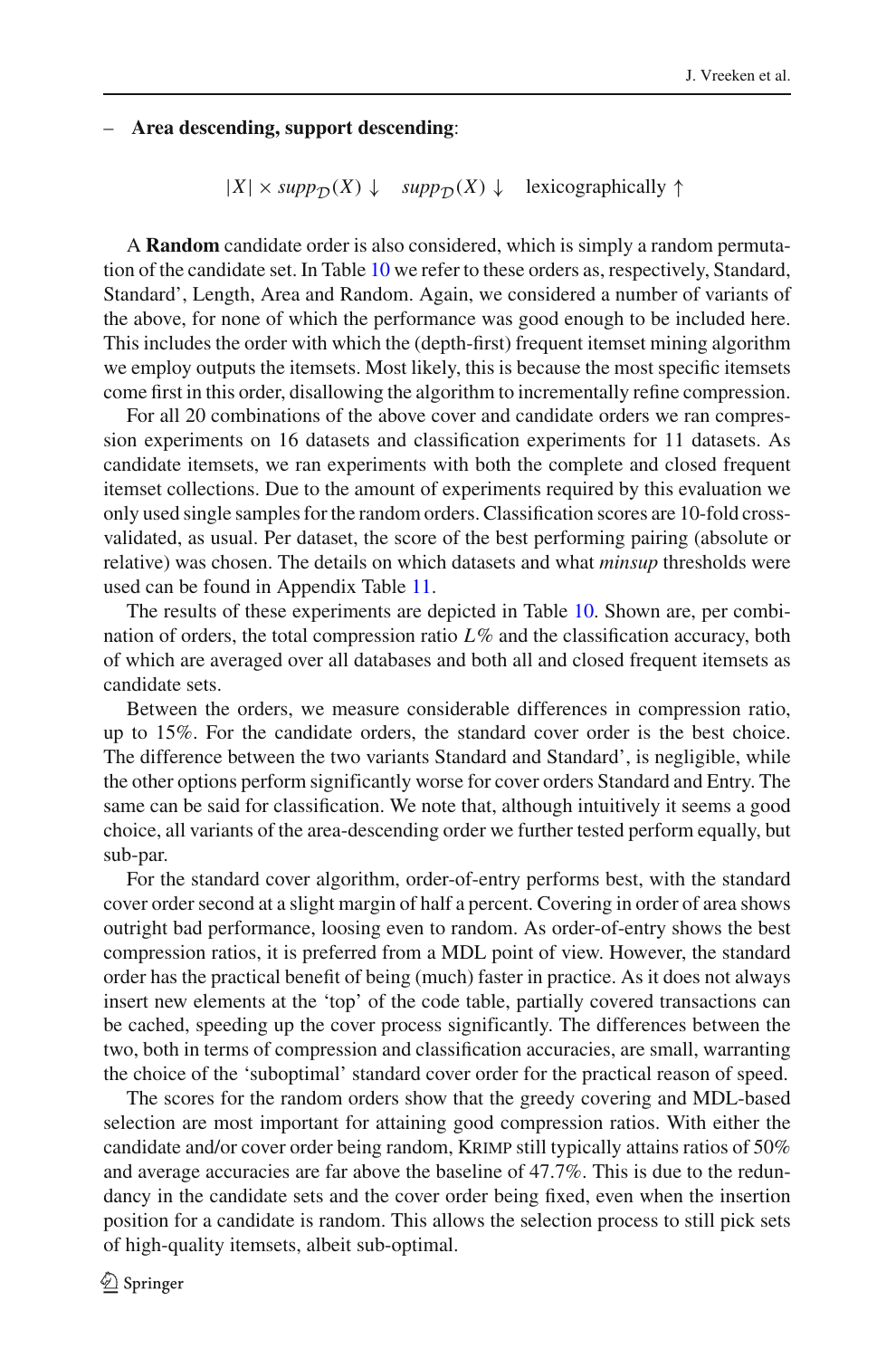# <span id="page-40-0"></span>**8 Discussion**

The experimental evaluation shows that Krimp provides a practical solution to the well-known explosion in pattern mining. It reduces the highly redundant frequent itemset collections with many orders of magnitude to sets of only hundreds of highquality itemsets. High compression ratios indicate that these itemsets are characteristic for the data and non-redundant in-between. Swap randomisation experiments show that the selections model relevant structure, and exclusion of itemsets shows that the method is stable with regard to noise. The quality of the itemsets is independently validated through classification, for which we introduced theory to classify by code-table based compression. While the patterns are chosen to compress well, the Krimp classifier performs on par with state-of-the-art classifiers.

Krimp is a heuristic algorithm, as is usual with MDL: the search space is by far too large to consider fully, especially since it is unstructured. The empirical evaluation of the choices made in the design of the algorithm show that the standard candidate order is the best, both from a compression and a classification perspective. The standard order in which itemsets are considered for covering a transaction is near-optimal; the order-of-entry approach, where new itemsets are used maximally, achieves slightly better compression ratios and classification accuracies. However, the standard order allows for efficient caching, speeding up the cover process considerably while hardly giving in on quality. Post-acceptance pruning is shown to improve the results: fewer itemsets are selected, providing better compression ratios and higher classification accuracies. Although pruning requires itemsets in the code table to be reconsidered regularly, its net result is a speed-up as code tables are kept smaller and the cover process thus needs to consider fewer itemsets to cover a transaction.

The timings reported in this study show that compression is not only a good, but also a realistic approach, even for large databases and huge candidate collections; the single-threaded implementation already considers up to hundreds of thousands of itemsets per second. While highly efficient frequent itemset miners were used, we observed that mining the candidates sometimes takes (much) longer than the actual Krimp selection. Also, the algorithm can be easily parallelised, both in terms of cover-ing parts of the database and of checking the candidate itemsets. The implementation<sup>[4](#page-40-1)</sup> we used for the experiments in this chapter uses the latter option, as experiments showed that the performance of the former deteriorates rapidly for candidate itemsets with low support.

In general, the larger the candidate set, the better the compression ratio. The total compressed size decreases continuously, even for low *minsup* values, i.e. it never converges. Hence, *F* should be mined at a *minsup* threshold as low as possible. Given a suited frequent itemset miner, experiments could be done iteratively, continuing from the so-far optimal code table and corresponding previous *minsup*. For many datasets, it is computationally feasible to set  $minsup = 1$ .

When mining all frequent itemsets for a low *minsup* is infeasible, using closed frequent itemsets as candidate set is a good alternative instead. For most datasets,

<span id="page-40-1"></span><sup>4</sup> Our implementation of Krimp is freely available for research purposes from <http://www.cs.uu.nl/groups/ADA/krimp/>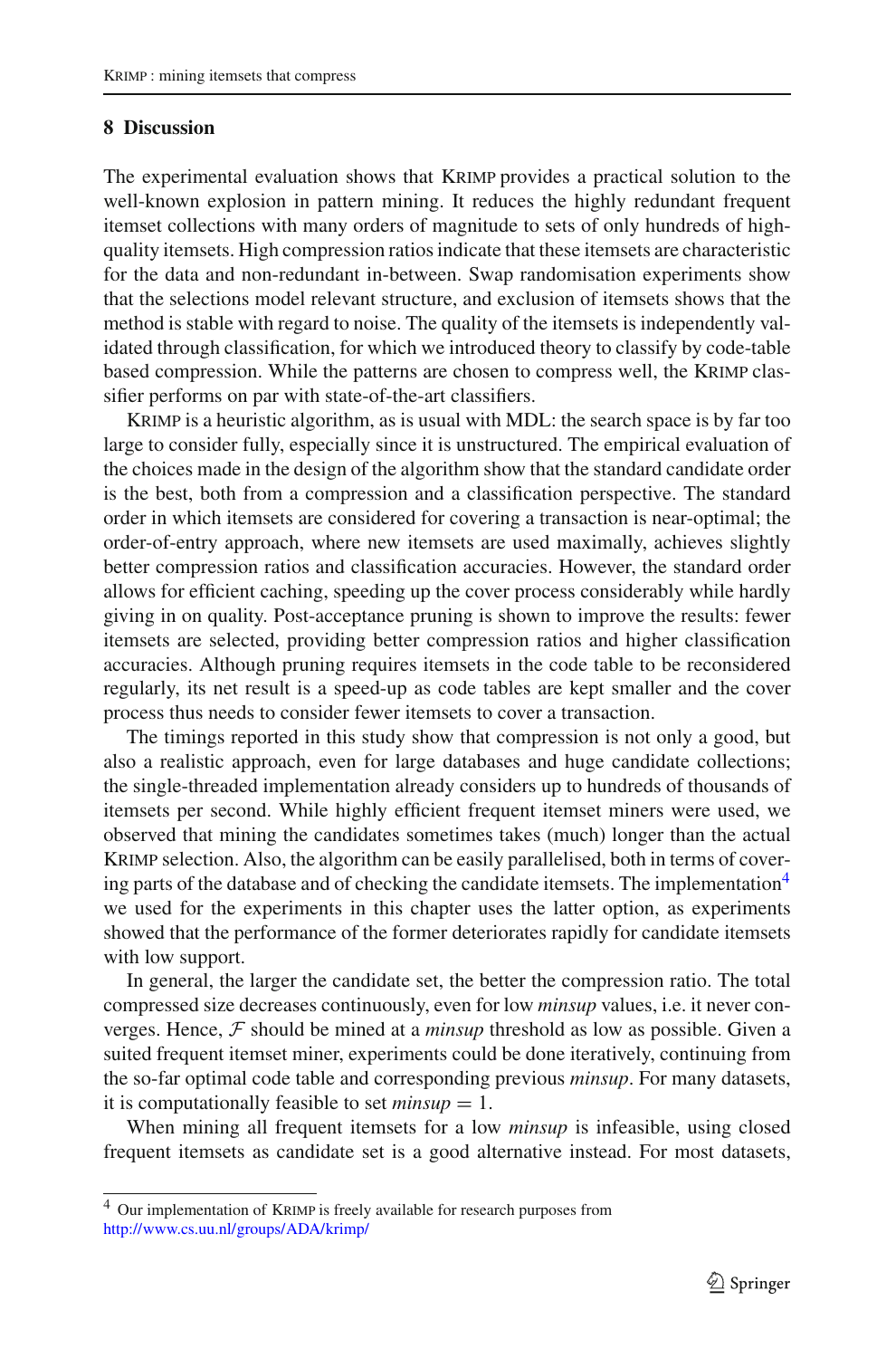results obtained with closed are almost as good as with all frequent itemsets, while for some datasets this makes the candidate set much smaller and thus computationally attractive.

Krimp selects both specific and more general itemsets to describe the data. The best data descriptions are attained when it can consider all possible itemsets in the database. However, if only itemsets of particular supports or characteristics are desired, the input can be adjusted accordingly: by simply providing Krimp only those itemsets, e.g. mined at a particular *minsup*.

Krimp can be regarded a parameter-free algorithm and used as such in practice. The candidate set is a parameter, but since larger candidate sets give better results this can always be set to all frequent itemsets with  $minsup = 1$ . Only when this default candidate set turns out to be too large to handle for the available implementation and hardware, this needs to be tuned. Additionally, using post-acceptance pruning always improves the results and even results in a speed-up in computation time, so there is no reason not to use this.

Although code tables are made to just compress well, it turns out they can easily be used for classification. Because other classifiers have been designed with classification in mind, we expected these to outperform the Krimp classifier. We have shown this is not the case: Krimp performs on par with the best classifiers available. We draw two conclusions from this observation. Firstly, Krimp selects itemsets that are very characteristic for the data. Secondly, the compression-based classification scheme works very well.

While this paper covers a large body of work done, there remains plenty of future work left to do. For example, Krimp could be further improved by directly generating candidate itemsets from the data and its current cover. Or, all frequent itemsets could be generated on-the-fly from a closed candidate set. Both extensions would address the problems that occur with extremely large candidate sets, i.e. crashing itemset miners and IO being the bottleneck instead of CPU time.

# <span id="page-41-0"></span>**9 Conclusions**

In this paper we have shown how MDL gives a dramatic reduction in the number of frequent itemsets that one needs to consider. For twenty-seven data sets, the reductions reached by the Krimp algorithm ranges up to seven orders of magnitude; only hundreds of itemsets are required to succinctly describe the data. The algorithm shows a high stability w.r.t. different candidate sets. It is parameter-free for all practical purposes; for the best result, use as large as possible candidate sets and enable pruning.

Moreover, by designing a simple classifier we have shown that Krimp picks itemsets that matter. This is all the more telling since the selection of code table elements does not take predictions into account. The small sets that are selected characterise the database accurately, as is also indicated by small compressed sizes and swap randomisation experiments.

In this paper, we verified the heuristic choices we made for the Krimp algorithm in [Siebes et al.](#page-44-0) [\(2006](#page-44-0)). We extensively evaluated different possible orders for both the candidate set and code table. The outcome is that the standard orders are very good: no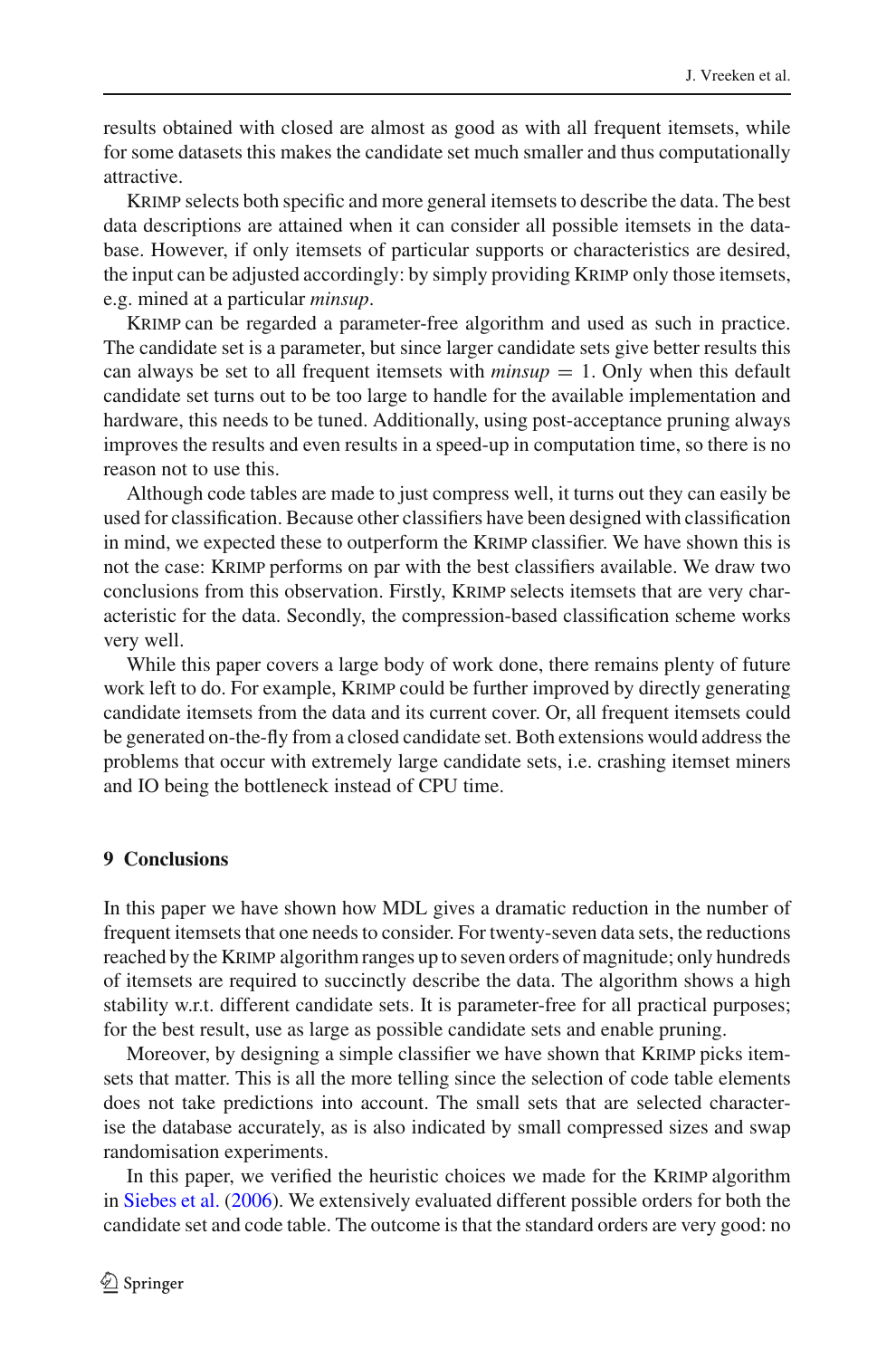combination of orders was found that performs significantly better, while the standard orders offer good opportunities for optimisation.

Because we set the frequent pattern explosion, the original problem, in a wide context but discussed only frequent itemsets, the reader might wonder: does this also work for other types of patterns? The answer is affirmative, in [Bathoorn et al.](#page-43-16) [\(2006\)](#page-43-16) we have shown that our MDL-based approach also works for pattern-types such as *frequent episodes* [for](#page-44-30) [sequence](#page-44-30) [data](#page-44-30) [and](#page-44-30) *frequent subgraphs* for graph data. In Koopman and Siebes [\(2008](#page-44-30), [2009](#page-44-31)), we extended the approach to multi-relational databases, i.e. to select patterns over multiple tables. Also, the LESS algorithm [\(Heikinheimo et al.](#page-44-17) [2009\)](#page-44-17) (see also Sect. [2\)](#page-3-0) introduces an extension of the encoding such that it can be used to select more generic patterns, e.g. low-entropy sets.

Like detailed in [Faloutsos and Megalooikonomou](#page-43-2) [\(2007\)](#page-43-2), there are many data mining tasks for which compression, and thus the foundations presented in this paper, can be used. e.g. we have independently shown that compression (or, more specifically, Krimp) can be successfully employed for (but not limited to), including characterising di[fferences](#page-45-13) [\(Vreeken et al. 2007a\)](#page-45-12)[, generating data and preserving privacy \(](#page-45-13)Vreeken et al. [2007b\)](#page-45-13), detecting change in data streams [\(van Leeuwen and Siebes 2008](#page-45-14)), imputing missing values [\(Vreeken and Siebes 2008](#page-45-15)), and identifying components in a database [\(van Leeuwen et al. 2009\)](#page-45-16).

**Acknowledgements** Jilles Vreeken is supported by the NWO project Mining Factors of Celiac Disease, part of the Computational Life Sciences Programme. Matthijs van Leeuwen is supported by the NBIC Biorange Programme and the NWO project Exceptional Model Mining, under number 612.065.822. The authors would like to thank Sander Schuckmann for parallelising the Krimp implementation.

**Open Access** This article is distributed under the terms of the Creative Commons Attribution Noncommercial License which permits any noncommercial use, distribution, and reproduction in any medium, provided the original author(s) and source are credited.

# **Appendix**

See Table [11](#page-42-0)

| Dataset           | minsup |        | Used for    |                |
|-------------------|--------|--------|-------------|----------------|
|                   | All    | Closed | Compression | Classification |
| Adult             | 20     |        |             |                |
| Anneal            |        |        |             |                |
| <b>Breast</b>     |        |        |             |                |
| Chess $(kr-k)$    |        |        |             |                |
| DNA amplification | 10     |        |             |                |
| Ionosphere        | 50     |        |             |                |

<span id="page-42-0"></span>**Table 11** Datasets and settings used for the candidate and cover order experiments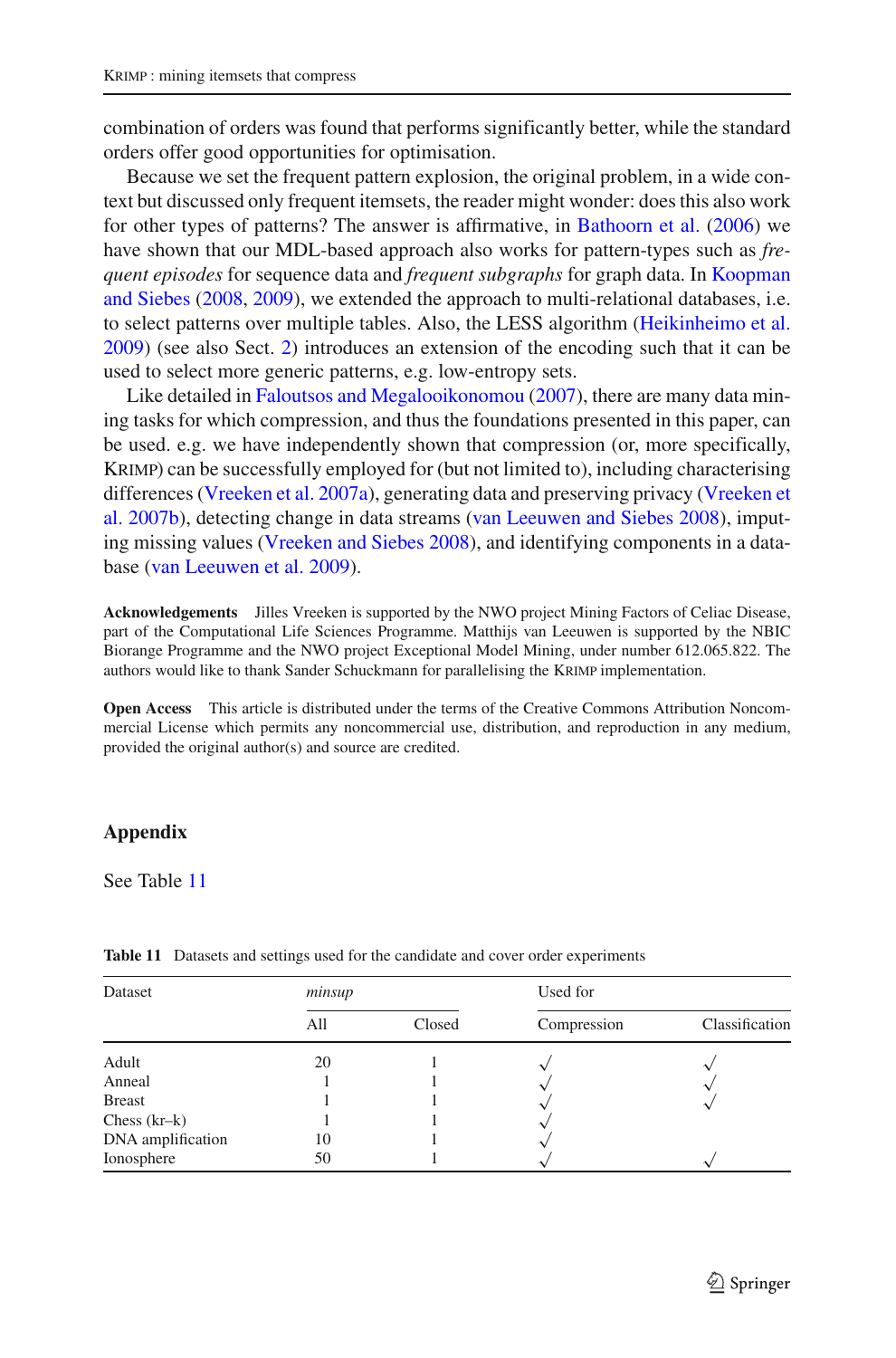| Dataset            | minsup |        | Used for    |                |
|--------------------|--------|--------|-------------|----------------|
|                    | All    | Closed | Compression | Classification |
| <b>Iris</b>        |        |        |             |                |
| Led7               |        |        |             |                |
| Letter recognition | 50     | 20     |             |                |
| Mammals            | 545    | 545    |             |                |
| Mushroom           |        |        |             |                |
| Nursery            |        |        |             |                |
| Pen digits         | 20     |        |             |                |
| Pima               |        |        |             |                |
| Waveform           | 50     |        |             |                |
| Wine               |        |        |             |                |

#### **Table 11** continued

Details for which datasets and which settings were used for the candidate and cover order experiments. Per dataset, shown are the *minsup* thresholds at which candidate sets, *F*, were mined for all and closed frequent itemsets. Ticks indicate which datasets were used for compression experiments and which for the classification experiments. In total, tens of thousands of individual Krimp compression runs were required for these order experiments

### **References**

- <span id="page-43-0"></span>Agrawal R, Mannila H, Srikant R, Toivonen H, Verkamo AI (1996) Fast discovery of association rules. In: Advances in knowledge discovery and data mining, AAAI, pp 307–328
- <span id="page-43-16"></span>Bathoorn R, Koopman A, Siebes A (2006) Reducing the frequent pattern set. In: Proceedings of the ICDMworkshops'06, pp 55–59
- <span id="page-43-6"></span>Bayardo R (1998) Efficiently mining long patterns from databases. In: Proceedings of SIGMOD'98, pp 85–93
- <span id="page-43-8"></span>Bringmann B, Zimmermann A (2007) The chosen few: on identifying valuable patterns. In: Proceedings of the ICDM'07, pp 63–72
- <span id="page-43-5"></span>Calders T, Goethals B (2002) Mining all non-derivable frequent itemsets. In: Proceedings of the ECML PKDD'02, pp 74–85

<span id="page-43-4"></span>Chakrabarti D, Papadimitriou S, Modha DS, Faloutsos C (2004) Fully automatic cross-associations. In: Proceedings of KDD'04, pp 79–88

- <span id="page-43-3"></span>Chakrabarti S, Sarawagi S, Dom B (1998) Mining surprising patterns using temporal description length. In: Proceedings of VLDB'98, Morgan Kaufmann, San Francisco, pp 606–617
- <span id="page-43-9"></span>Chandola V, Kumar V (2007) Summarization—compressing data into an informative representation. Knowl Inf Syst 12(3):355–378
- <span id="page-43-12"></span>Coenen F (2003) The LUCS–KDD discretised/normalised ARM and CARM data library. [http://www.csc.](http://www.csc.liv.ac.uk/~frans/KDD/Software/LUCS-KDD-DN/DataSets/dataSets.html) [liv.ac.uk/~frans/KDD/Software/LUCS-KDD-DN/DataSets/dataSets.html](http://www.csc.liv.ac.uk/~frans/KDD/Software/LUCS-KDD-DN/DataSets/dataSets.html)
- <span id="page-43-15"></span>Coenen F (2004) The LUCS–KDD software library. <http://www.csc.liv.ac.uk/~frans/KDD/Software>
- <span id="page-43-11"></span>Cover T, Thomas J (2006) Elements of information theory, 2nd edn. John Wiley and Sons, New York
- <span id="page-43-7"></span>Crémilleux B, Boulicaut JF (2002) Simplest rules characterizing classes generated by δ-free sets. In: Proceedings of KBSAAI'02, pp 33–46
- <span id="page-43-14"></span>Duda R, Hart P (1973) Pattern classification and scene analysis. John Wiley and Sons, New York
- <span id="page-43-2"></span>Faloutsos C, Megalooikonomou V (2007) On data mining, compression and Kolmogorov complexity. Data Min Knowl Discov 15(1):3–20
- <span id="page-43-10"></span>Geerts F, Goethals B, Mielikäinen T (2004) Tiling databases. In: Proceedings of DS'04, pp 278–289
- <span id="page-43-13"></span>Gionis A, Mannila H, Mielikäinen T, Tsaparas P (2007) Assessing data mining results via swap randomization. ACM Trans Knowl Discov Data 1(3):14
- <span id="page-43-1"></span>Goethals B, Zaki MJ (2003) Frequent itemset mining implementations repository (FIMI). [http://fimi.cs.](http://fimi.cs.helsinki.fi) [helsinki.fi](http://fimi.cs.helsinki.fi)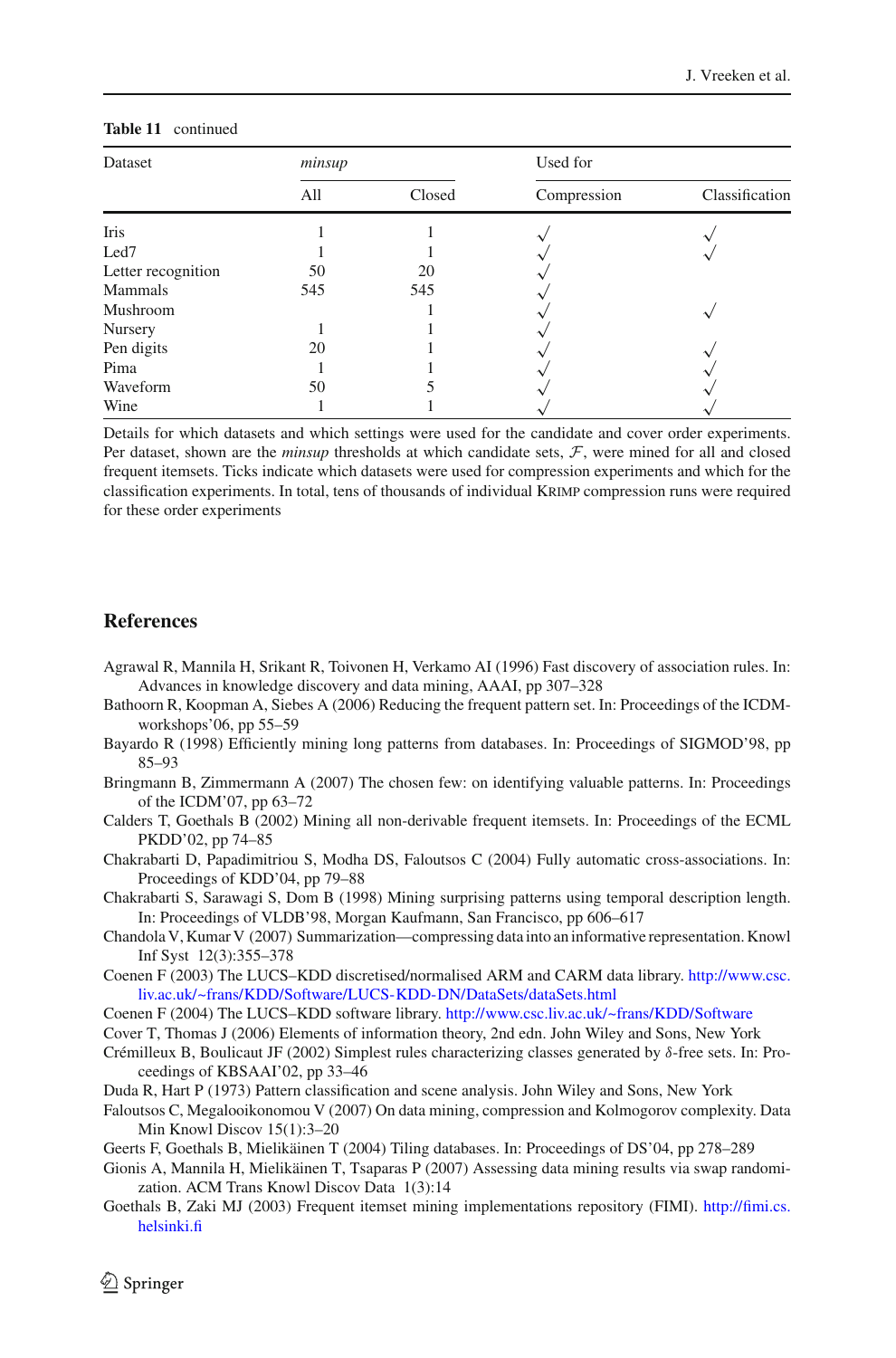<span id="page-44-9"></span>Grünwald PD (2005) Minimum description length tutorial. In: Grünwald P, Myung I (eds) Advances in minimum description length. MIT Press, Cambridge

<span id="page-44-10"></span>Grünwald PD (2007) The minimum description length principle. MIT Press, Cambridge

- <span id="page-44-1"></span>Hand D, Adams N, Bolton R (eds) (2002) Pattern detection and discovery. Springer, New York
- <span id="page-44-18"></span>Heikinheimo H, Hinkkanen E, Mannila H, Mielikäinen T, Seppänen JK (2007) Finding low-entropy sets and trees from binary data. In: Proceedings of KDD'07, pp 350–359
- <span id="page-44-17"></span>Heikinheimo H, Vreeken J, Siebes A, Mannila H (2009) Low-entropy set selection. In: Proceedings of SDM'09, pp 569–579
- <span id="page-44-19"></span>Karp RM (1972) Reducibility among combinatorial problems. In: Miller R, Thatcher J (eds) Proceedings of a symposium on the complexity of computer computations. Plenum Press, New York, USA, pp 85–103
- <span id="page-44-12"></span>Keogh E, Lonardi S, Ratanamahatana CA (2004) Towards parameter-free data mining. In: Proceedings of KDD'04, pp 206–215
- <span id="page-44-13"></span>Keogh E, Lonardi S, Ratanamahatana CA, Wei L, Lee SH, Handley J (2007) Compression-based data mining of sequential data. Data Min Knowl Discov 14(1):99–129
- <span id="page-44-6"></span>Knobbe AJ, Ho EKY (2006a) Maximally informative *k*-itemsets and their efficient discovery. In: Proceedings of KDD'06, pp 237–244
- <span id="page-44-7"></span>Knobbe AJ, Ho EKY (2006b) Pattern teams. In: Proceedings of the ECML PKDD'06, pp 577–584
- <span id="page-44-22"></span>Kohavi R, Brodley C, Frasca B, Mason L, Zheng Z (2000) KDD-Cup 2000 organizers' report: peeling the onion. SIGKDD Explor 2(2):86–98. <http://www.ecn.purdue.edu/KDDCUP>
- <span id="page-44-30"></span>Koopman A, Siebes A (2008) Discovering relational items sets efficiently. In: Zaki M, Wang K (eds) Proceedings of SDM'08, SIAM, pp 108–119
- Koopman A, Siebes A (2009) Characteristic relational patterns. In: Proceedings of KDD'09, pp 437–446
- <span id="page-44-31"></span><span id="page-44-20"></span>Li M, Vitányi P (1993) An introduction to Kolmogorov complexity and its applications. Springer, New York
- <span id="page-44-28"></span>Liu B, Hsu W, Ma Y (1998) Integrating classification and association rule mining. In: Proceedings of KDD'98, pp 80–86
- <span id="page-44-21"></span>Liu G, Lu H, Yu JX, Wei W, Xiao X (2004) AFOPT: an efficient implementation of pattern growth approach. In: Proceedings of the 2nd workshop on frequent itemset mining implementations
- <span id="page-44-4"></span>Mannila H, Toivonen H (1996) Multiple uses of frequent sets and condensed representations. In: Proceedings of KDD'96, pp 189–194
- <span id="page-44-3"></span>Mannila H, Toivonen H (1997) Levelwise search and borders of theories in knowledge discovery. Data mining and knowledge discovery, pp 241–258
- <span id="page-44-27"></span>Mehta M, Agrawal R, Rissanen J (1996) Sliq: a fast scalable classifier for data mining. In: Advances in database technology. Springer, NY, pp 18–32
- <span id="page-44-29"></span>Meretakis D, Lu H, Wüthrich B (2000) A study on the performance of large bayes classifier. In: Proceedings of the ECML'00, pp 271–279
- <span id="page-44-15"></span>Mielikäinen T, Mannila H (2003) The pattern ordering problem. In: Proceedings of the ECML PKDD'03, pp 327–338
- <span id="page-44-23"></span>Mitchell-Jones AJ, Amori G, Bogdanowicz W, Krystufek B, Reijnders PJH, Spitzenberger F, Stubbe M, Thissen JBM, Vohralik V, Zima J (1999) The atlas of European mammals. Academic Press, London

<span id="page-44-2"></span>Morik K, Boulicaut JF, Siebes A (eds) (2005) Local pattern detection. Springer, New York

- <span id="page-44-24"></span>Myllykangas S, Himberg J, Böhling T, Nagy B, Hollmén J, Knuutila S (2006) Dna copy number amplification profiling of human neoplasms. Oncogene 25(55)
- <span id="page-44-5"></span>Pasquier N, Bastide Y, Taouil R, Lakhal L (1999) Discovering frequent closed itemsets for association rules. In: Proceedings of the ICDT'99, pp 398–416
- <span id="page-44-11"></span>Pfahringer B (1995) Compression-based feature subset selection. In: Proceedings of the IJCAI'95 workshop on data engineering for inductive learning, pp 109–119
- <span id="page-44-25"></span>Quinlan J (1993b) C4.5: programs for machine learning. Morgan-Kaufmann, Los Altos
- <span id="page-44-26"></span>Quinlan J (1993b) FOIL: a midterm report. In: Proceedings of the ECML'93

Rissanen J (1978) Modeling by shortest data description. Automatica 14(1):465–471

- <span id="page-44-8"></span><span id="page-44-0"></span>Siebes A, Vreeken J, van Leeuwen M (2006) Item sets that compress. In: Proceedings of SDM'06, pp 393–404
- <span id="page-44-14"></span>Sun J, Faloutsos C, Papadimitriou S, Yu PS (2007) Graphscope: parameter-free mining of large time-evolving graphs. In: Proceedings of KDD'07, pp 687–696
- <span id="page-44-16"></span>Tatti N, Vreeken J (2008) Finding good itemsets by packing data. In: Proceedings of the ICDM'08, pp 588–597